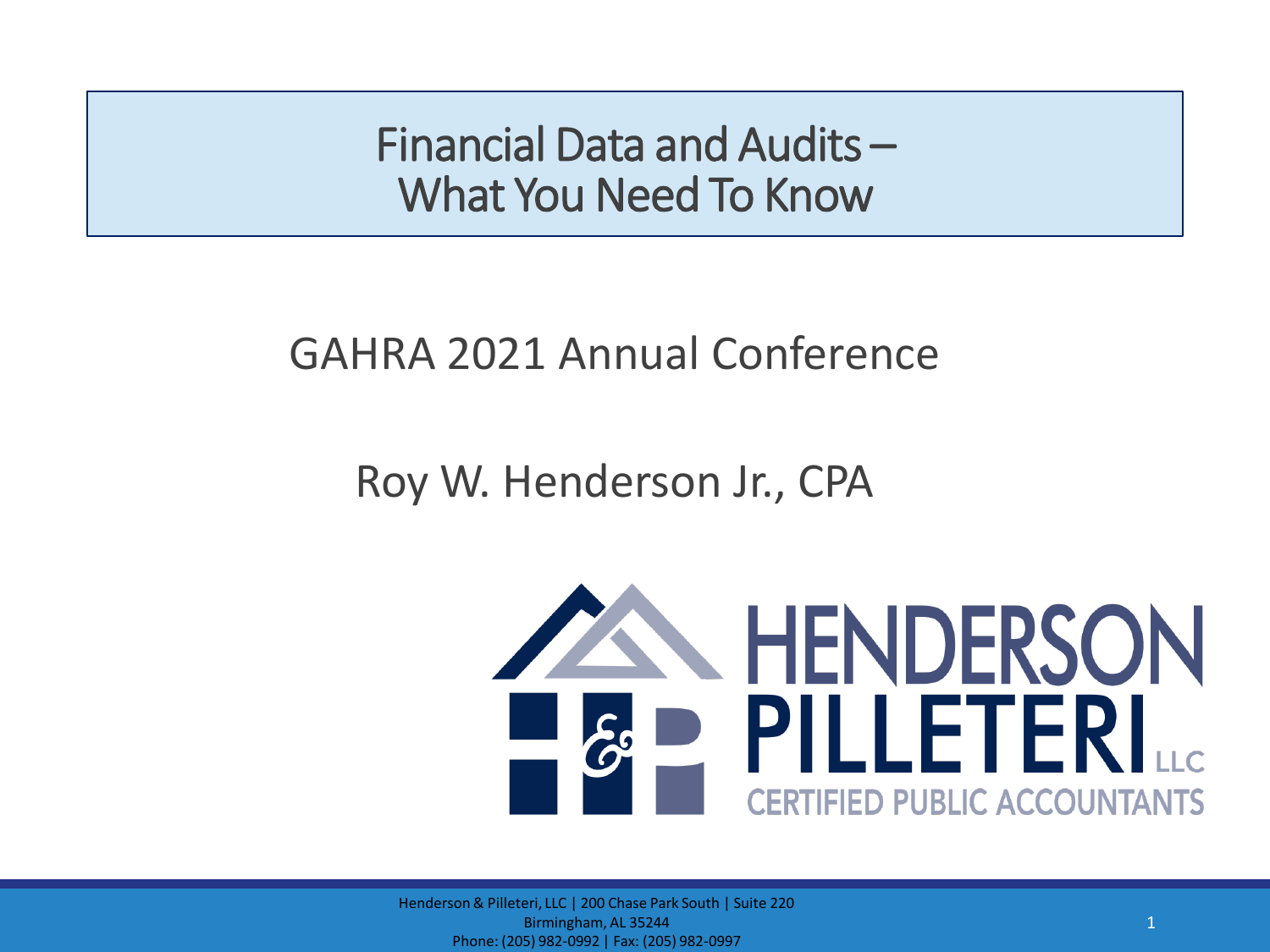## Extended Audit Due Dates

|                 | <b>Normal</b>   | <b>HUD &amp; OMB</b>  |
|-----------------|-----------------|-----------------------|
| <b>Year End</b> | <b>Due Date</b> | <b>COVID Extended</b> |
|                 |                 |                       |
|                 |                 |                       |
| 6/30/2020       | 3/31/2021       | 9/30/2021             |
|                 |                 |                       |
| 9/30/2020       | 6/30/2020       | 12/31/2021            |
|                 |                 |                       |
| 12/31/2020      | 9/30/2021       | 3/31/2022             |
|                 |                 |                       |
| 3/31/2021       | 12/31/2021      | 6/30/2022             |
|                 |                 |                       |
| 6/30/2021       | 3/31/2022       | 9/30/2022             |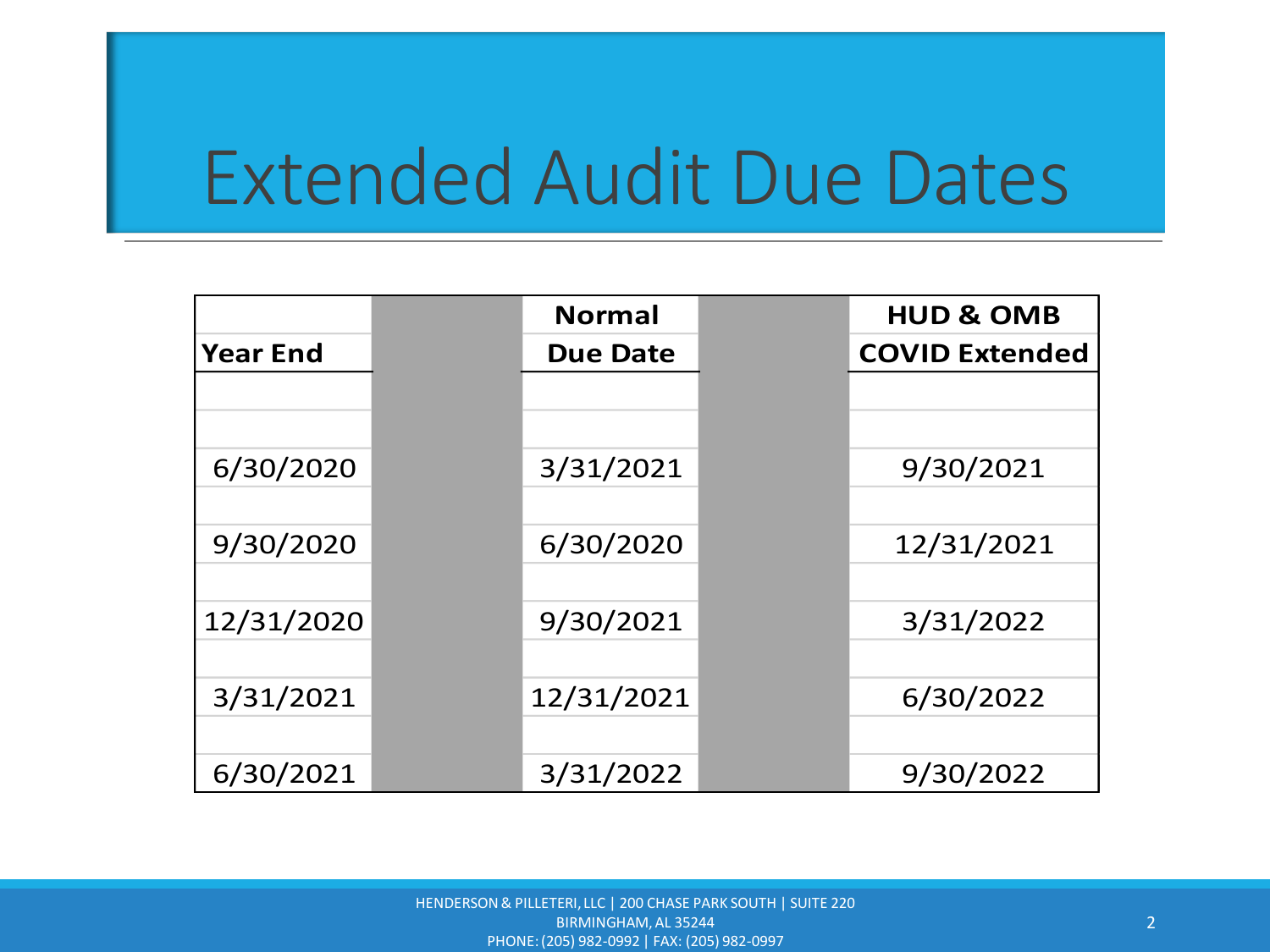HENDERSON & PILLETERI, LLC | 200 CHASE PARK SOUTH | SUITE 220 BIRMINGHAM, AL 35244 PHONE: (205) 982-0992 | FAX: (205) 982-0997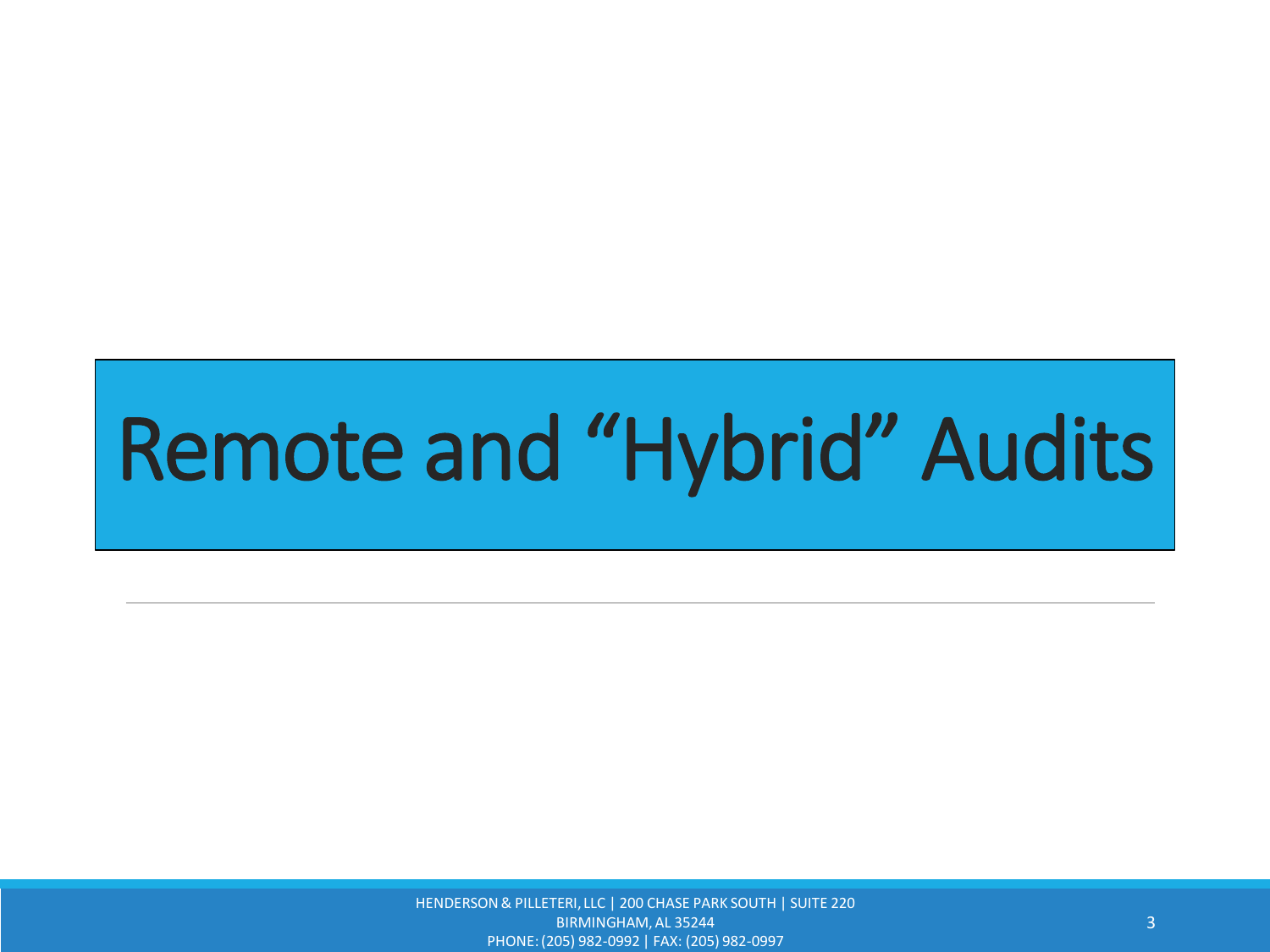### Portal – safe and secure

- Regulations in some cases require secure portal delivery
- Nowadays this is a business best practice for the Auditor-Client relationship
- Emails can be cumbersome, making communication difficult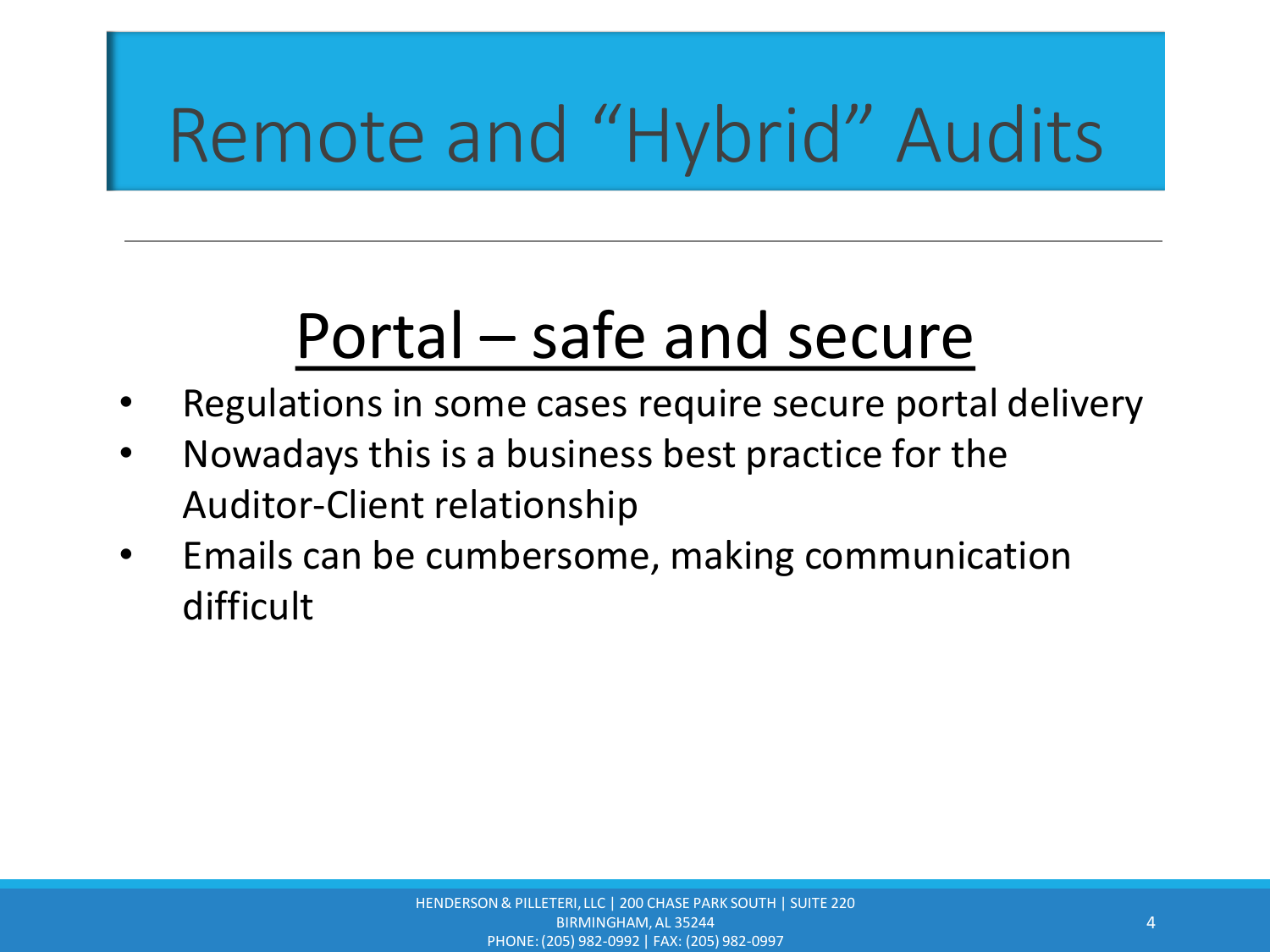#### PBC Requests Received in Advance

- Much of the audit planning can be done in advance of fieldwork / remote fieldwork
- Many audit regulations require a significant amount of planning prior to audit procedures
- Historical auditor/client correspondence is created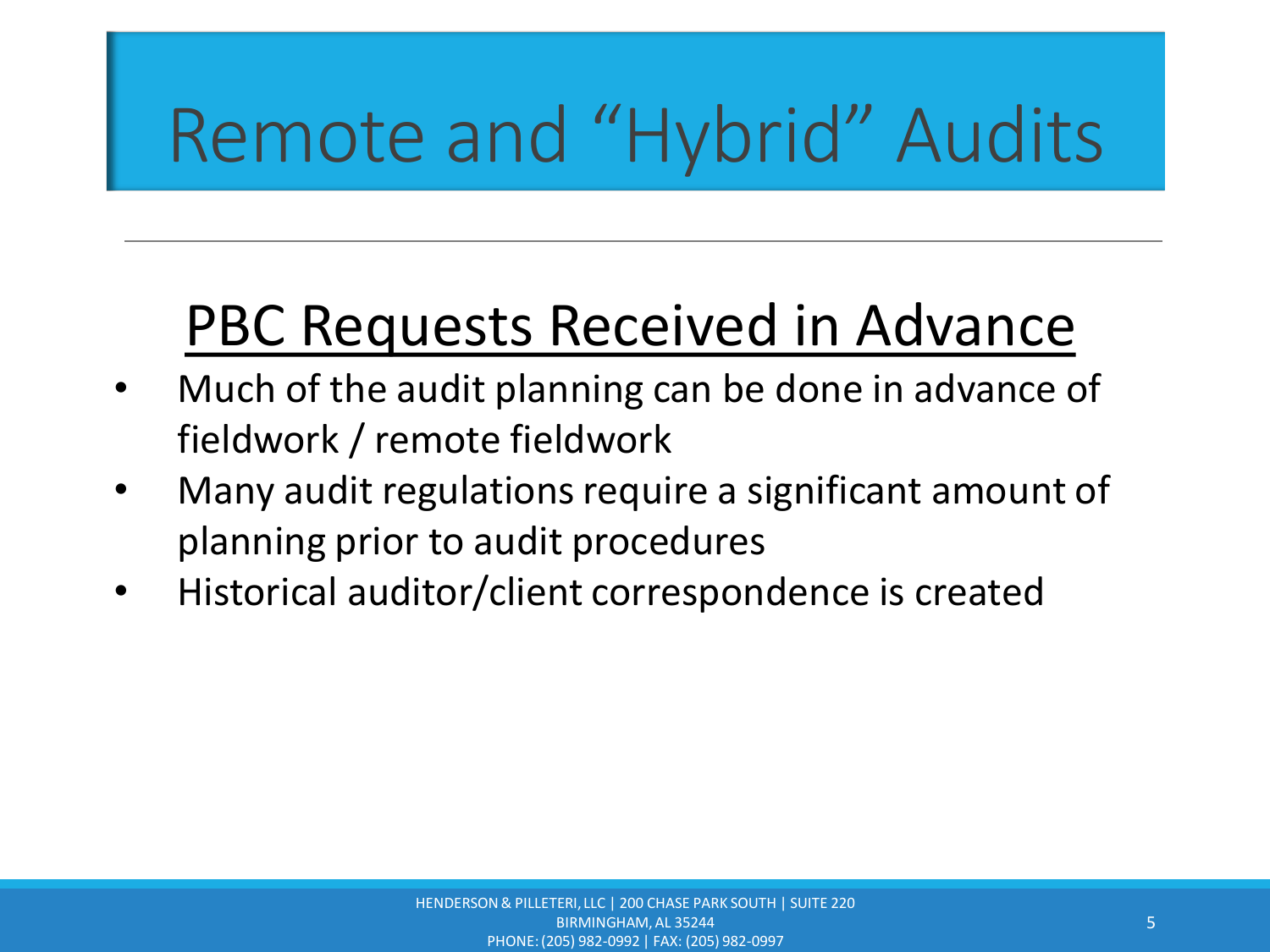#### Allows preparation on your schedule

- You, as the client, receive audit request in adequate time to prepare
- Portal system allows for uploads, questions, and comments
- Continuous organized correspondence throughout the audit / remote audit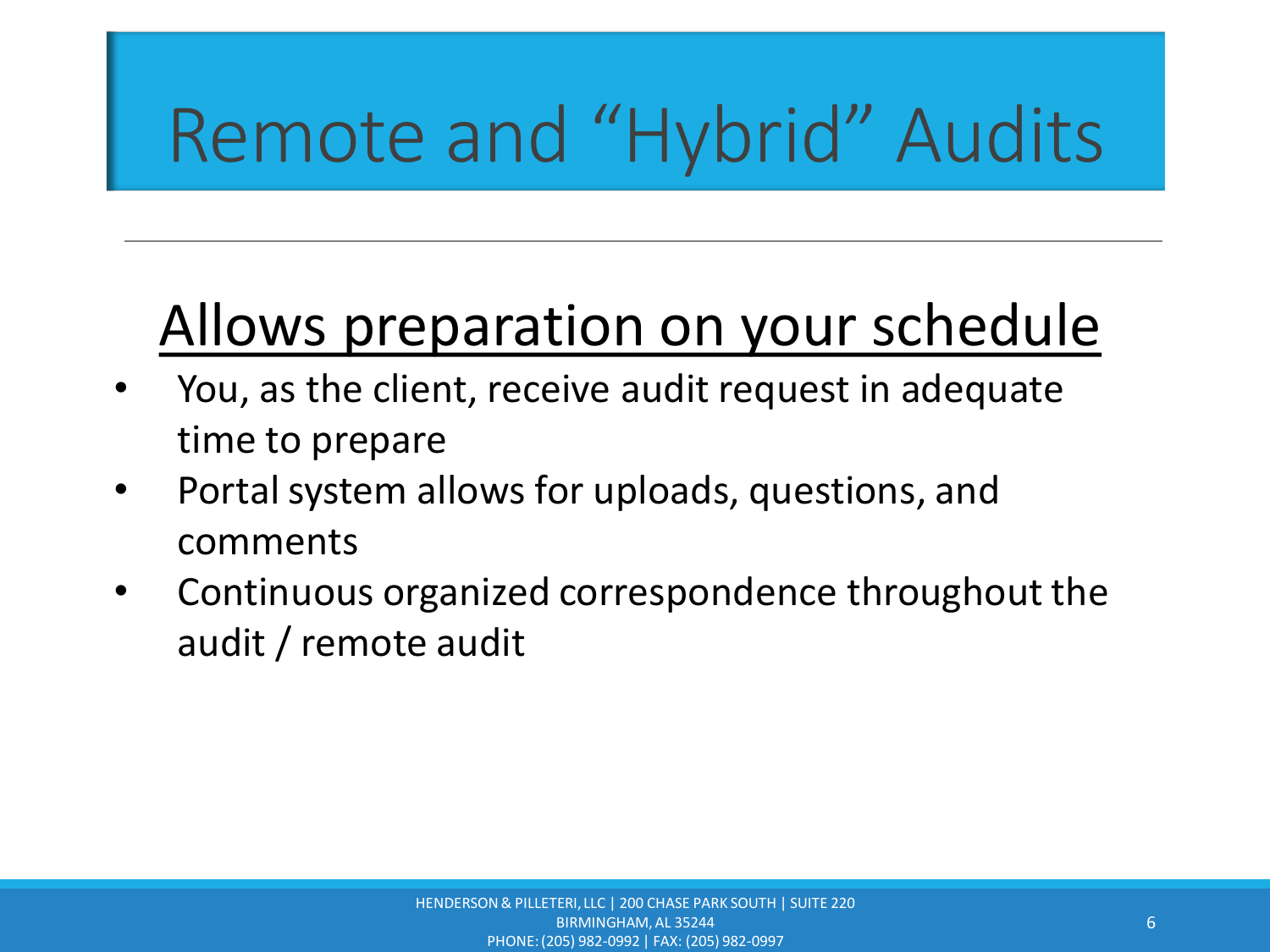HENDERSON & PILLETERI, LLC | 200 CHASE PARK SOUTH | SUITE 220 BIRMINGHAM, AL 35244 PHONE: (205) 982-0992 | FAX: (205) 982-0997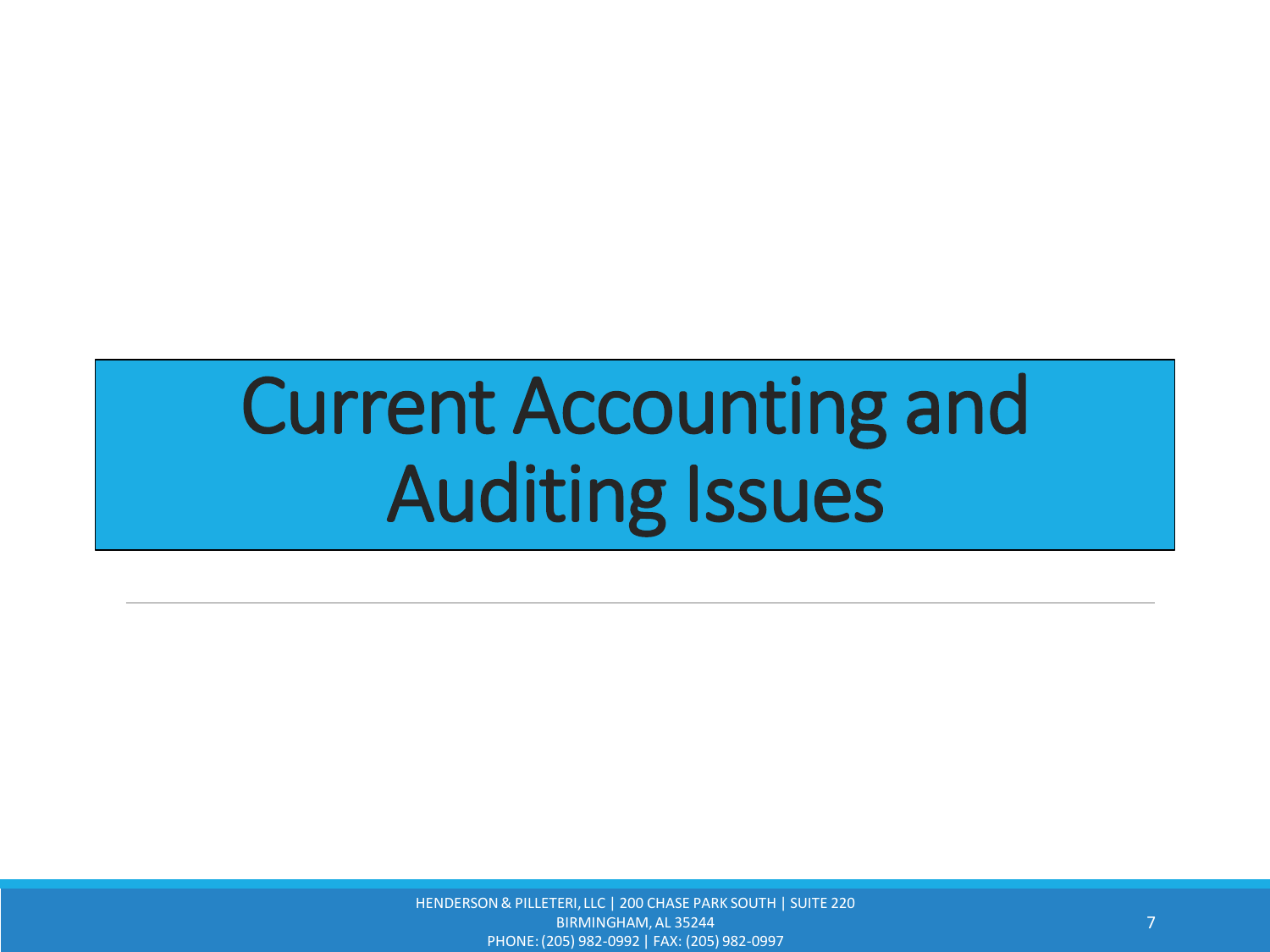### Capital Fund Cost Certificates

- Audit versus Supplemental Information
- Sequence of Completion
	- ➢ PHA
	- ➢ HUD
	- ➢ Auditor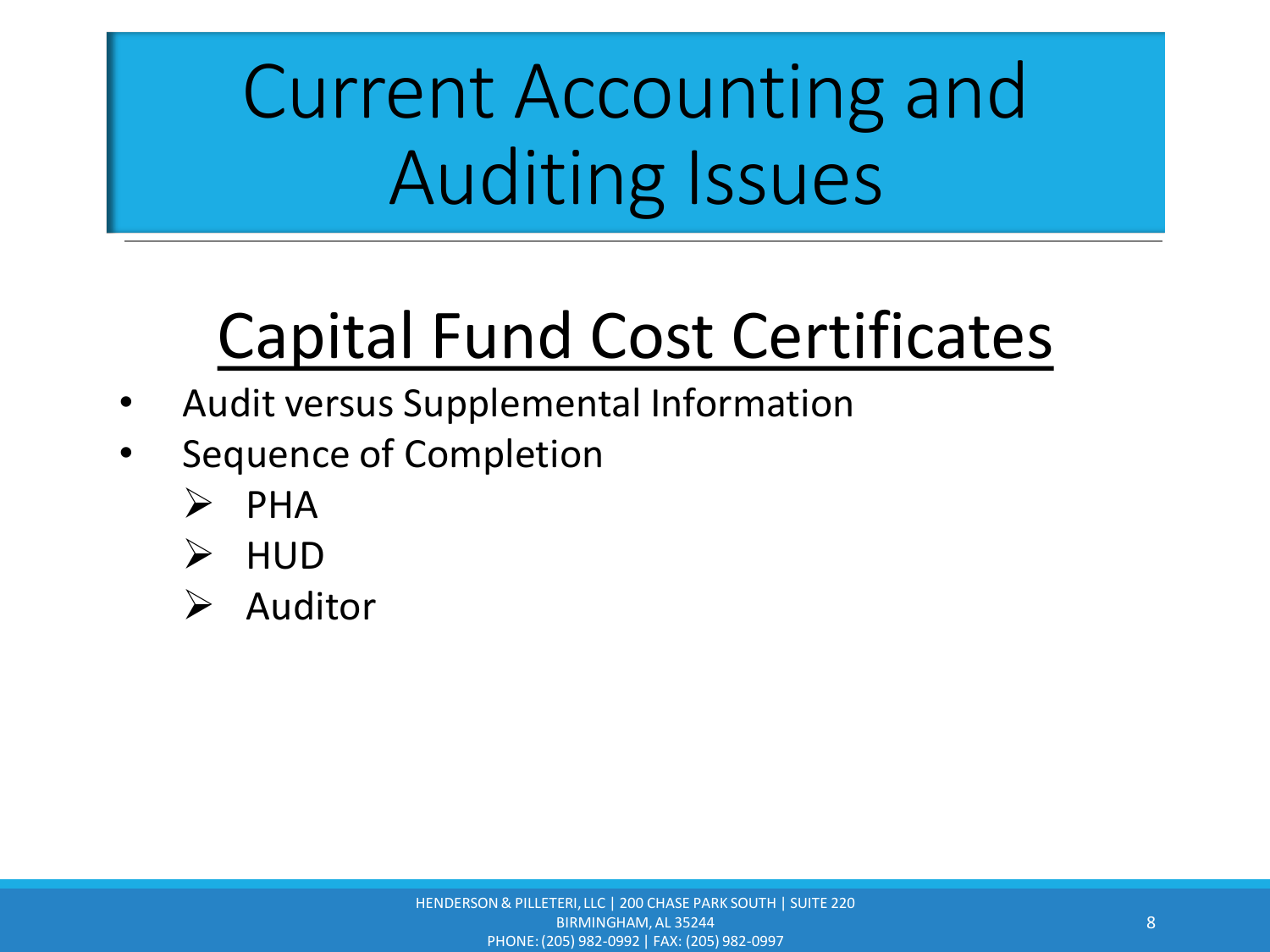#### FASS Data is materially different than other Independent Data Sets

- Voucher Management System (VMS) examples include:
	- $\triangleright$  Housing Assistance Payments
	- ➢ Vouchers Leased
	- ➢ Interest Income
	- ➢ Port-in Information
	- ➢ NRP, UNA, and Cash Balances
	- ➢ Fraud
	- ➢ FSS Escrow Forfeitures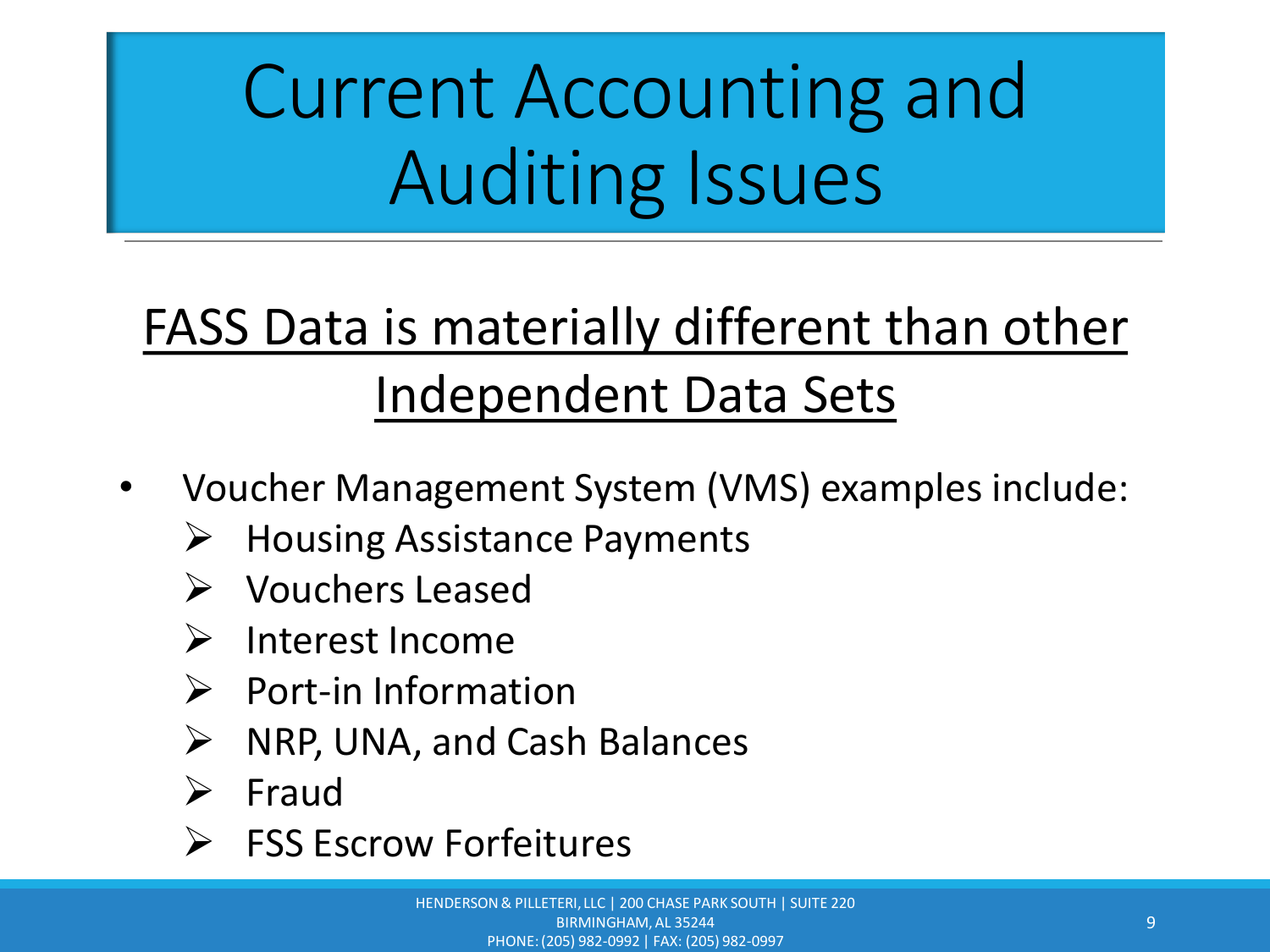#### Other Reporting Areas

- PHA failed to report programs or programs are comingled with other programs
- Interfund amounts are incorrect or may represent noncompliance
- Cares Act Amounts not properly presented, including capital additions
- Restricted Cash versus Unrestricted Cash
- Management Fee Calculations
- Memo fields, including capital assets
- Data Collection Form differences
- Prior Period Adjustments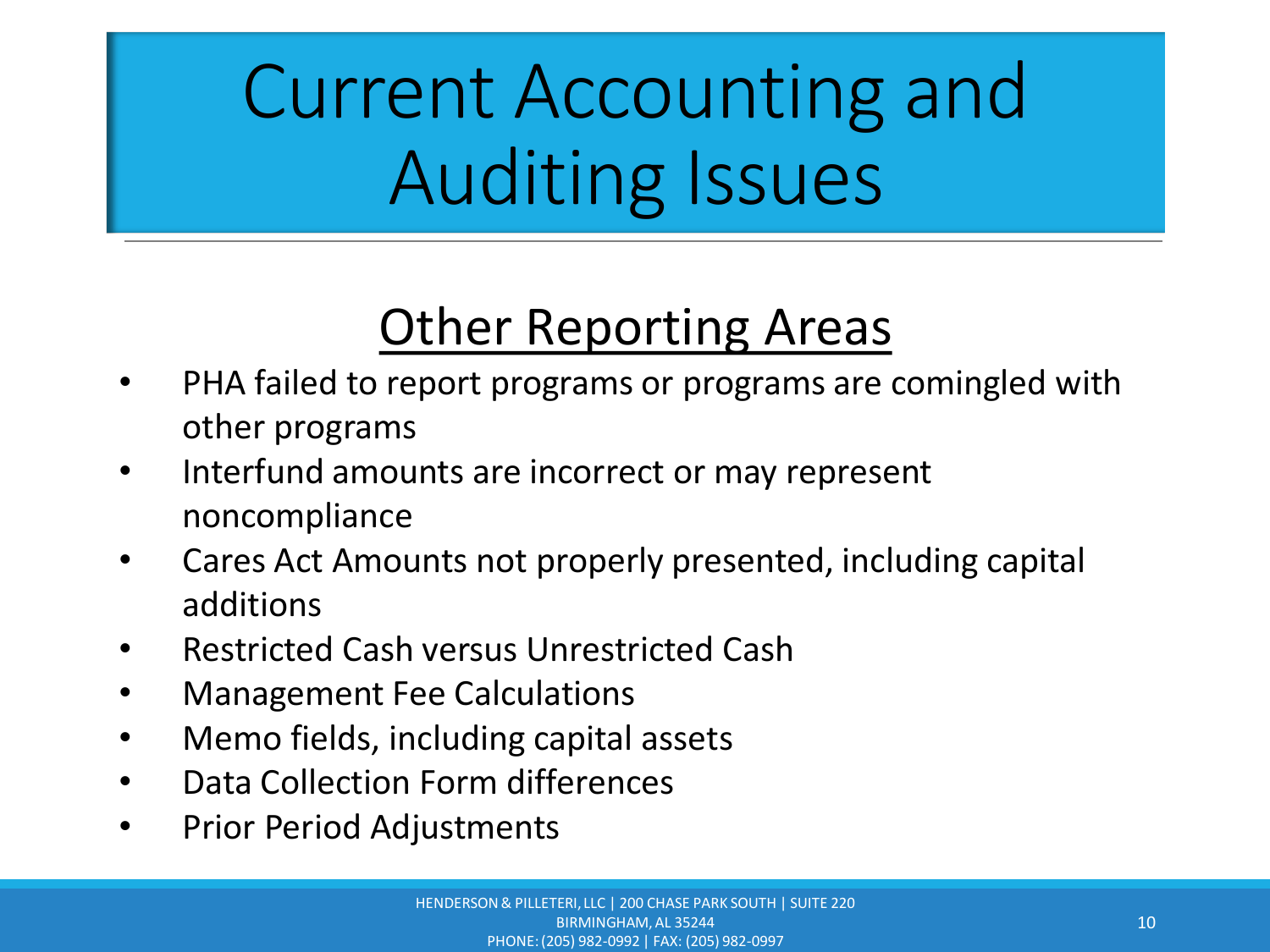#### Areas Sometimes Noted as Deficient

- Allowability of Costs
- Support of Disbursements
- Following Check Signing Policies
- Bad Debt Expense Approval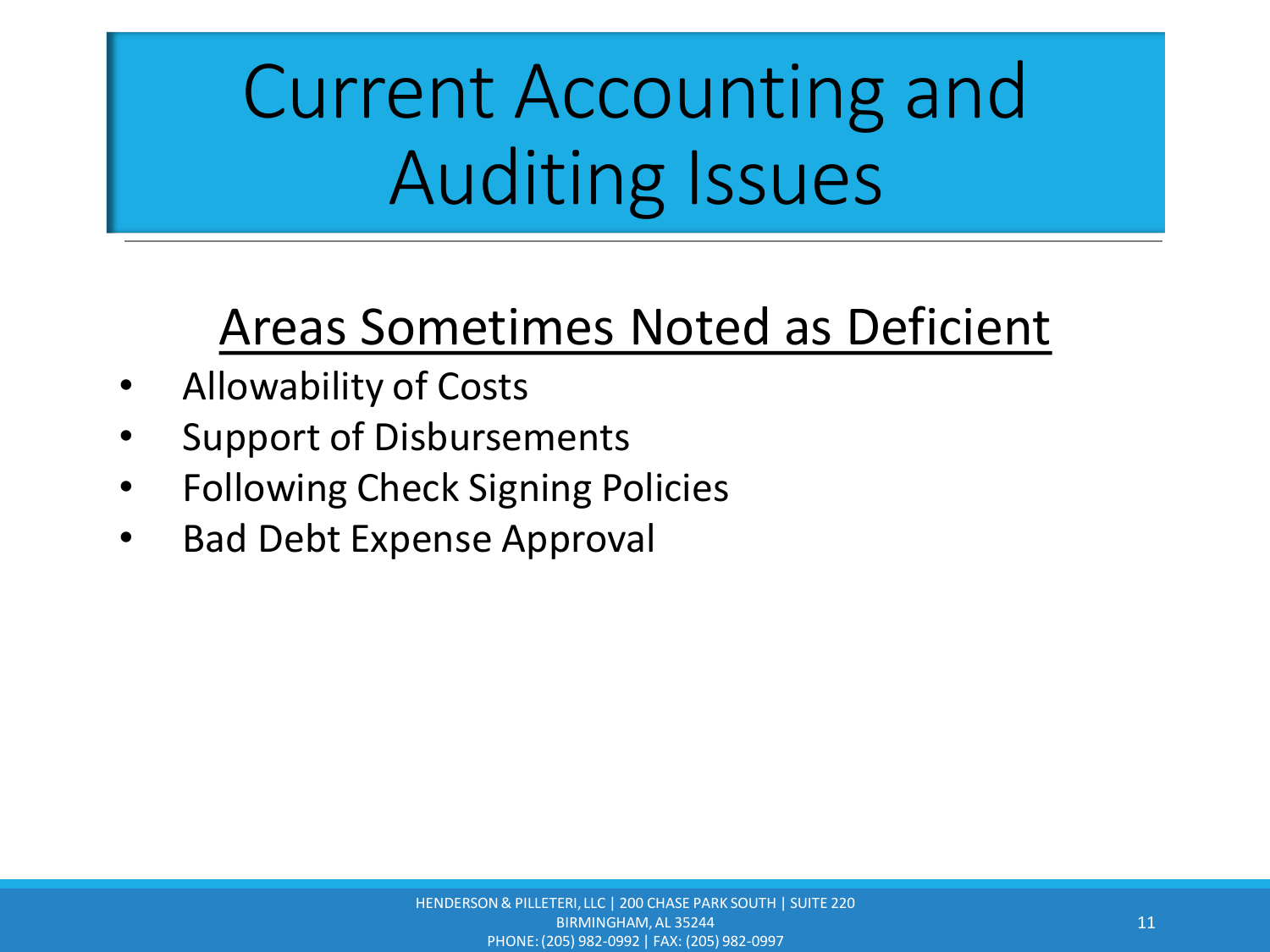#### Core Internal Controls - Suggestions

- Segregation of Duties
- Bank Reconciliations
- Supporting Documents
- Safeguarding Assets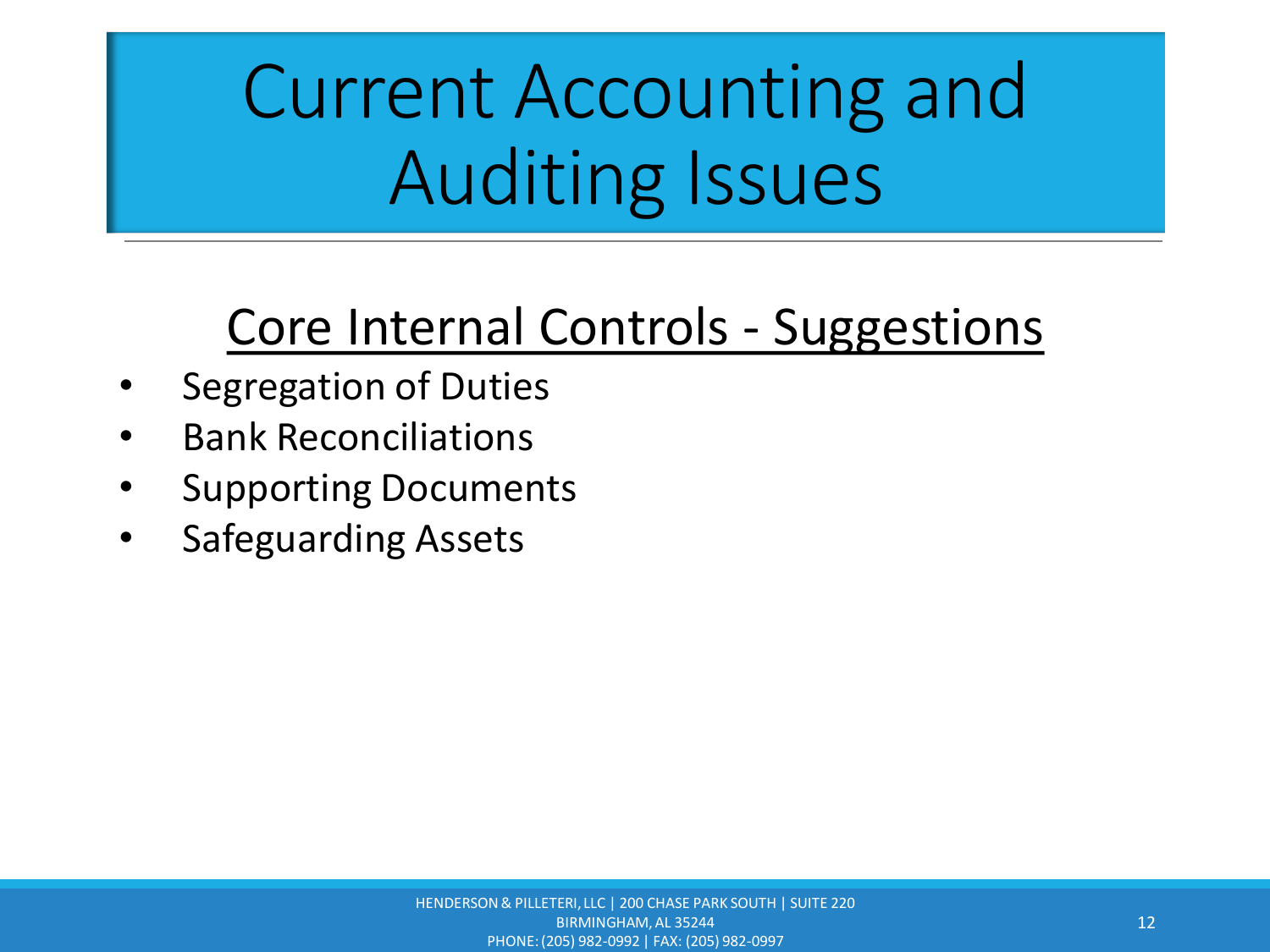HENDERSON & PILLETERI, LLC | 200 CHASE PARK SOUTH | SUITE 220 BIRMINGHAM, AL 35244 PHONE: (205) 982-0992 | FAX: (205) 982-0997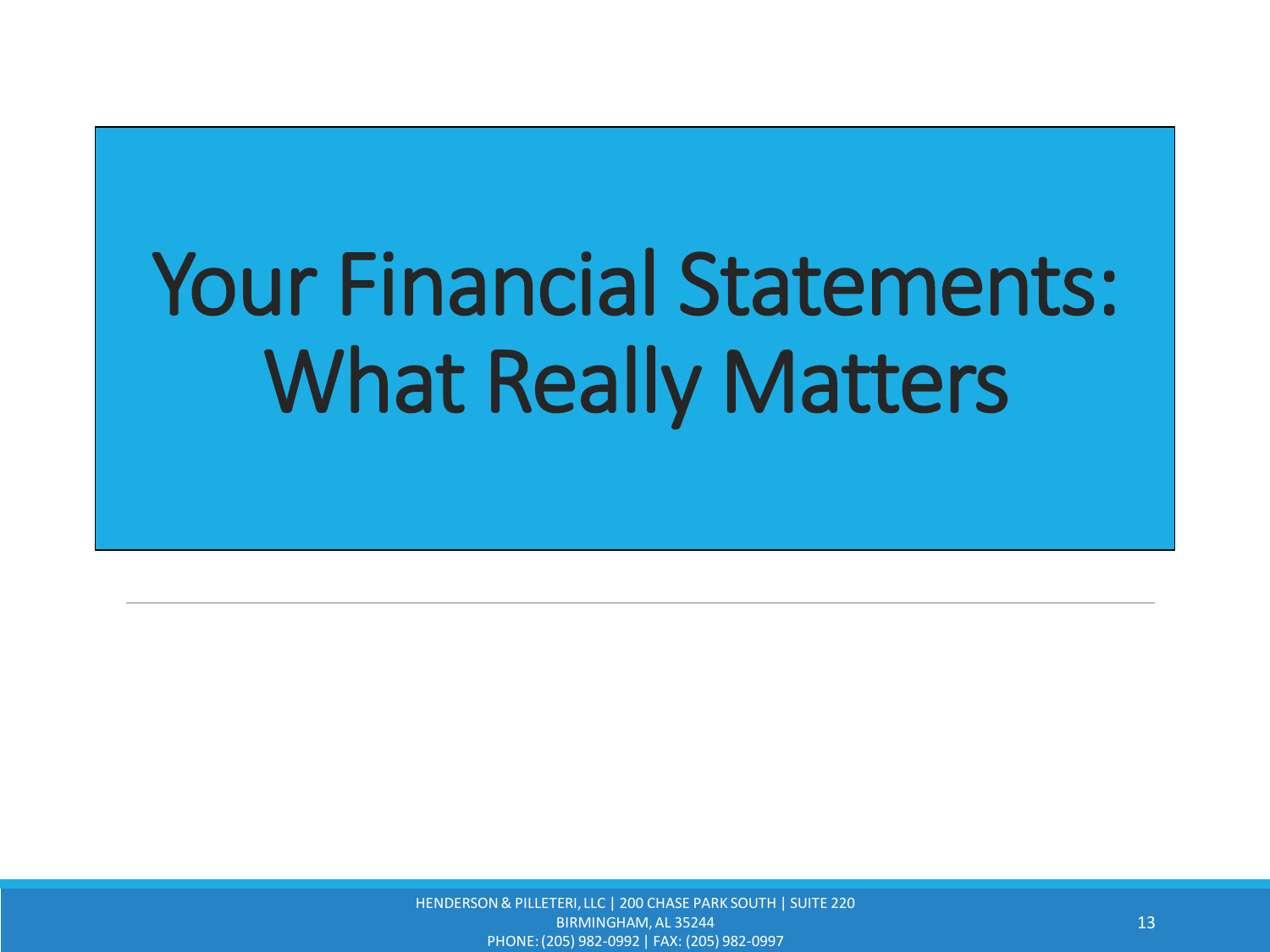### Cash basis income and the 'trend'

- Understanding what net income truly is
- Cash basis versus accrual basis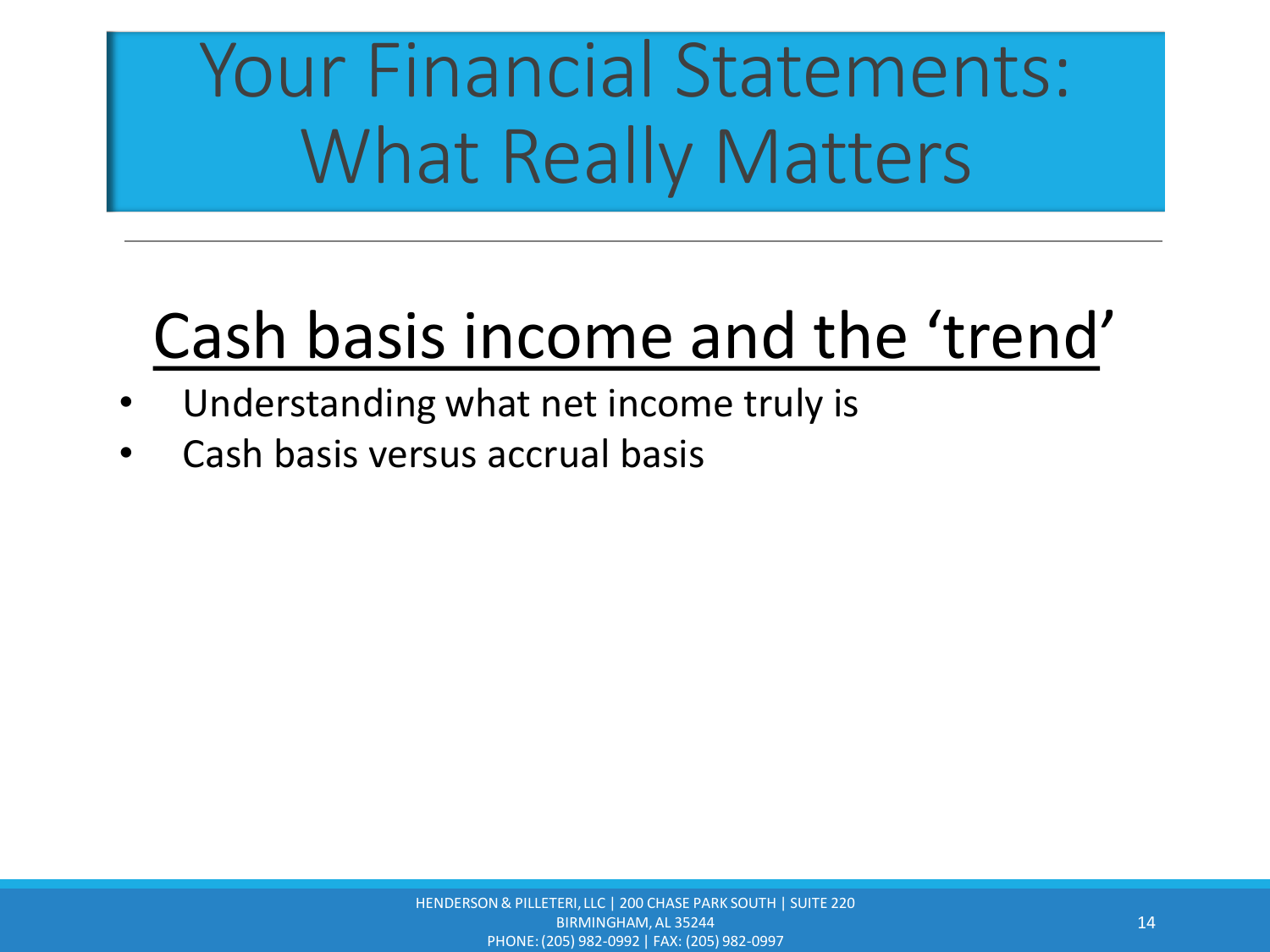#### Depreciation and other non-cash

#### expenses

- What effect does depreciation really have
- Estimates versus actual amounts
- Increased importance of capital assets net value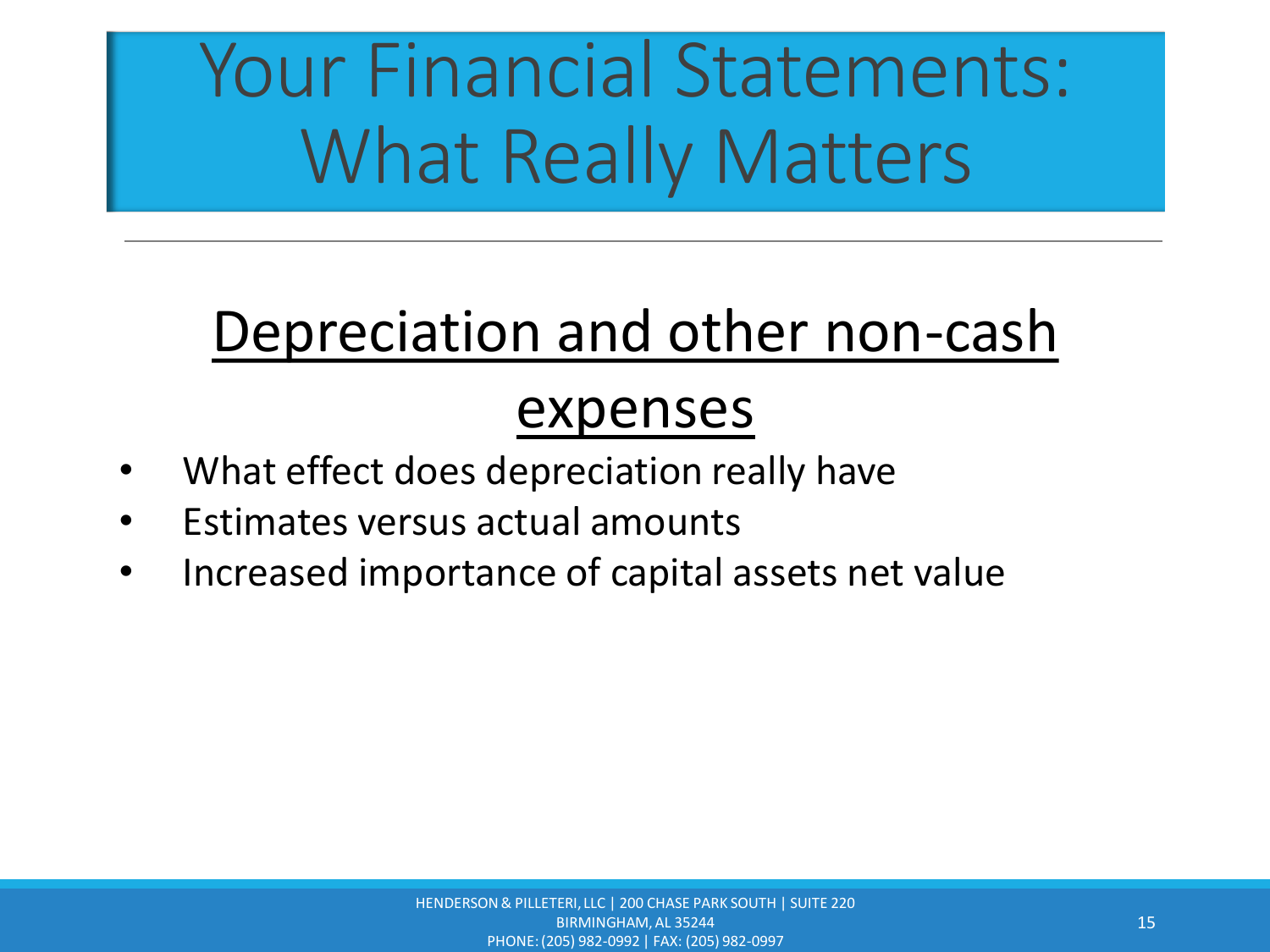## Short term versus long term for assets and liabilities

- Compensated absences
- Debt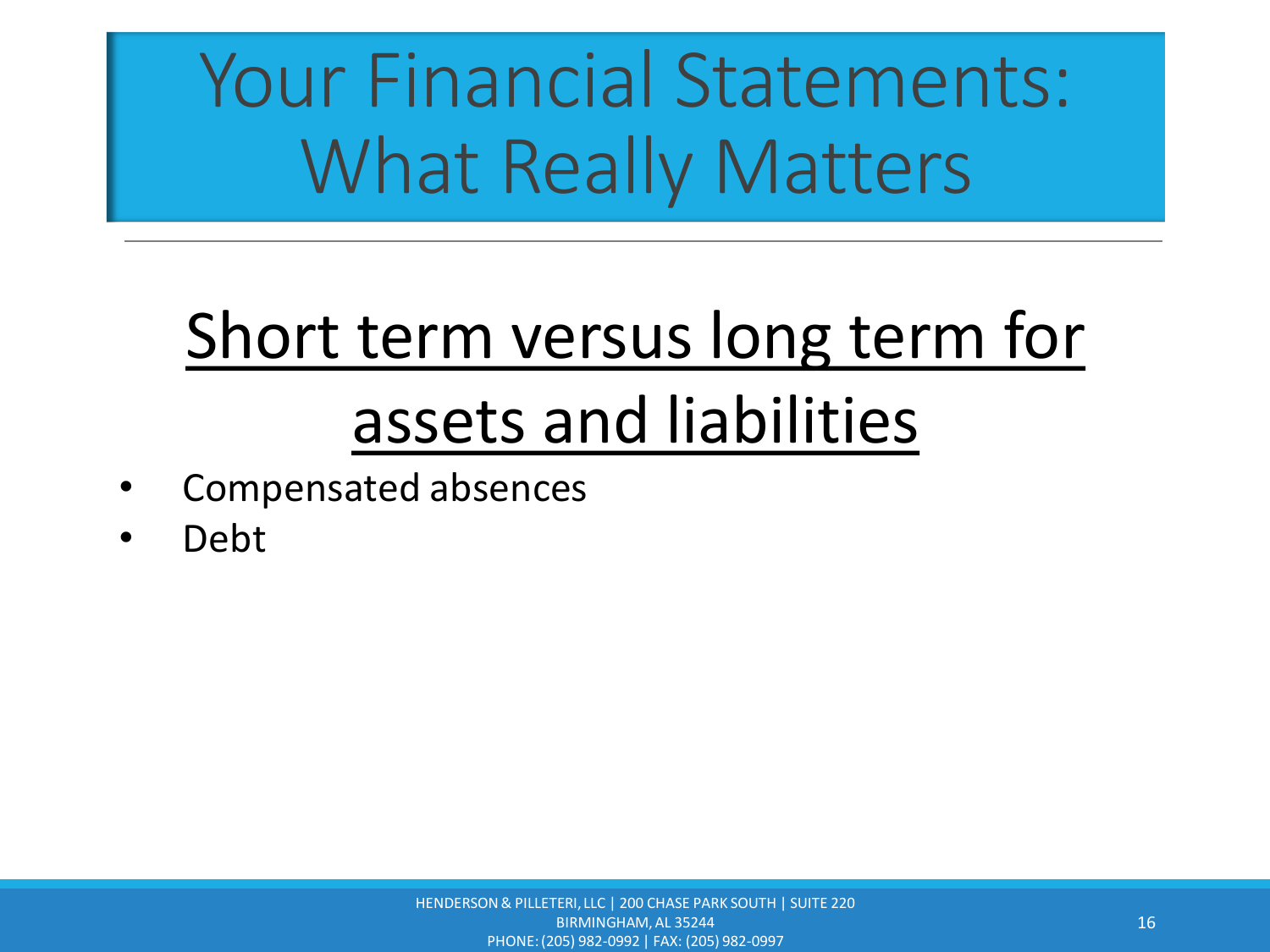### Pension liability: Long term

- Not an immediate effect on reserves
- Pension Assets
- Pension Liabilities
- Deferred Outflows of Resources
- Deferred Inflows of Resources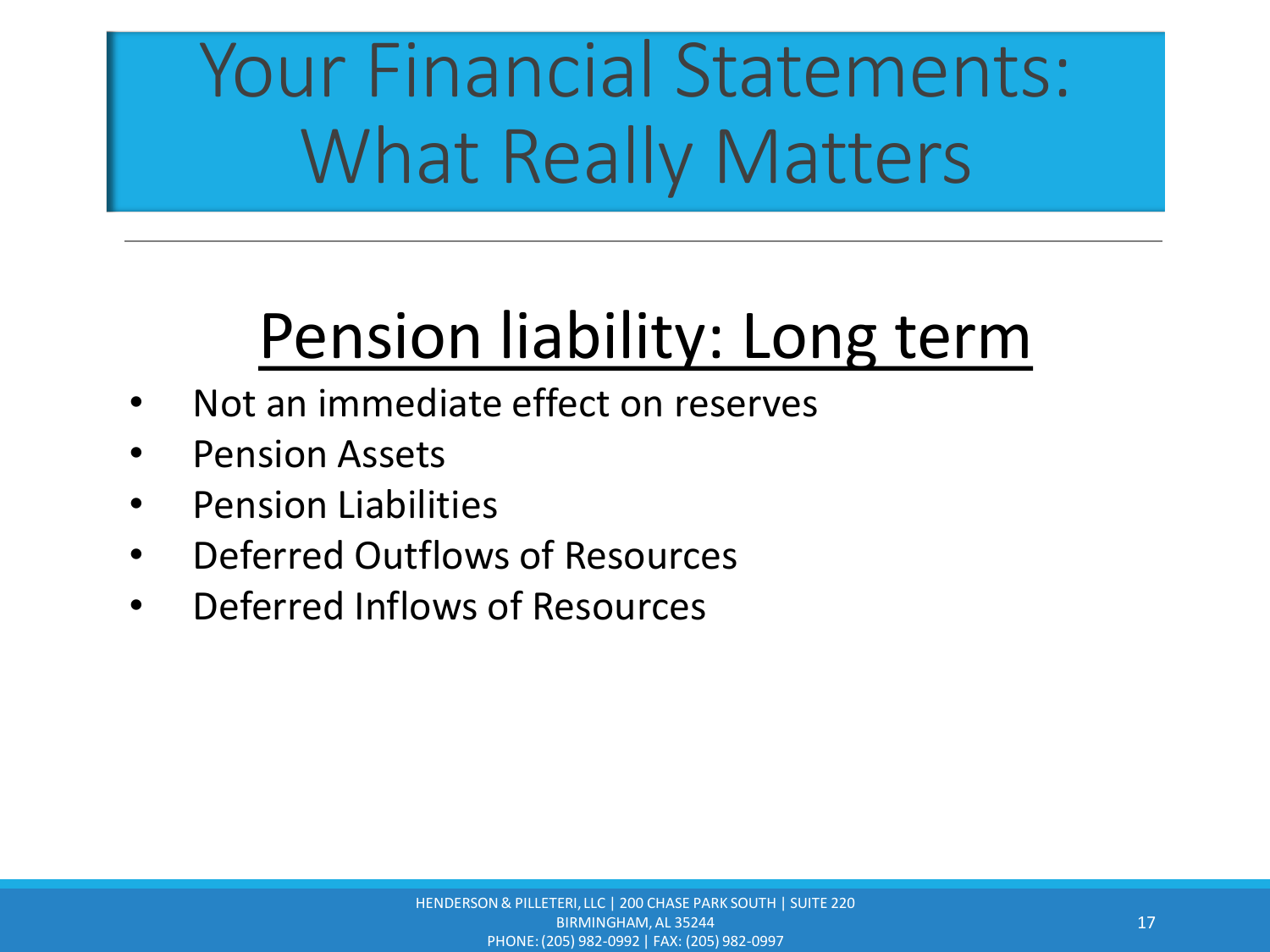## Fundamental Concepts of Internal Control

HENDERSON & PILLETERI, LLC | 200 CHASE PARK SOUTH | SUITE 220 BIRMINGHAM, AL 35244 PHONE: (205) 982-0992 | FAX: (205) 982-0997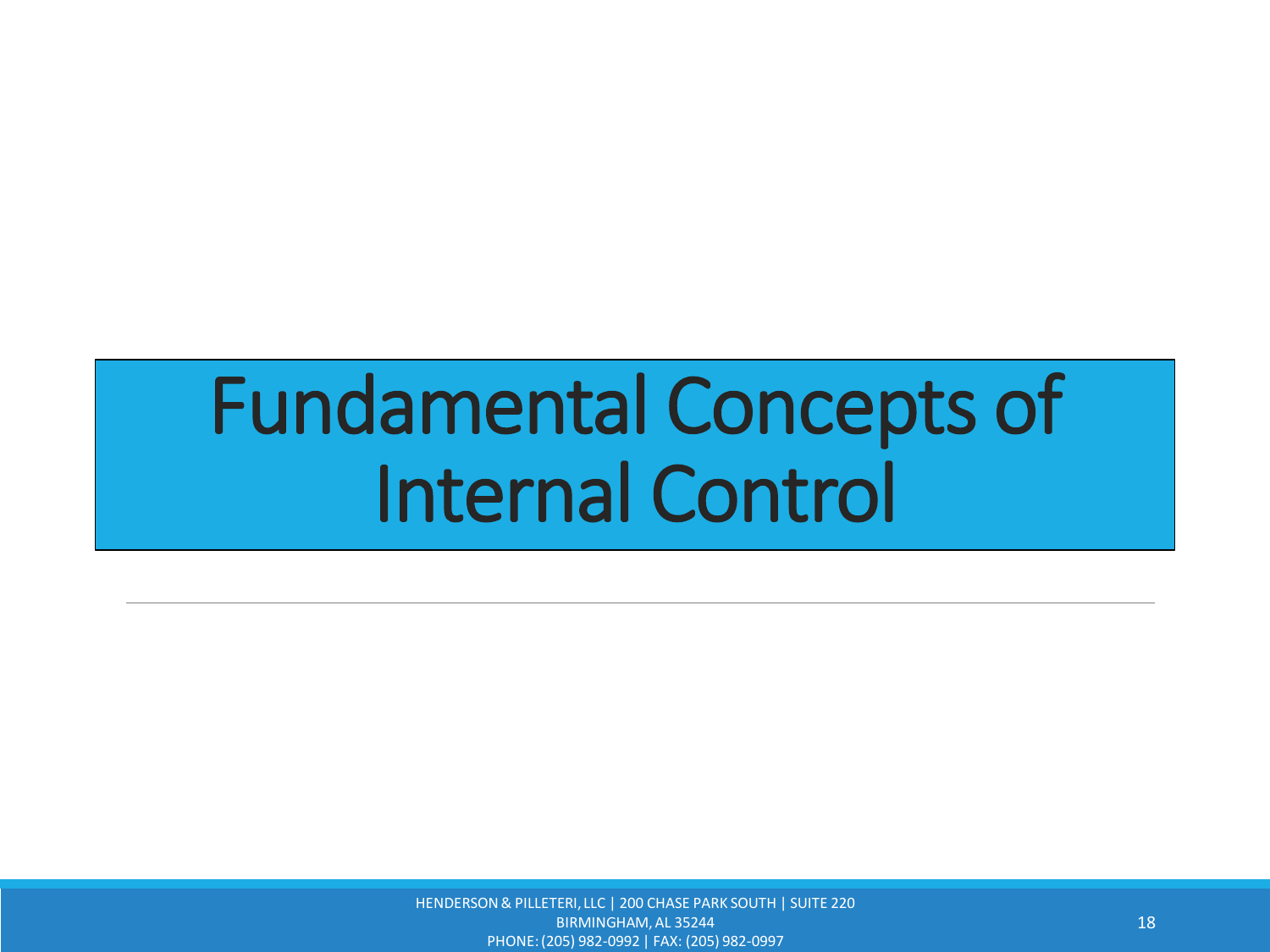### Definition of Internal Control

- ❖ Internal Control is a process effected by an entity's oversight body, management and other personnel, that provides reasonable assurance that the objectives of an entity will be achieved.
- ❖ These objectives and related risks can be broadly classified into one or more of these 3 categories:
	- Operations Effectiveness and efficiency of operations
	- Reporting Reliability of reporting for internal and external use
	- Compliance Compliance with applicable laws and regulations
- ❖ These are distinct but overlapping categories. However, a particular objective can fall under more than one category.
- ❖ Internal control comprises the plans, methods, policies, and procedures used to fulfill the mission, strategic plan, goals, and objectives of the entity.
- ❖ Internal control serves as the first line of defense in safeguarding assets.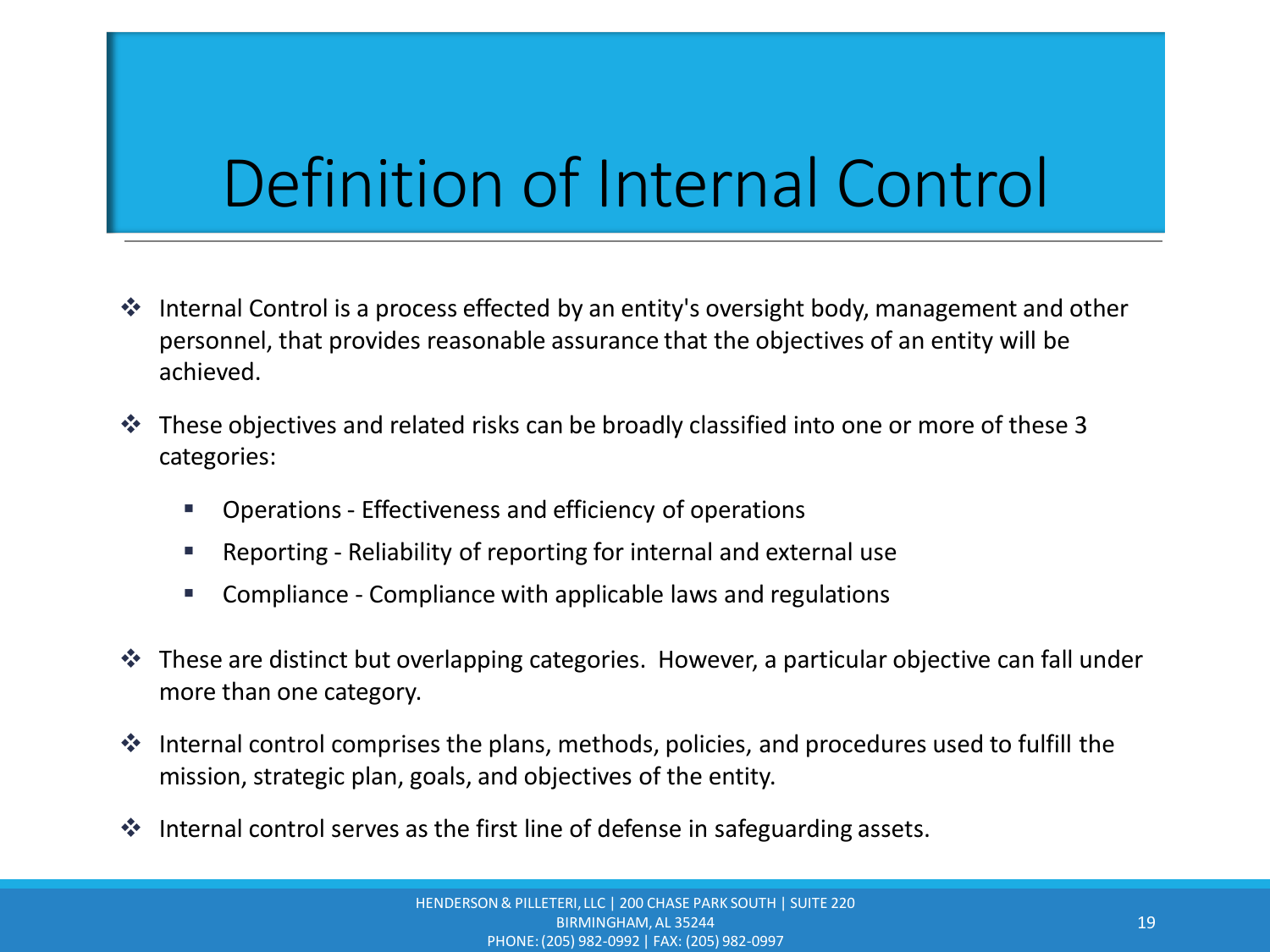## Definition of an Internal Control System

- ❖ An internal control system is a continuous built-in component of operations, effected by people, that provides reasonable assurance that an entity's objectives will be achieved.
- ❖ Internal control is not one event, but a series of actions that occur throughout an entity's operations.
- ❖ Internal control is recognized as an integral part of the operational processes management uses to guide its operations rather than a separate system within an entity.
- ❖ People are what make internal control work. Management sets the objectives, implements controls and evaluates the internal control system, but personnel play important roles throughout the process.
- ❖ No matter how well designed, implemented, or operated, an internal control system cannot provide absolute assurance that all of an organization's objectives will be met.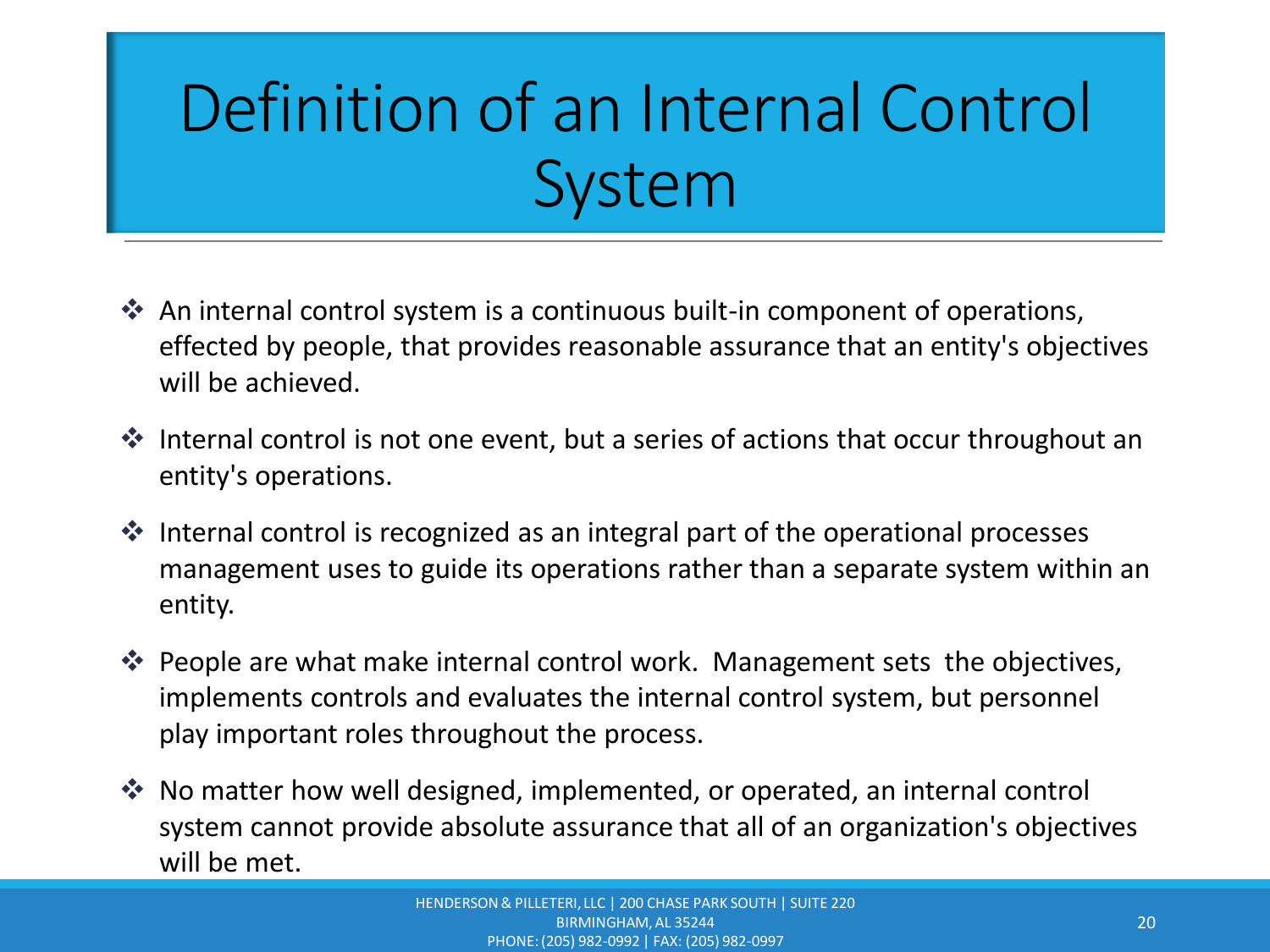#### The Five Components and 17 Principles of Internal Control

#### **Control Environment**

1. The oversight body and management should demonstrate a commitment to integrity and ethical values.

2. The oversight body should oversee the entity's internal control system.

3. Management should establish an organizational structure, assign responsibility, and delegate authority to achieve the entity's objectives.

4. Management should demonstrate a commitment to recruit, develop, and retain competent individuals.

5. Management should evaluate performance and hold individuals accountable for their internal control responsibilities.

#### **Risk Assessment**

6. Management should define objectives clearly to enable the identification of risks and define risk tolerances.

7. Management should identify, analyze, and respond to risks related to achieving the defined objectives.

8. Management should consider the potential for fraud when identifying, analyzing, and responding to risks.

9. Management should identify, analyze, and respond to significant changes that could impact the internal control system.

#### **Control Activities**

10. Management should design control activities to achieve objectives and respond to risks.

11. Management should design the entity's information system and related control activities to achieve objectives and respond to risks.

12. Management should implement control activities through policies.

#### **Information and Communication**

13. Management should use quality information to achieve the entity's objectives.

14. Management should internally communicate the necessary quality information to achieve the entity's objectives.

15. Management should externally communicate the necessary quality information to achieve the entity's objectives.

#### **Monitoring**

16. Management should establish and operate monitoring activities to monitor the internal control system and evaluate the results.

17. Management should remediate identified internal control deficiencies on a timely basis.

Source: GAO. | GAO-14-704G

HENDERSON & PILLETERI, LLC | 200 CHASE PARK SOUTH | SUITE 220 BIRMINGHAM, AL 35244 PHONE: (205) 982-0992 | FAX: (205) 982-0997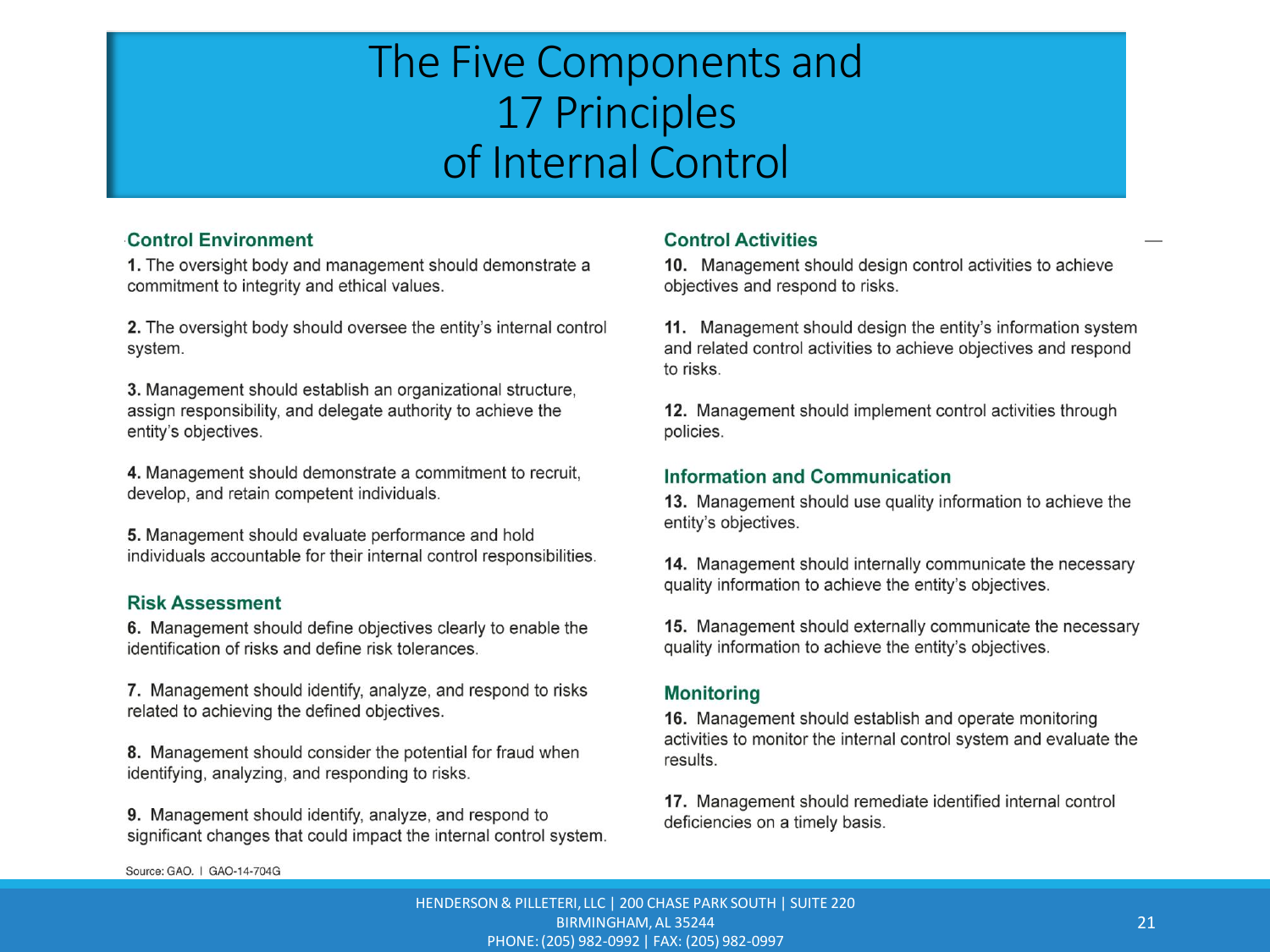#### The Components, Objectives, and Organizational Structure of Internal Control



- The three categories into which an entity's objectives can be classified are represented by the columns labeled on top of the cube.
- The five components of internal control are represented by the rows.
- The organizational structure is represented by the third dimension of the cube.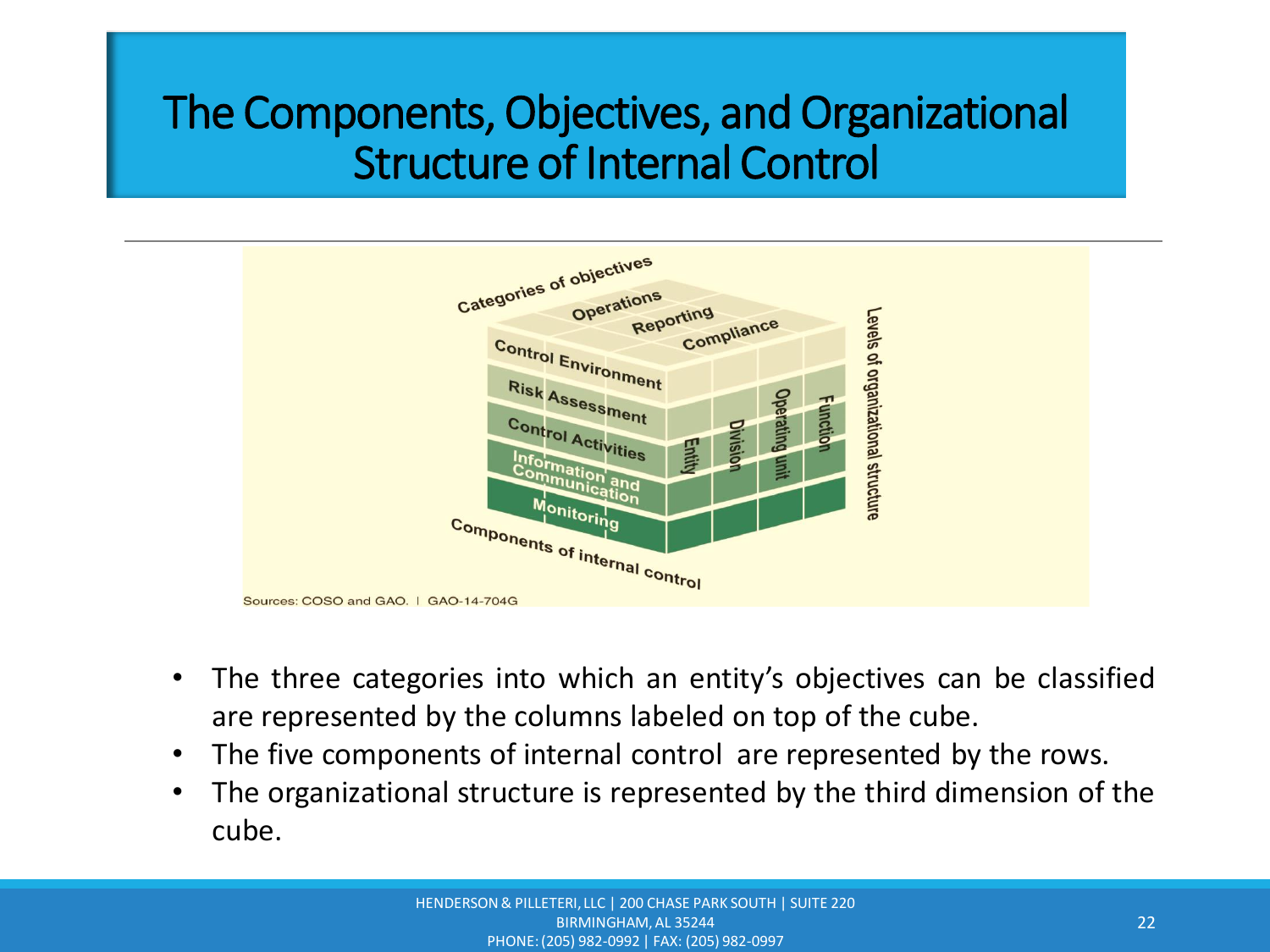#### The Components, Objectives, and Organizational Structure of Internal Control



Source: GAO. | GAO-14-704G

- Each component of internal control applies to all three categories of objectives and the organizational structure.
- The principles support the components of internal control.
- Internal control is a dynamic, iterative, and integrated process in which components impact the design, implementation, and operating effectiveness of each other.
- No two entities will have an identical internal control system because of differences in factors such as mission, regulatory environment, strategic plan, entity size, risk tolerance, and information technology, and the judgment needed in responding to these differing factors.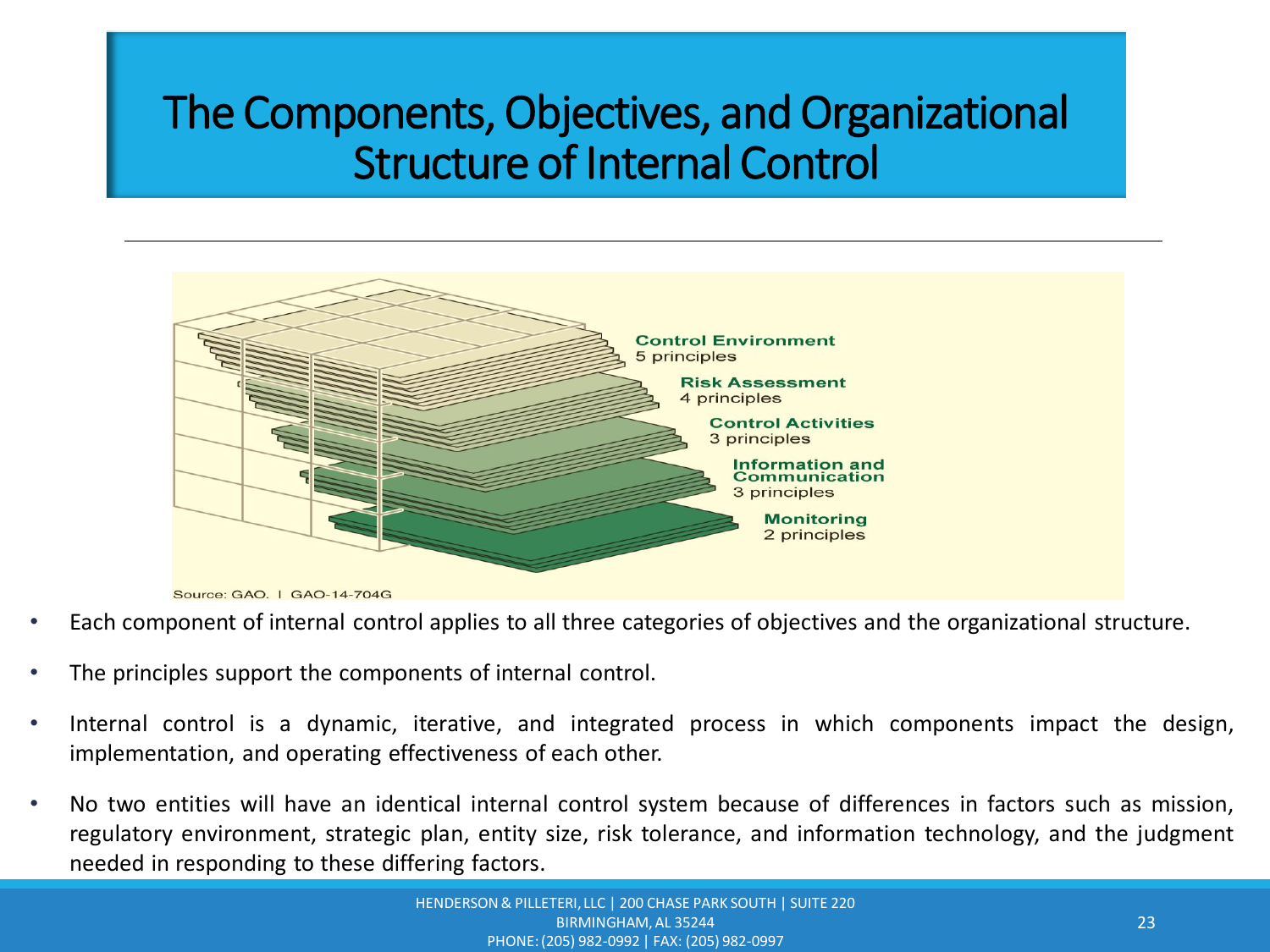#### Roles in an Internal Control System

- ❖ Oversight body
	- Responsible for overseeing the strategic direction of the entity and obligations related to the accountability of the entity.
	- Includes overseeing management's design, implementation, and operation of an internal control system.
	- For the purpose of the Green Book, oversight by an oversight body is implicit in each component and principle.
- ❖ Management
	- Management is directly responsible for all activities of an entity, including the design, implementation, and operating effectiveness of an entity's internal control system.
	- Managers' responsibilities vary depending on their functions in the organizational structure.
- ❖ Personnel
	- Managers' responsibilities vary depending on their functions in the organizational structure.
- ❖ External auditors are not considered a part of an entity's internal control system.
- ❖ While management may evaluate and incorporate recommendations by external auditors, responsibility for an entity's internal control system resides with management.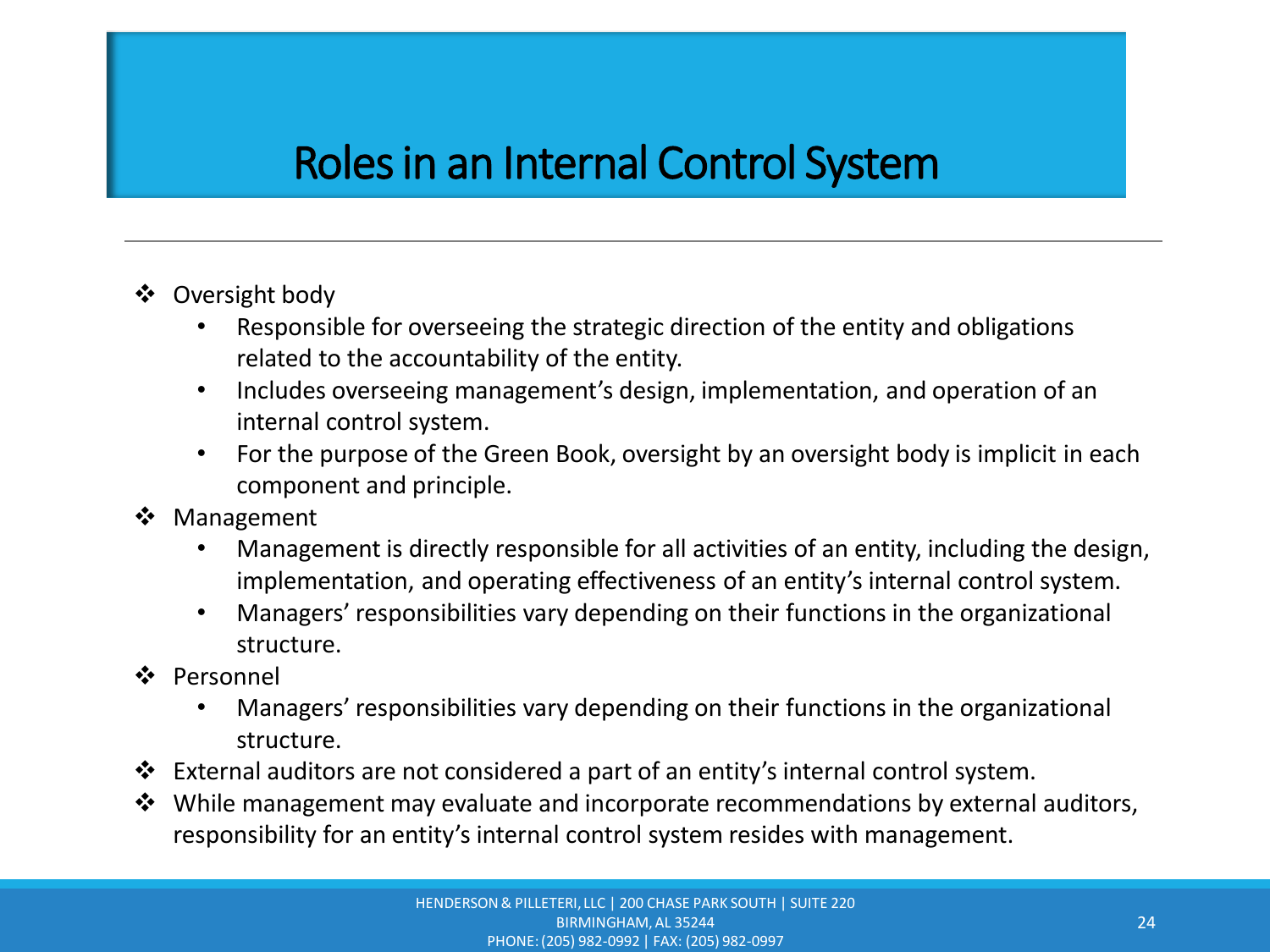#### Objectives of an Entity

- Management, with oversight by an oversight body, sets objectives to meet the entity's mission, strategic plan, and goals and requirements of applicable laws and regulations.
- Management sets objectives before designing an entity's internal control system.
- Management may include setting objectives as part of the strategic planning process.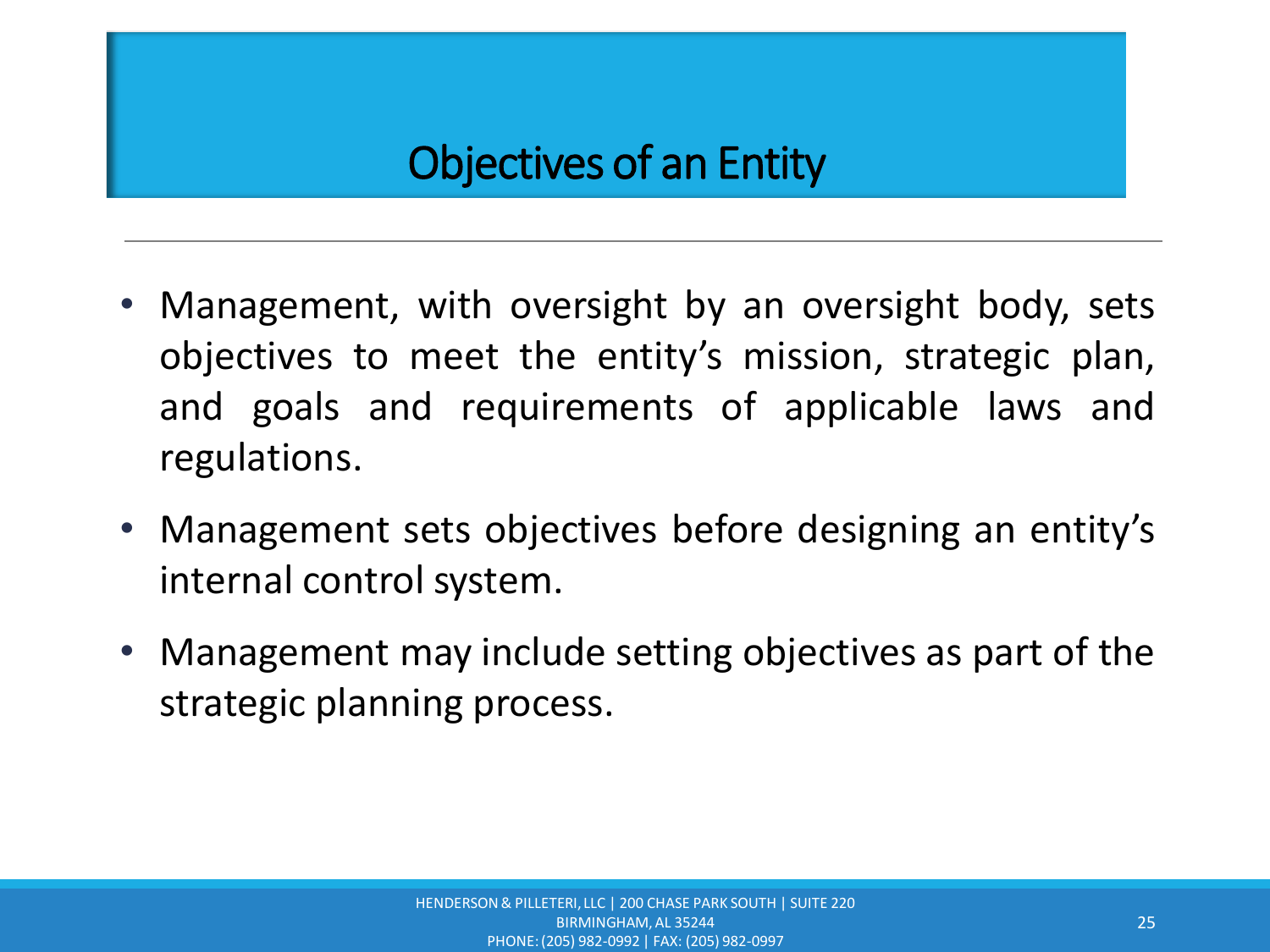❖Categories of Objectives –

Management groups objectives into one or more of the three categories of objectives

- Operations Effectiveness and efficiency of operations
- Reporting Reliability of reporting for internal and external use
- Compliance Compliance with applicable laws and regulations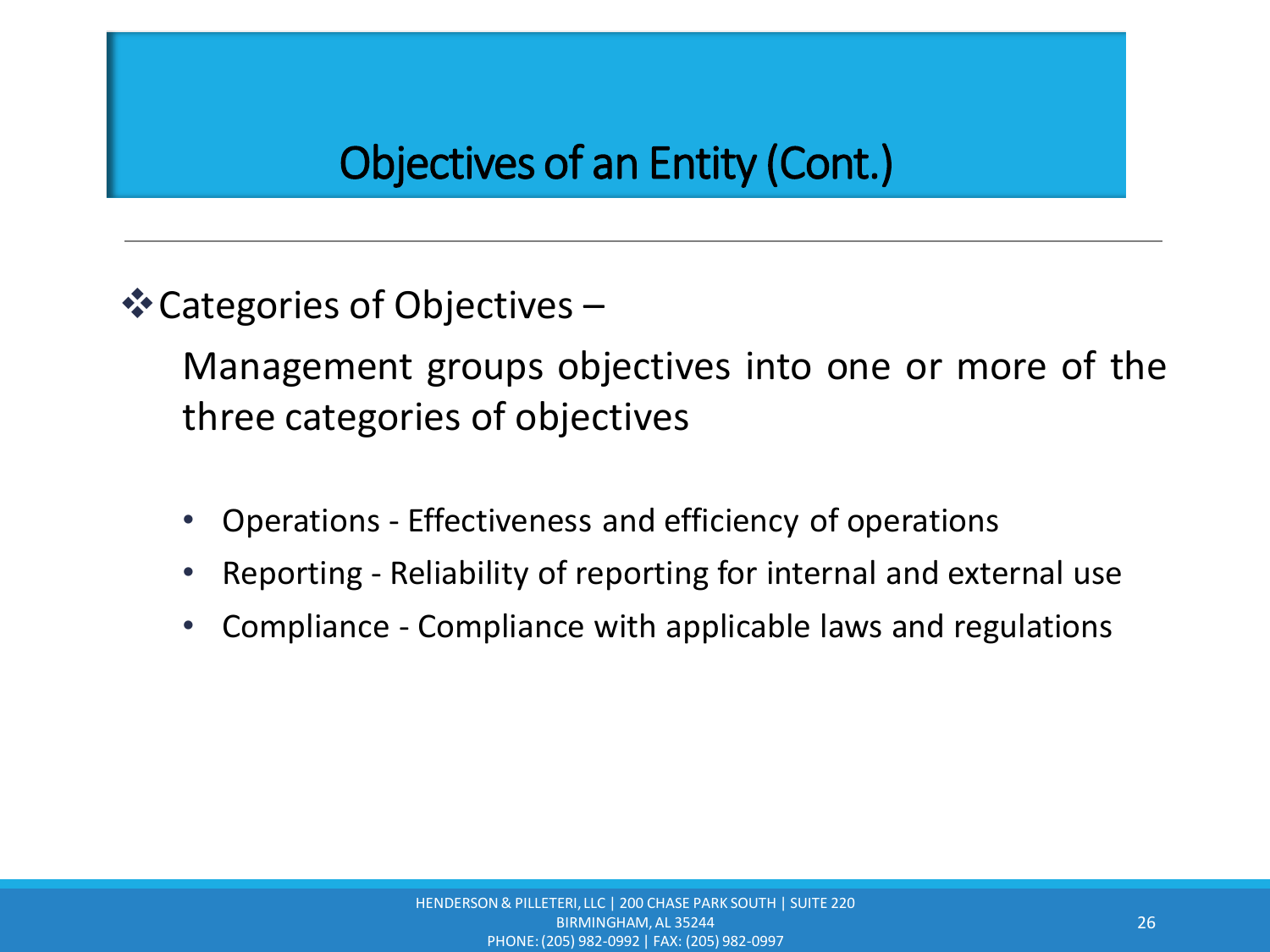#### ❖Operations Objectives

- Operations objectives relate to program operations that achieve an entity's mission.
- An entity's mission may be defined in a strategic plan. Such plans set the goals and objectives for an entity along with the effective and efficient operations necessary to fulfill those objectives.
- Effective operations produce the intended results from operational processes, while efficient operations do so in a manner that minimizes the waste of resources.
- Management can set, from the objectives, related sub objectives for units within the organizational structure.
- By linking objectives throughout the entity to the mission, management improves the effectiveness and efficiency of program operations in achieving the mission.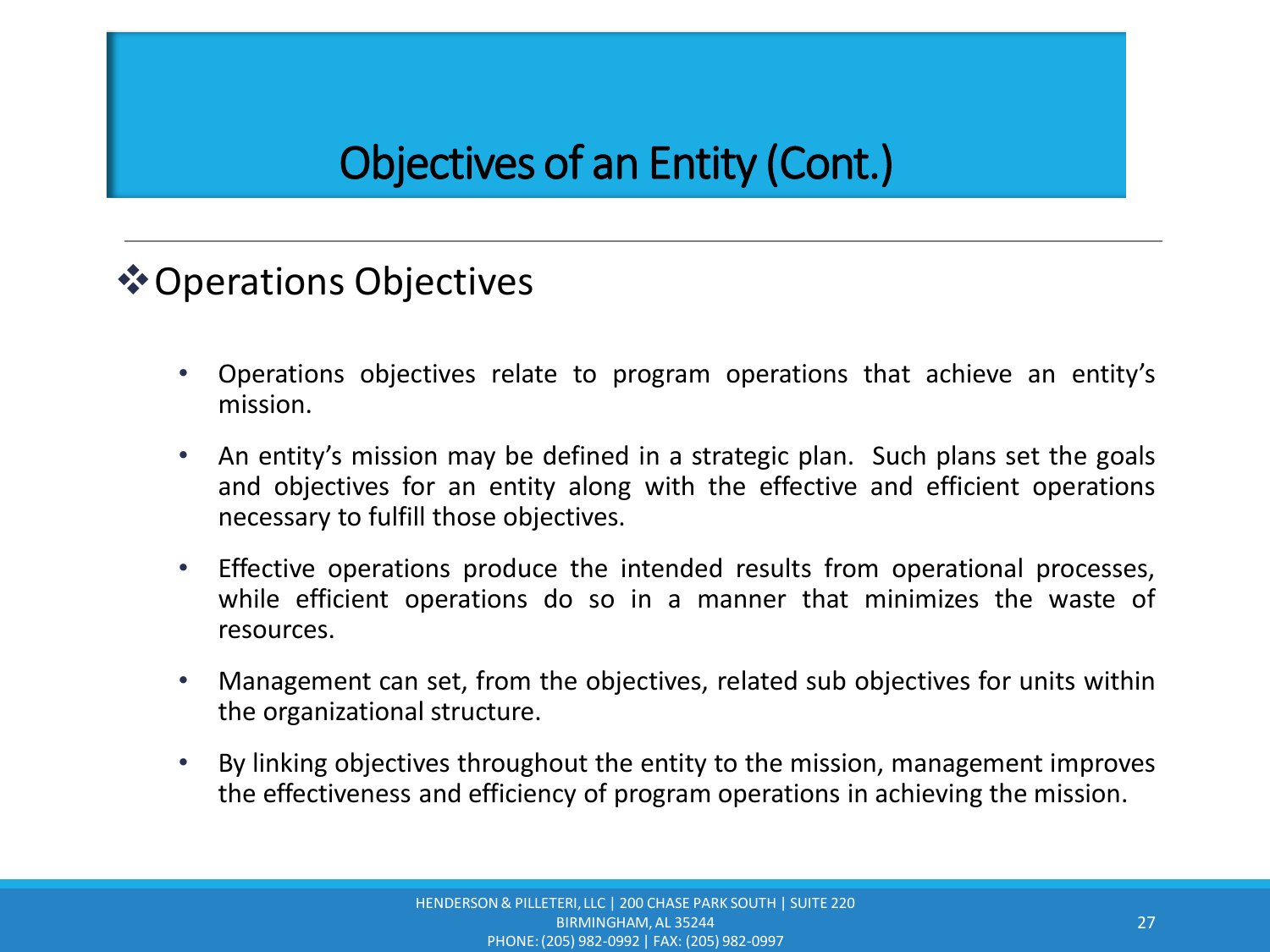#### **❖ Reporting Objectives**

- Reporting objectives relate to the preparation of reports for use by the entity, its stakeholders, or other external parties.
- Reporting objectives may be grouped further into the following subcategories -
	- $\checkmark$  External financial reporting objectives Objectives related to the release of the entity's financial performance in accordance with professional standards, applicable laws and regulations, as well as expectations of stakeholders.
	- $\checkmark$  External nonfinancial reporting objectives Objectives related to the release of nonfinancial information in accordance with appropriate standards, applicable laws and regulations, as well as expectations of stakeholders.
	- ✓ **Internal financial reporting objectives and nonfinancial reporting objectives** Objectives related to gathering and communicating information needed by management to support decision making and evaluation of the entity's performance.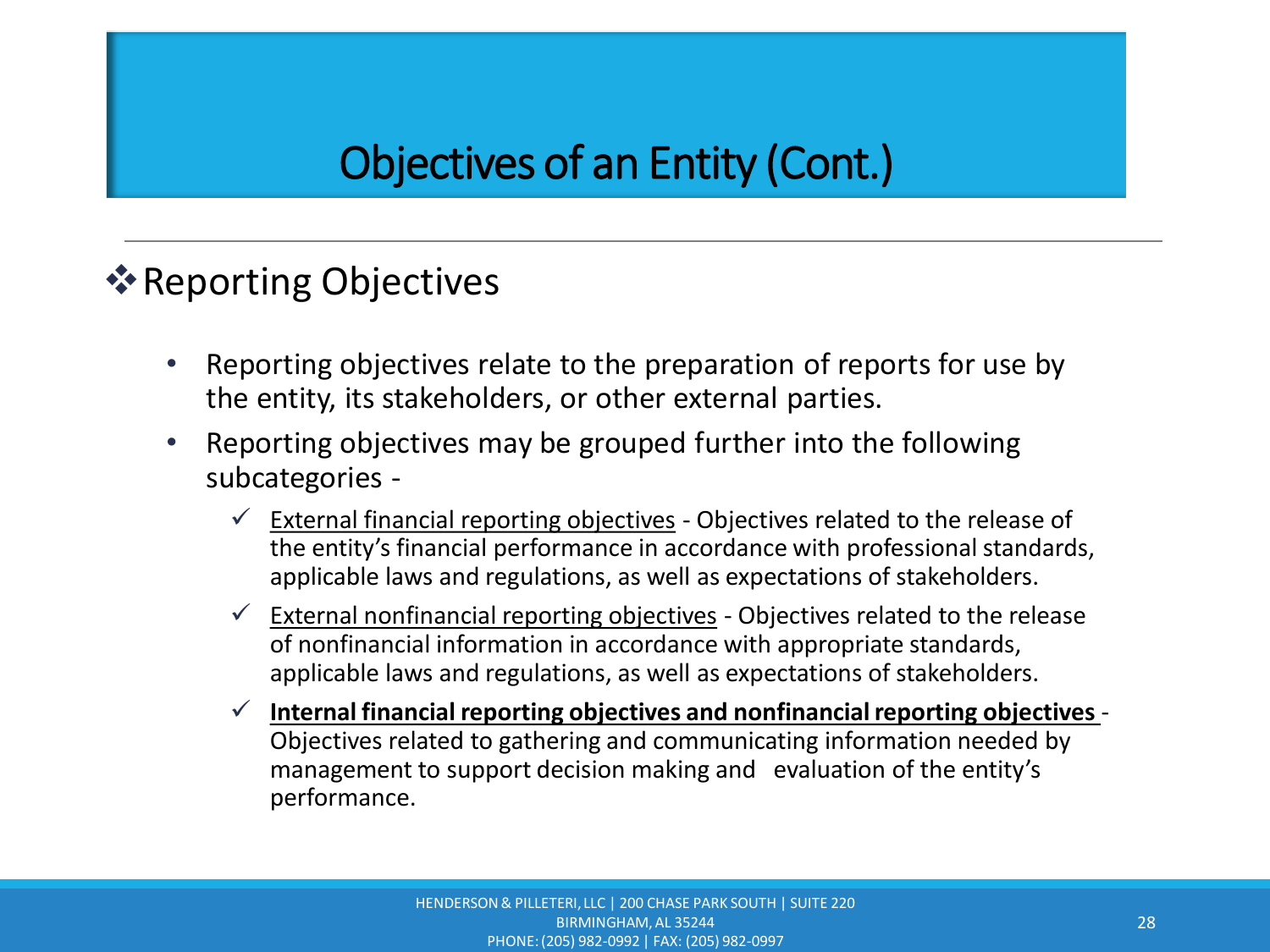#### ❖ Compliance Objectives

- In the government sector, objectives related to compliance with applicable laws and regulations are very significant.
- Laws and regulations often prescribe a government entity's objectives, structure, methods to achieve objectives, and reporting of performance relative to achieving objectives.
- Management considers objectives in the category of compliance comprehensively for the entity and determines what controls are necessary to design, implement, and operate for the entity to achieve these objectives effectively.
- As part of specifying compliance objectives, the entity determines which laws and regulations apply to the entity.
- Management is expected to set objectives that incorporate these requirements.
- In setting those objectives, management is able to exercise discretion relative to the performance of the entity.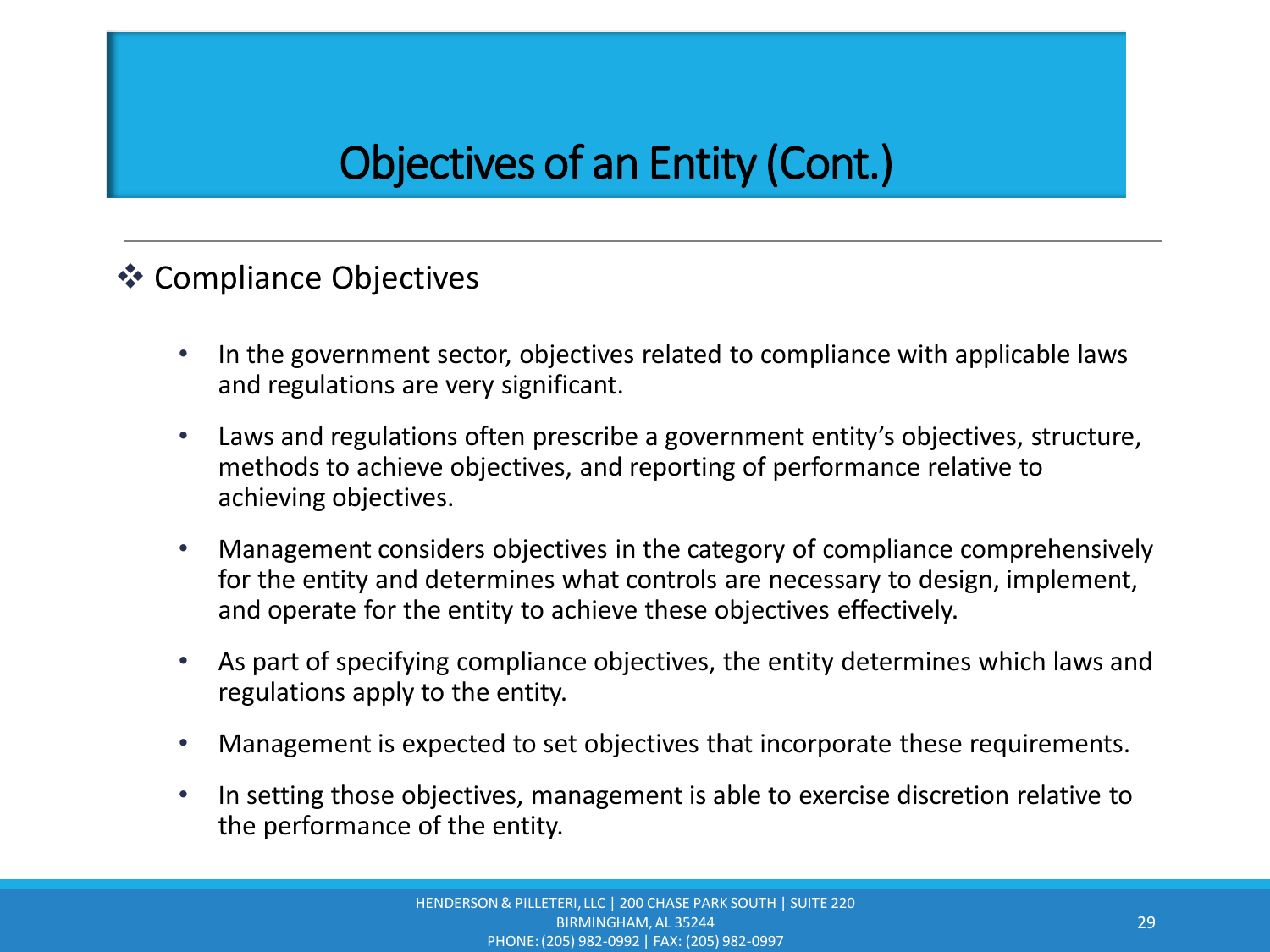#### ❖Safeguarding of Assets

- A subset of the three categories of objectives is the safeguarding of assets.
- Management designs an internal control system to provide reasonable assurance regarding prevention or prompt detection and correction of unauthorized acquisition, use, or disposition of an entity's assets.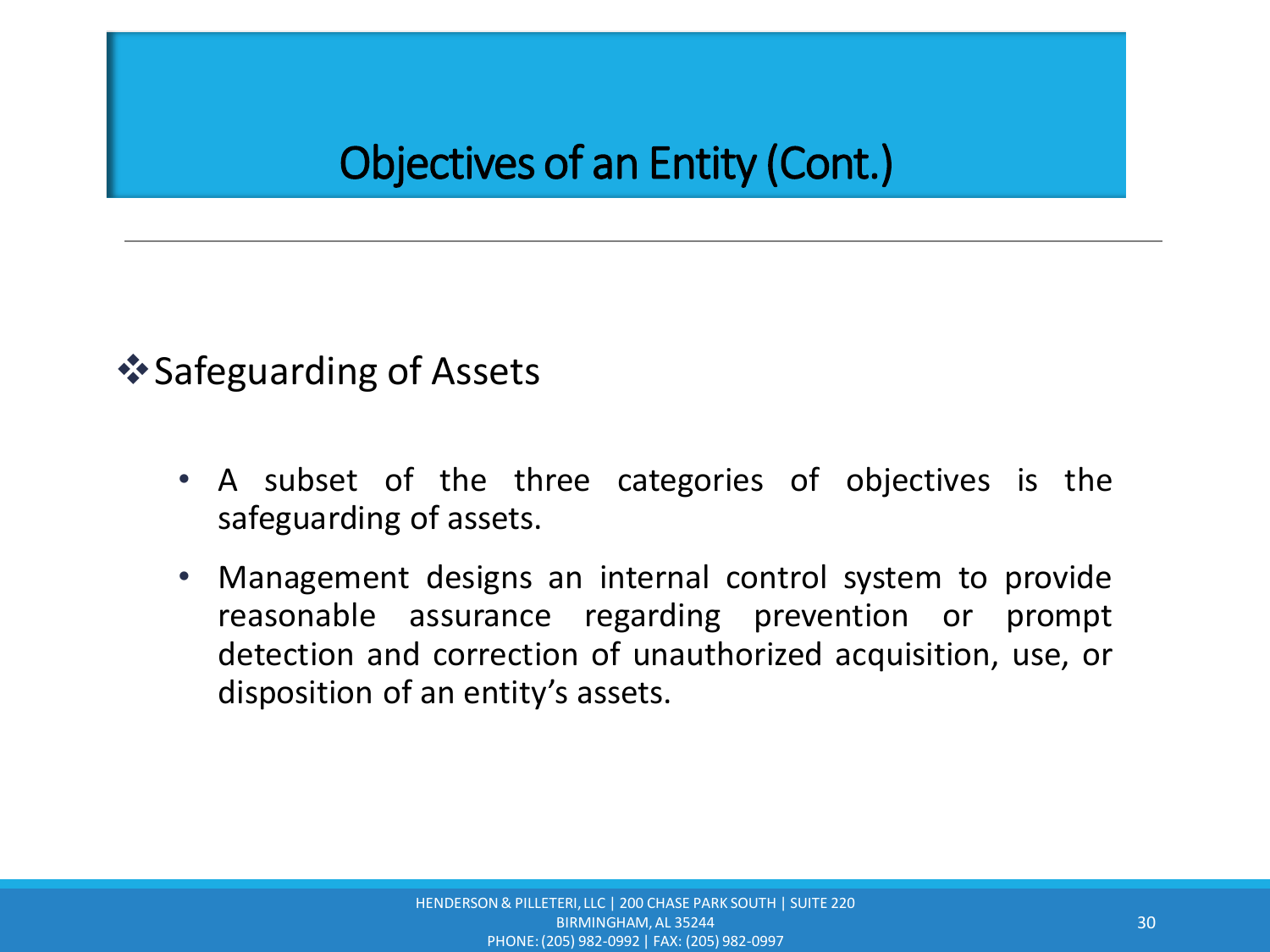❖Setting Subobjectives

- Management can develop from objectives more specific subobjectives throughout the organizational structure.
- Management defines subobjectives in specific and measurable terms that can be communicated to the personnel who are assigned responsibility to achieve these subobjectives.
- Both management and personnel require an understanding of an objective, its subobjectives, and defined levels of performance for accountability in an internal control system.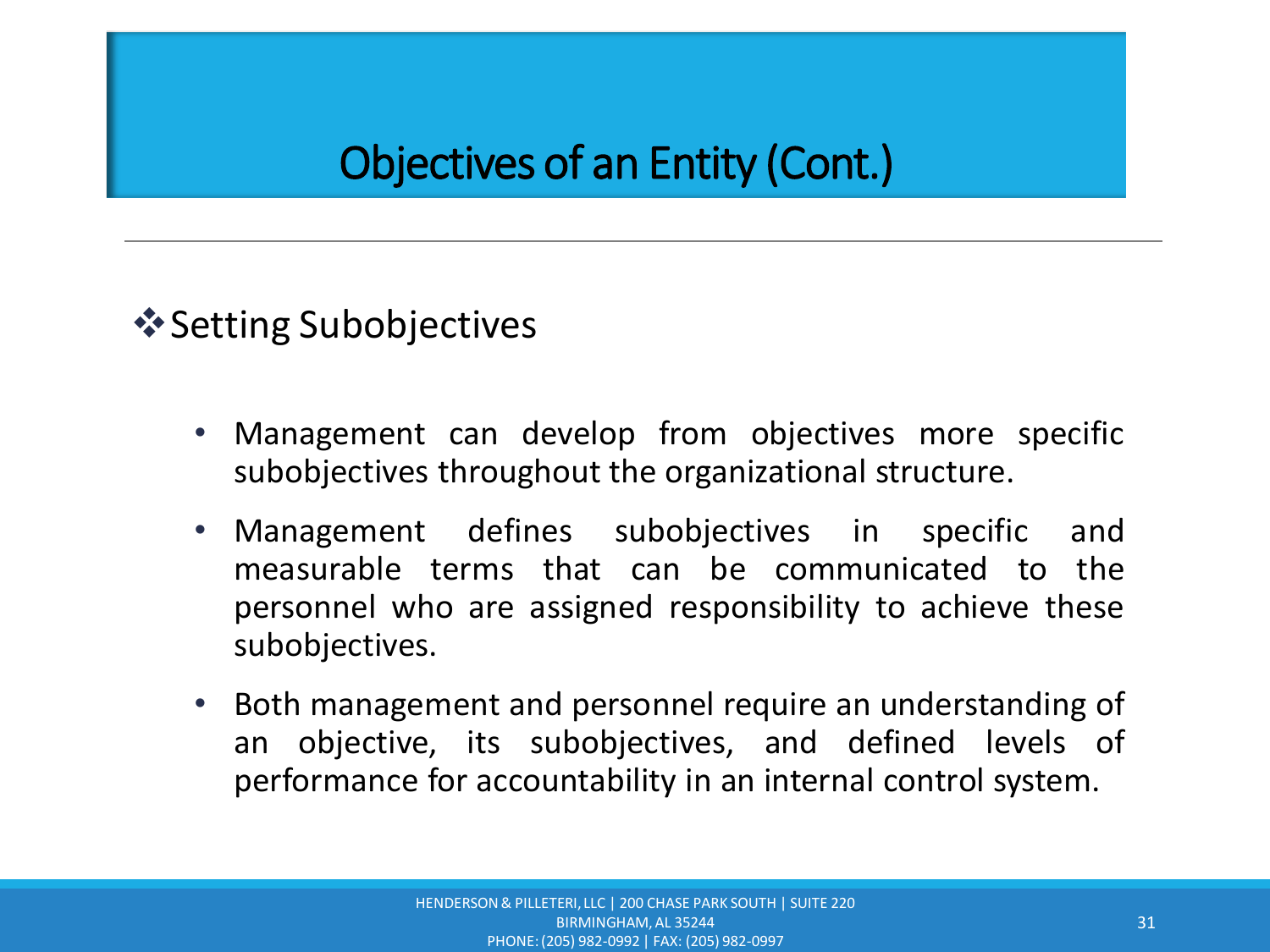## Auditor Communication with Board of Governance

HENDERSON & PILLETERI, LLC | 200 CHASE PARK SOUTH | SUITE 220 BIRMINGHAM, AL 35244 PHONE: (205) 982-0992 | FAX: (205) 982-0997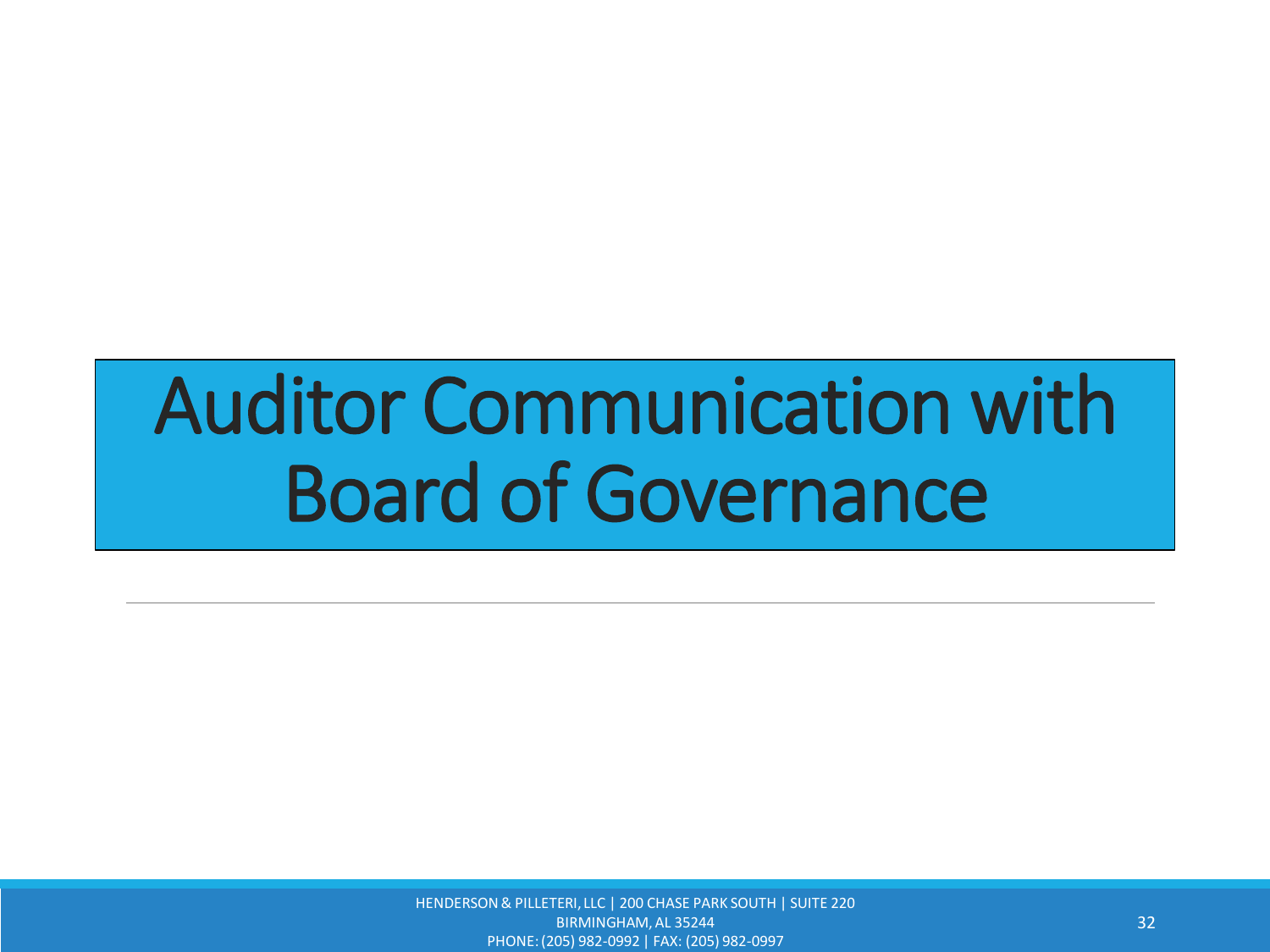#### Those Charged with Governance

Communication with The Audit Committee or Other Subgroup of Those Charged with Governance

- Who does Auditor communicate with?
	- ➢ Board of Commissioners
	- ➢ Audit Committees
	- ➢ Group Audits

When all of those Charged with Governance are Involved in Managing the Entity

- Auditor satisfaction that correct communication is made
- Unlikely scenario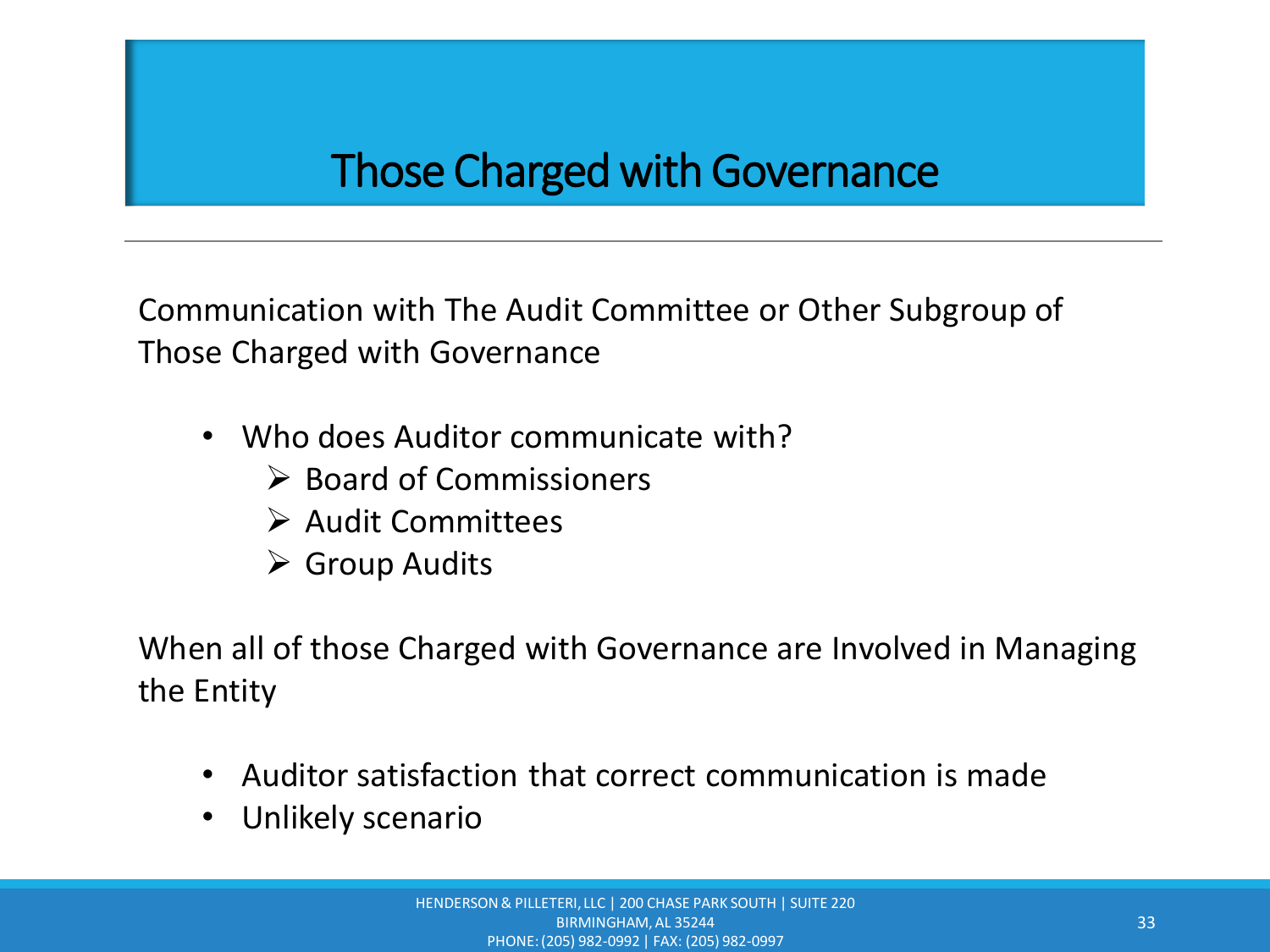#### Matters to Be Communicated

The Auditor's Responsibilities with Regard to the Financial Statement Audit

- Financial Statement Opinion
- Board and Management remain responsible for the financial statements
- Documentation in Engagement Letter or other written agreement
- Perform audit in accordance with applicable standards
- Consideration of Internal Control
- Relay Significant Matters (Auditor Judgement)
- Other Matters required by Law, Regulation or Agreement
- Independence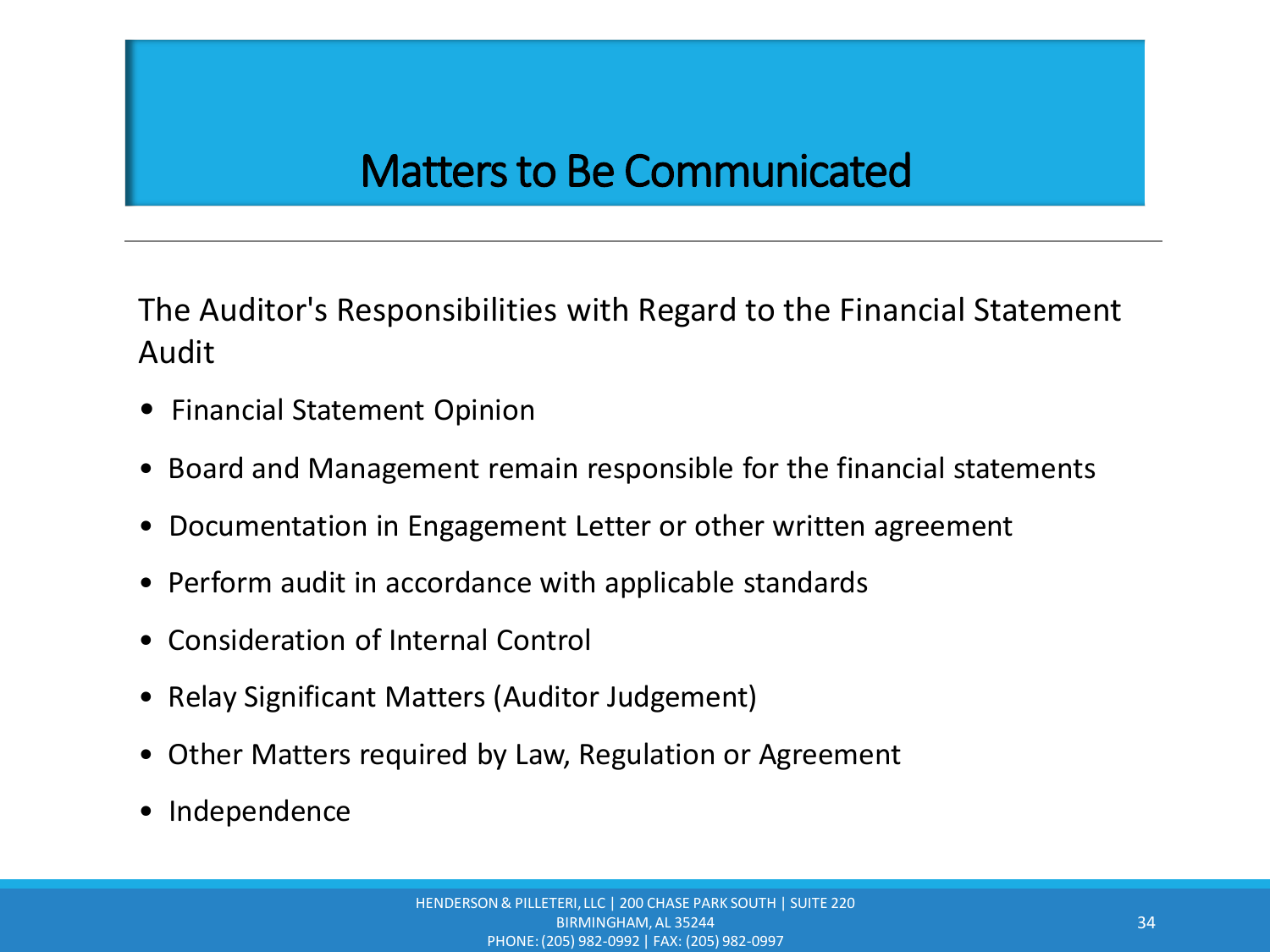## GASB 87 - Leases

HENDERSON & PILLETERI, LLC | 200 CHASE PARK SOUTH | SUITE 220 BIRMINGHAM, AL 35244 PHONE: (205) 982-0992 | FAX: (205) 982-0997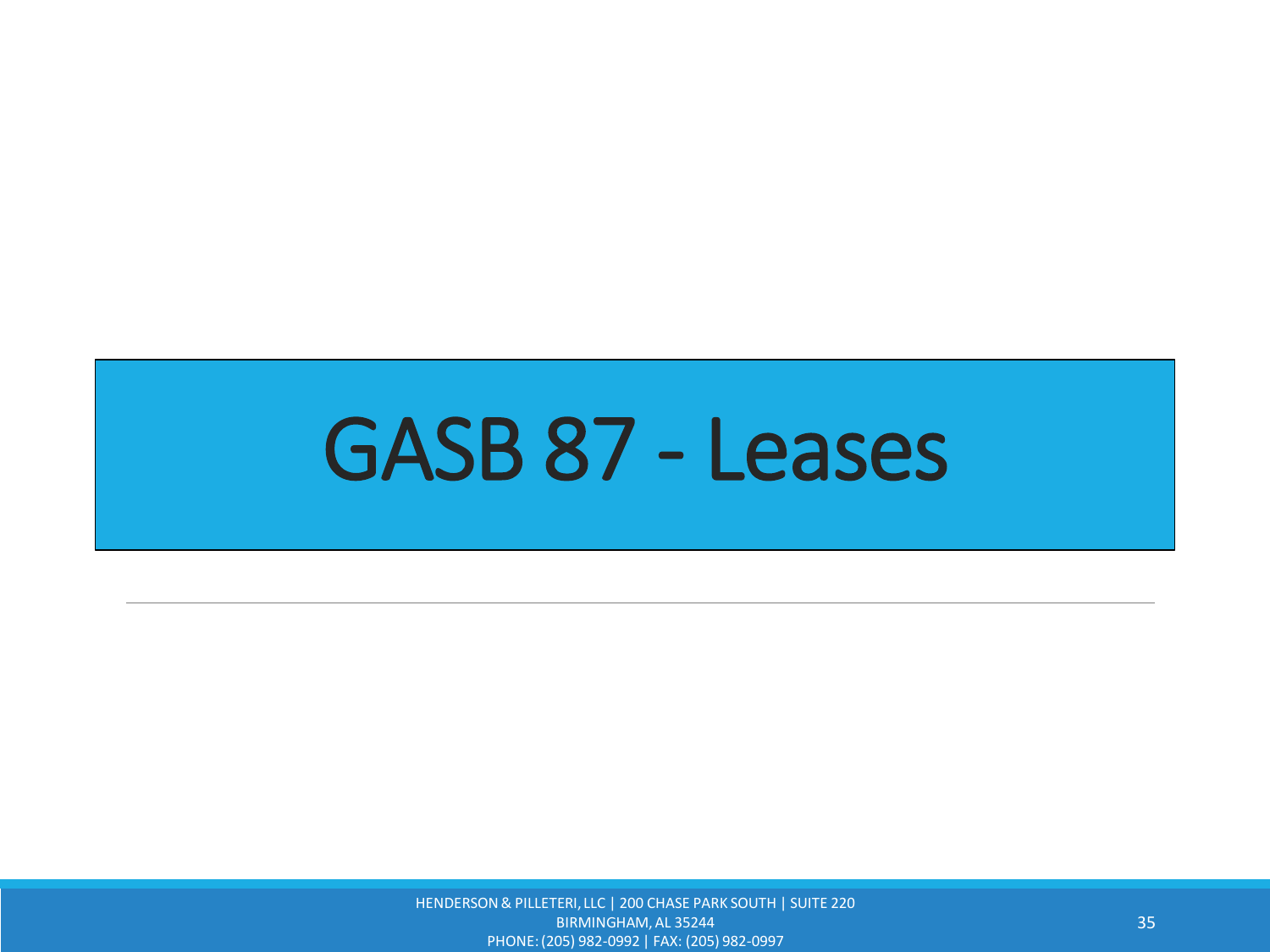## GASB 87 - Leases

#### Summary

- Long Term Liabilities that were not being reported on statement of financial position
- Early Implementation encouraged, starts June 30, 2022 (COVID extended)
- PHA's converting to RAD and entering into a Ground Lease or Building Improvement Lease will be affected
- Will affect lease related transactions in the financial statements and increase footnote disclosure requirements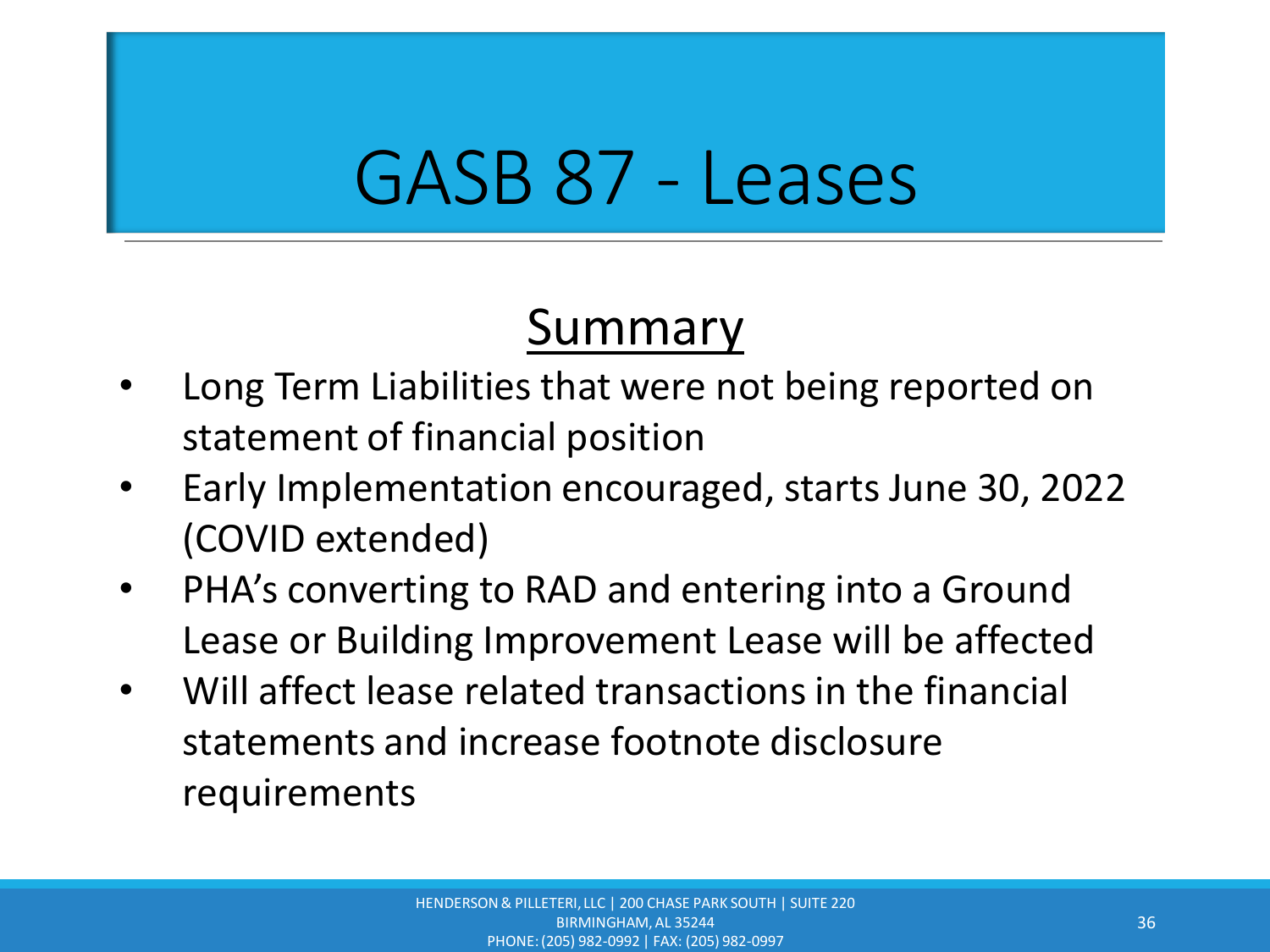## GASB 87 – Lease Accounting

- PHA should recognize a lease receivable and a deferred inflow of resources at start of lease
- PHA should NOT derecognize the leased asset
- Receivable measured at net present value of expected lease payments
- Deferred inflow measured at value of lease receivable, plus any payments received at or before the start of lease term that relate to prior periods
- Revenue is recognized on the lease receivable from the deferred inflows in a systematic and rational manner over lease term
- Notes should include a description of leasing arrangements and the total amounts of inflows recognized from leases.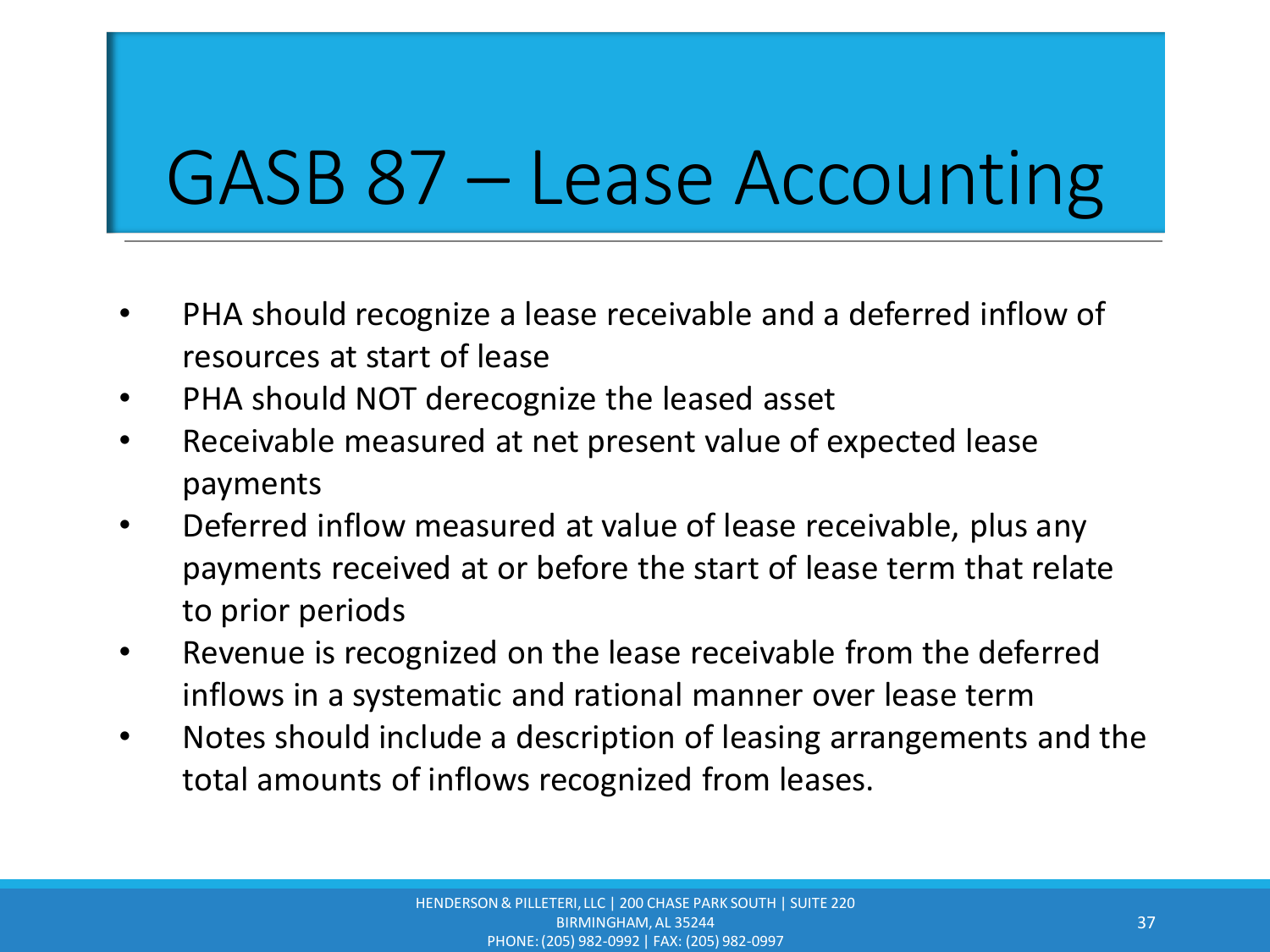HENDERSON & PILLETERI, LLC | 200 CHASE PARK SOUTH | SUITE 220 BIRMINGHAM, AL 35244 PHONE: (205) 982-0992 | FAX: (205) 982-0997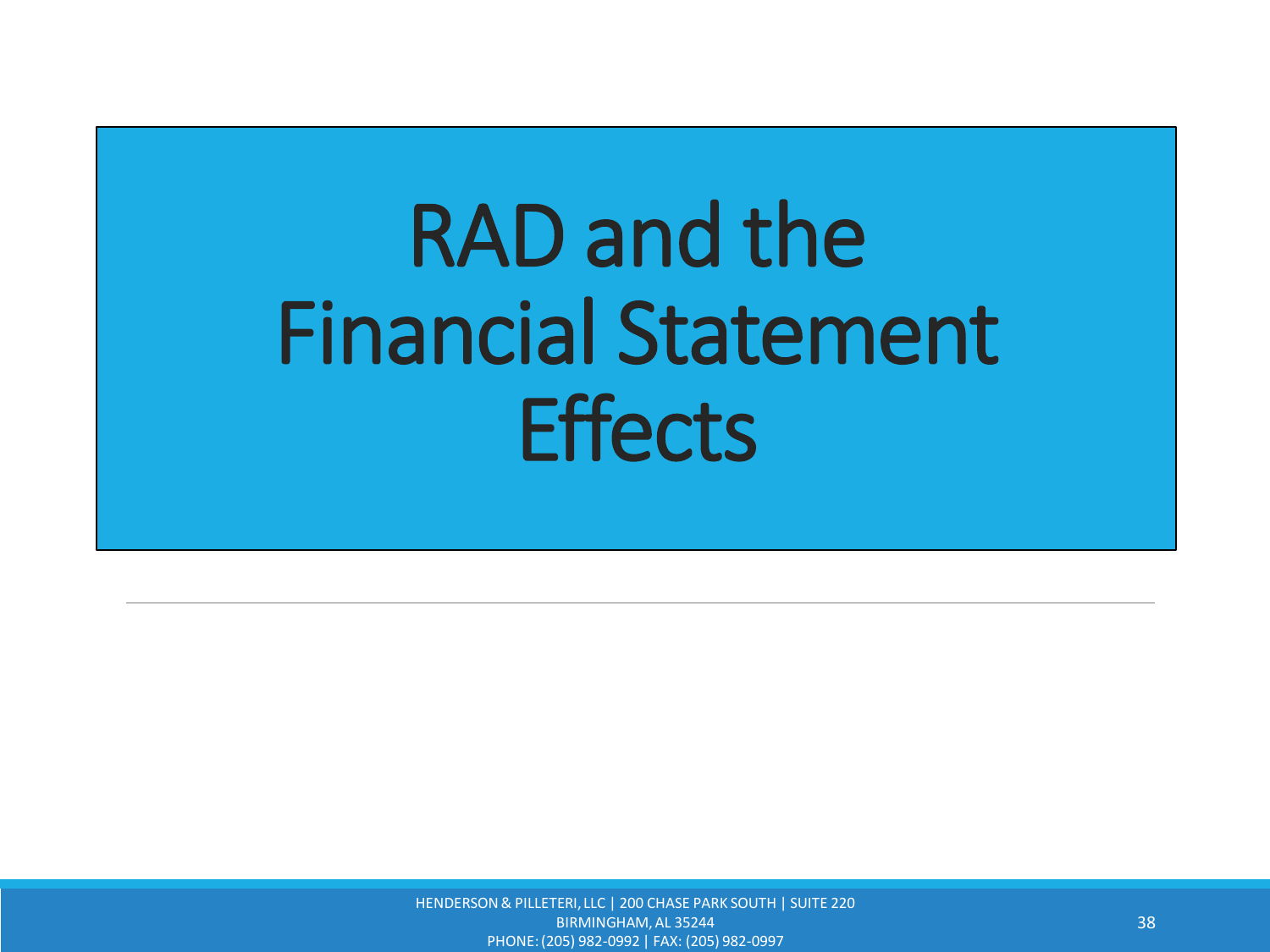### RAD with PBRA

- If the PHA still owns the property, financials are required in the Primary Government column
- If the property is transferred to a Component Unit, they the Component Unit (Not-for-Profit) column presents the financial statements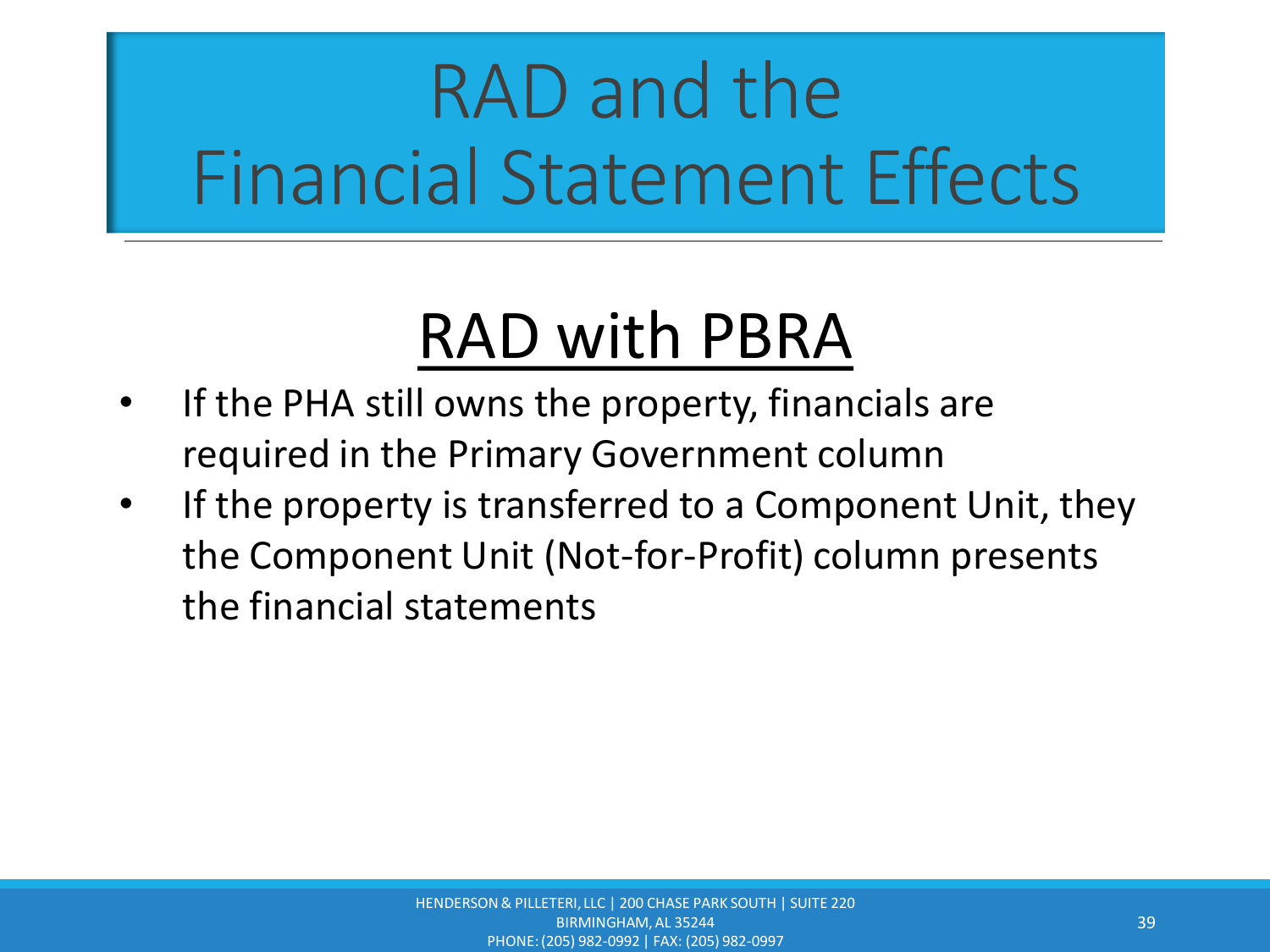### RAD with PBV

- Asset management fees could be gained
- Reported as a Business Activity or a Component Unit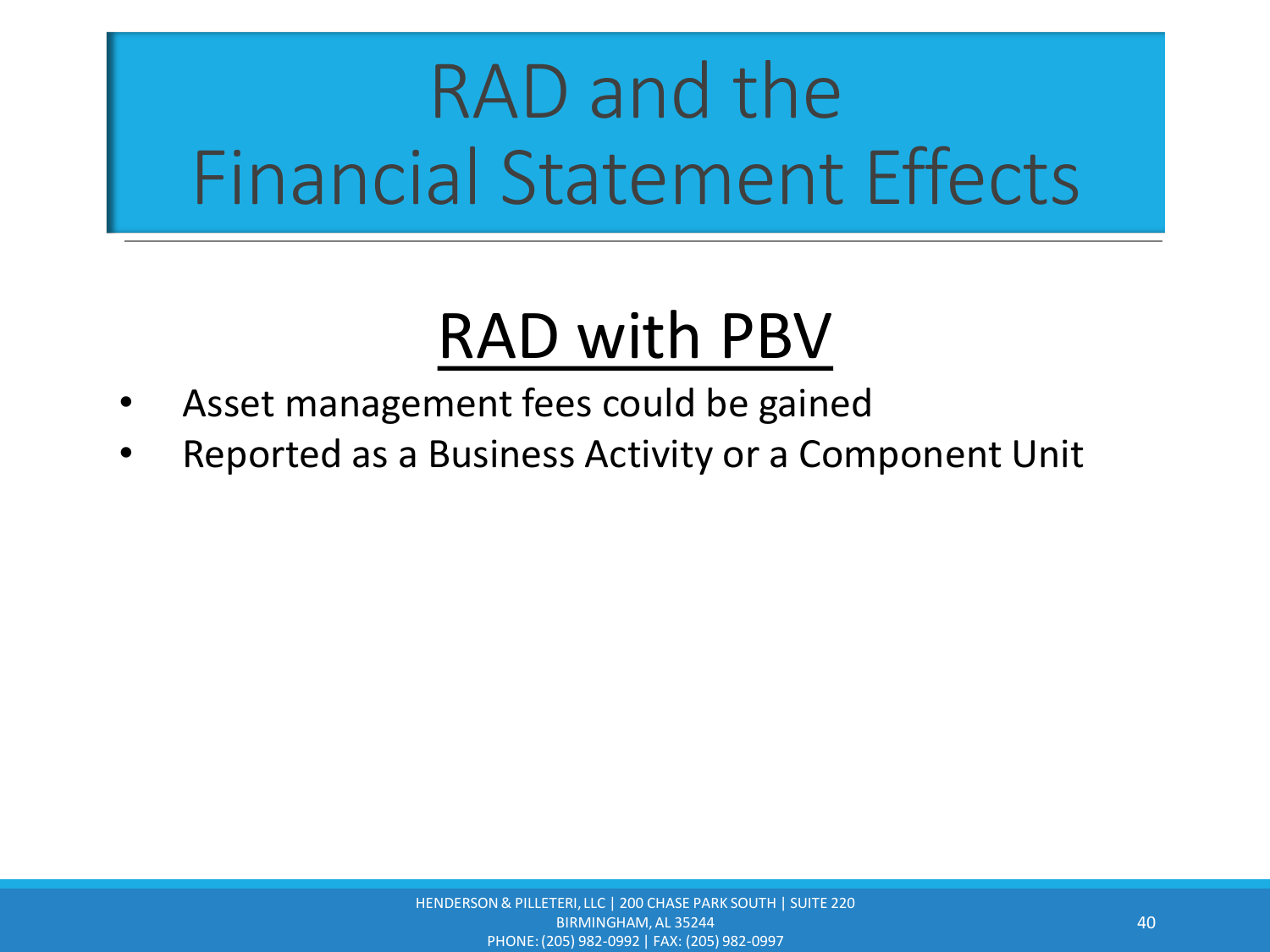### RAD with PBRA and Tax Credits

- Converting to RAD and doing a tax audit deal simultaneously can be difficult
- Tax Credits can be complex but have some significant financial advantages
- Tax Credits create the need for several outside parties and require a LP and an NFP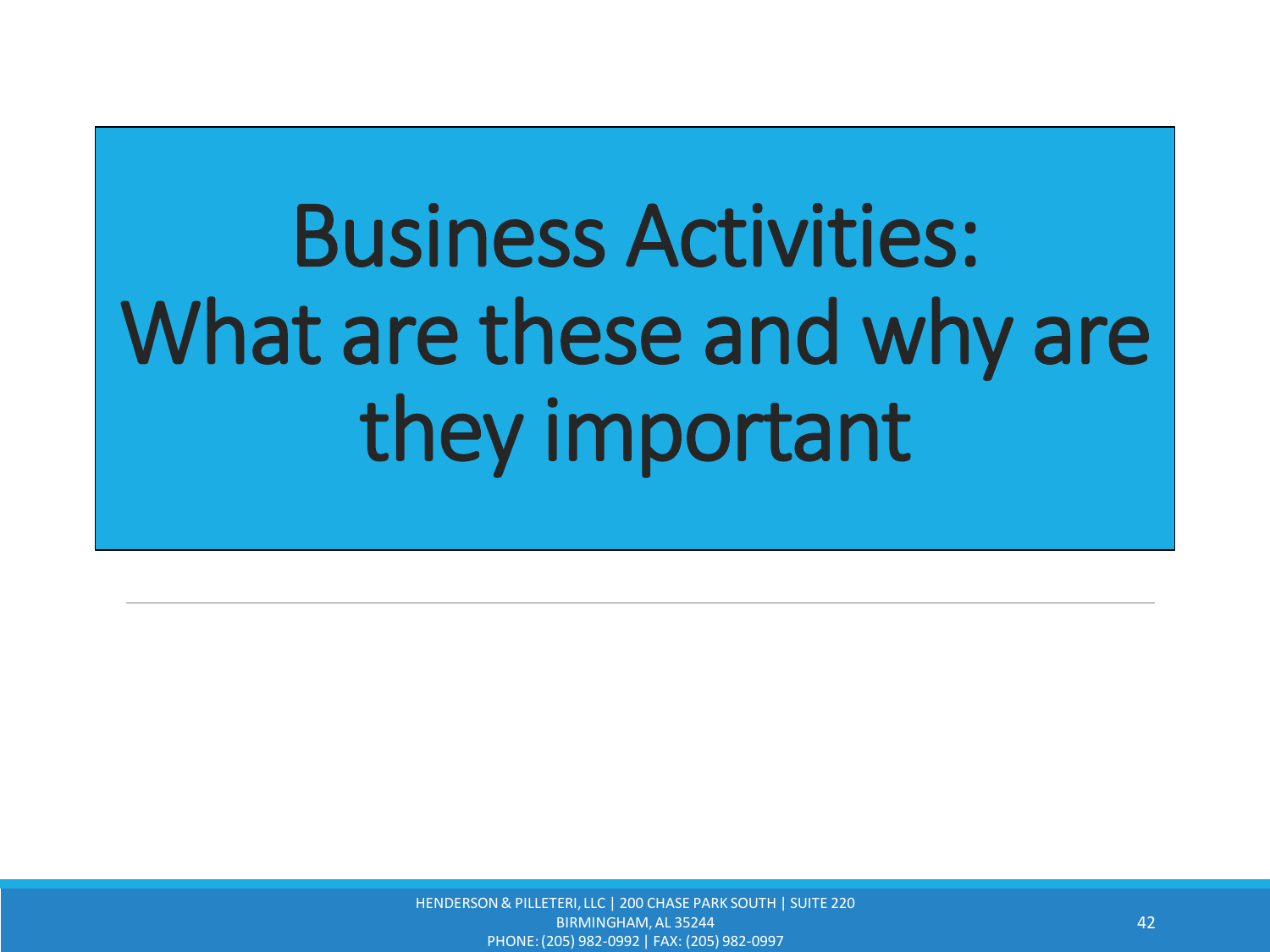## Difference between Business Activities and Not-for-Profit

- A Business Activity is not necessarily a legal entity
- A Not-for-Profit is set up as a legal entity with a benevolent mission statement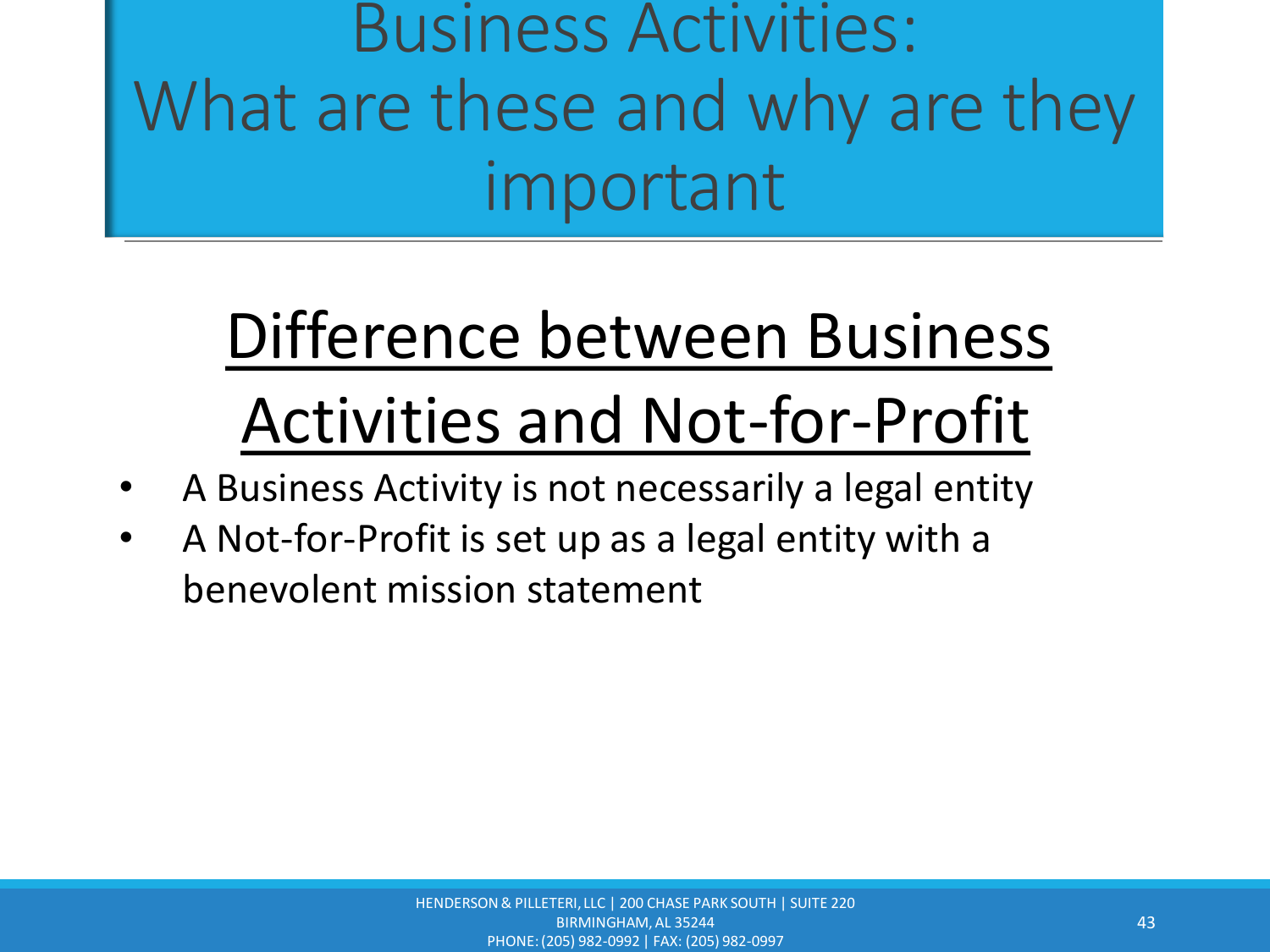## COCC equivalent

- Under asset management, we had the Central Office Cost Center
- Under RAD/PBRA, we need a "new place"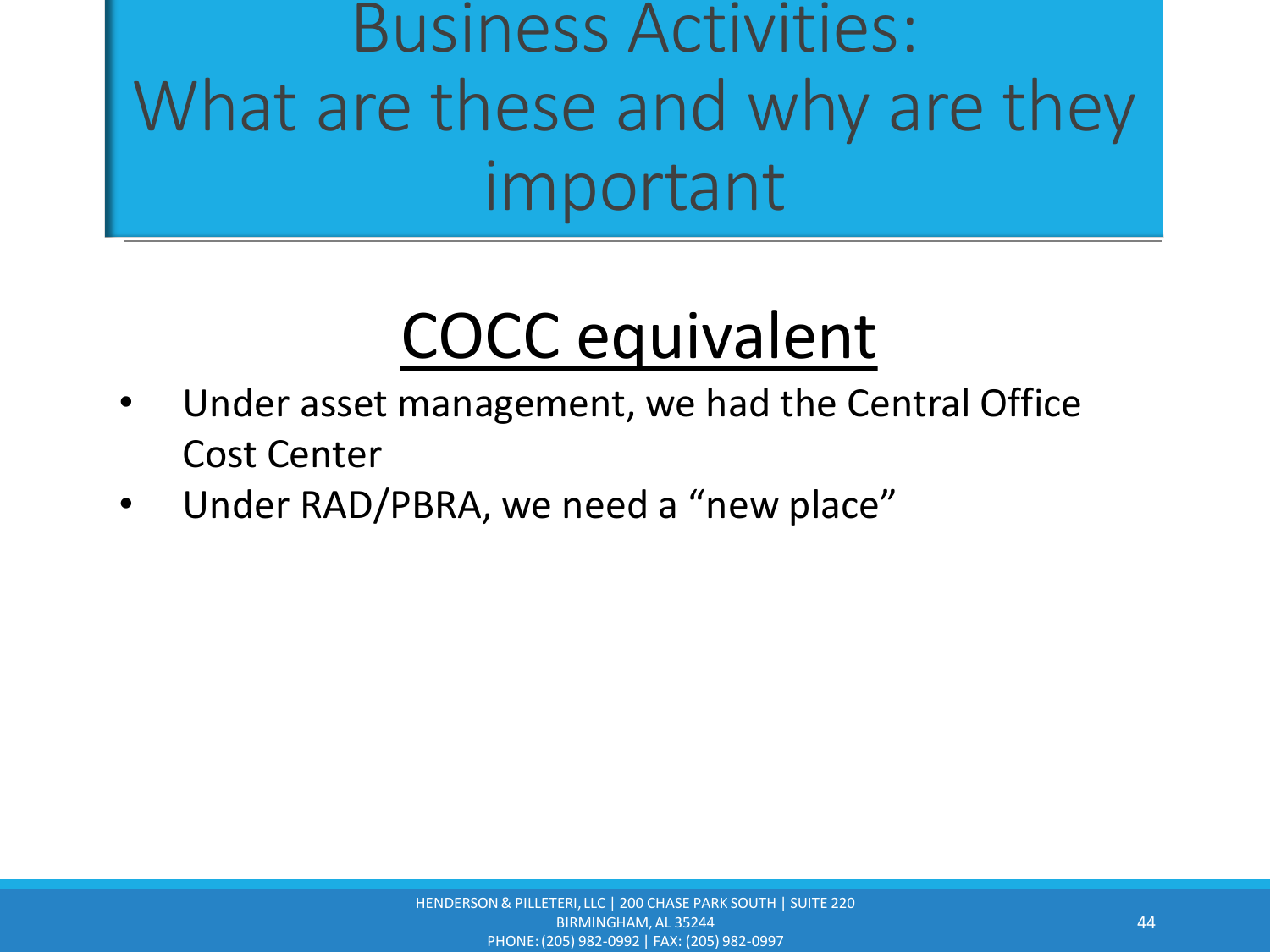## Home for defederalized funds

• Monies that do not or no longer have HUD restrictions, may be transferred here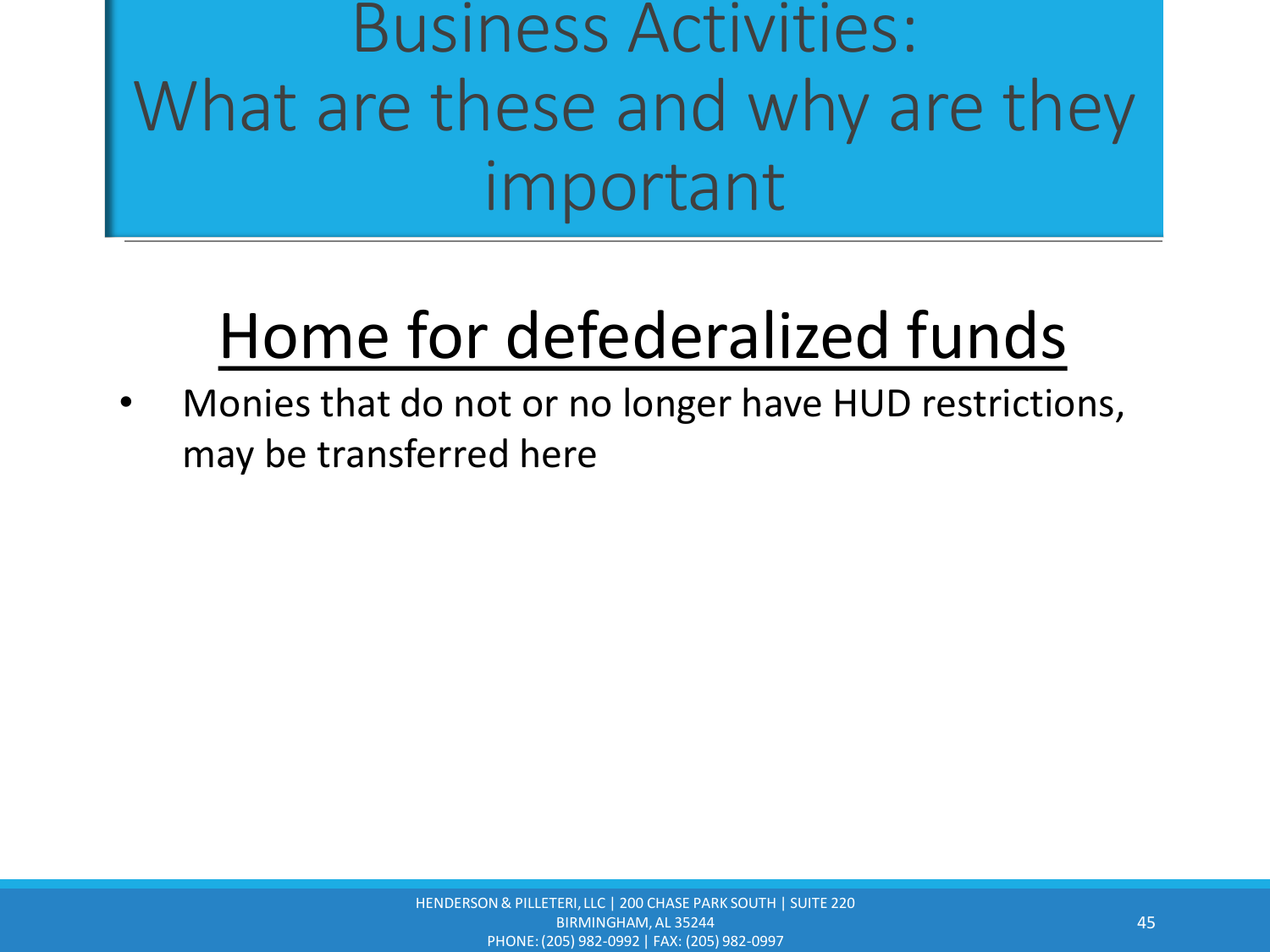## Home for project generated excess cash

- Once the audit is completed and you have excess cash generated by the project(s), you can move selected cash amounts to the business activity
- From the Business Activity, money can be spent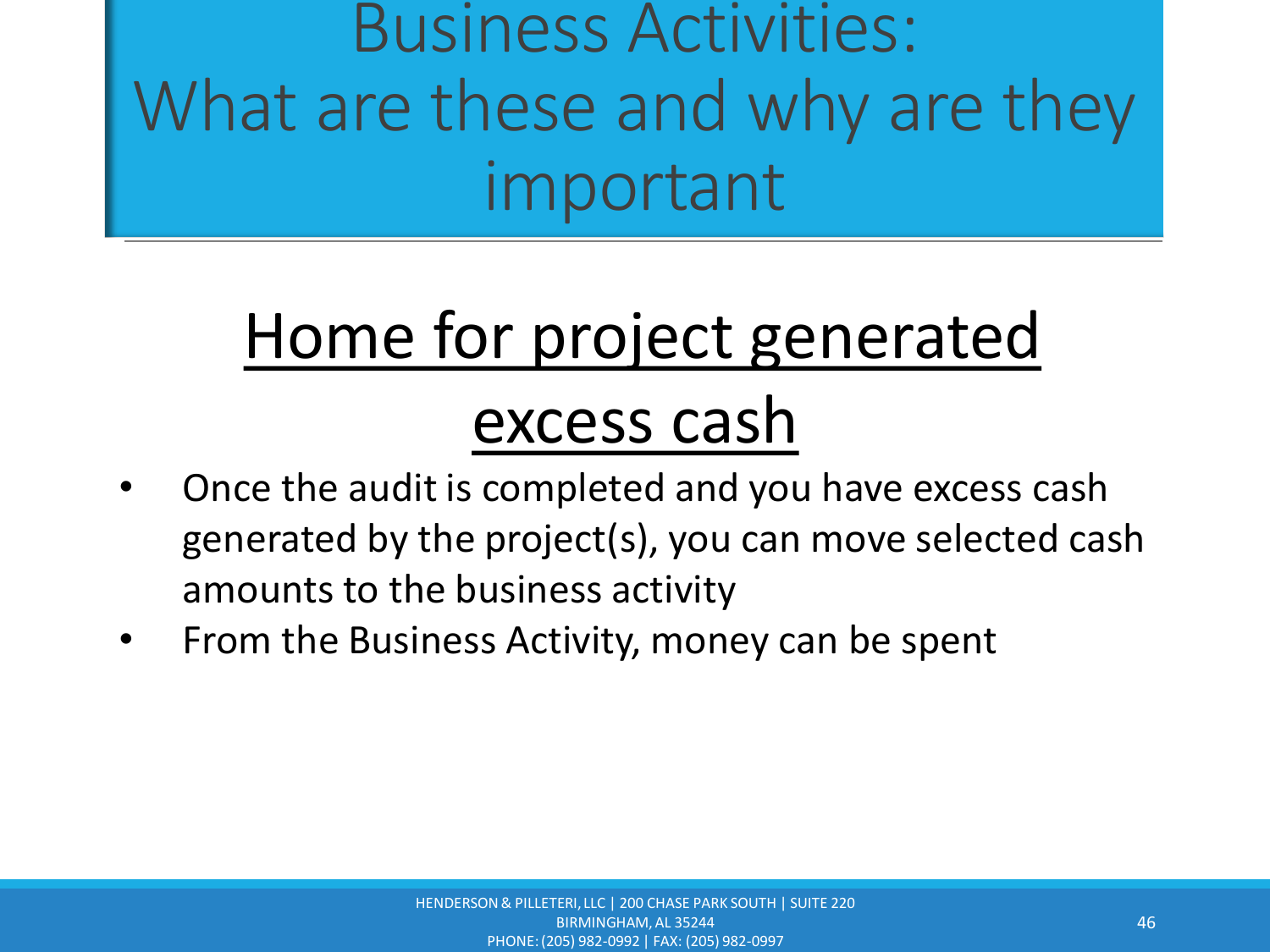HENDERSON & PILLETERI, LLC | 200 CHASE PARK SOUTH | SUITE 220 BIRMINGHAM, AL 35244 PHONE: (205) 982-0992 | FAX: (205) 982-0997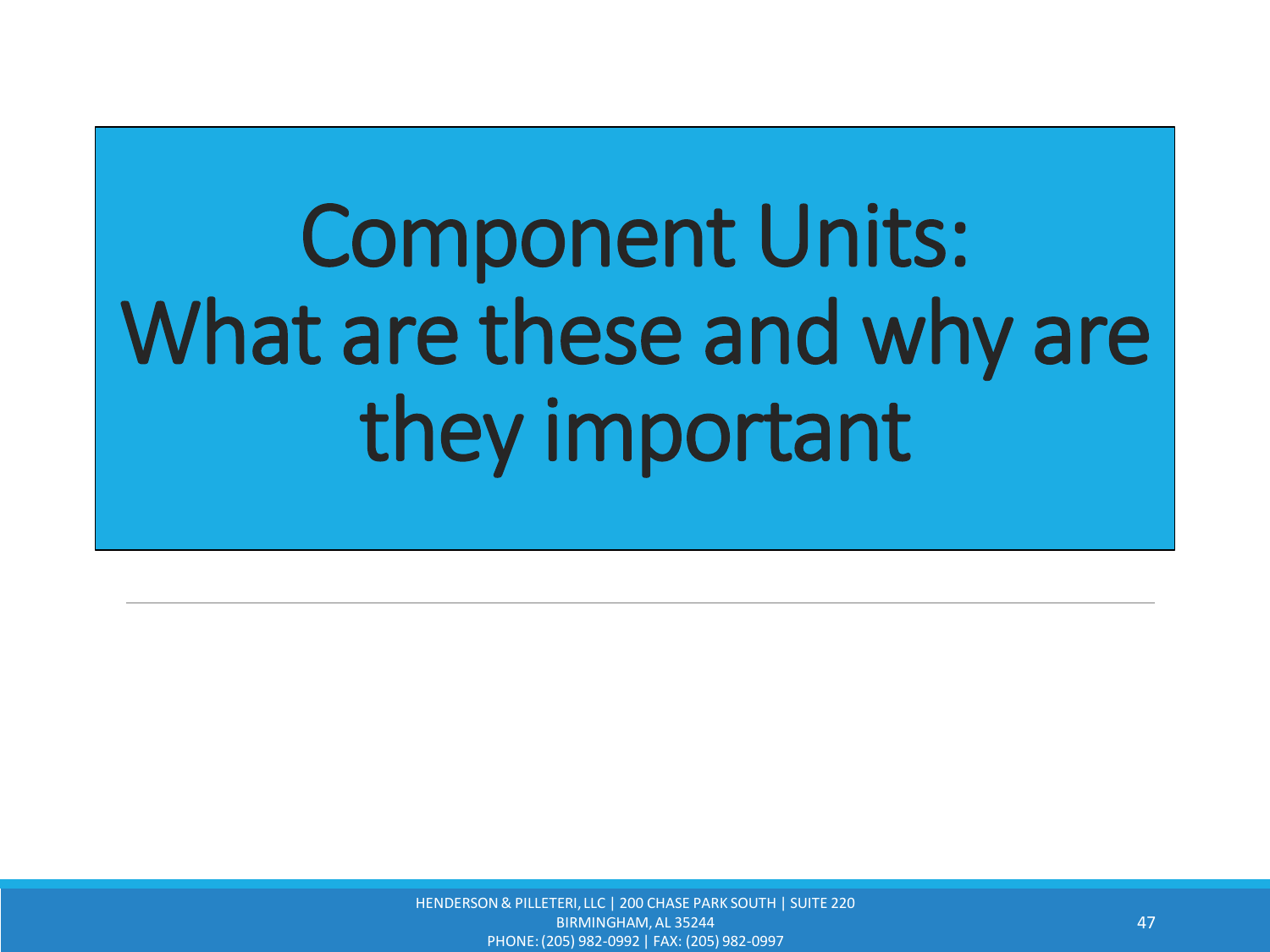### Defining blended

- Activities are intertwined with the Housing Authority
- Similar Board Members
- Ability for the PHA to impose its will
- External financial statements are combined
- GASB 61, et al.
- HUD Accounting Brief #22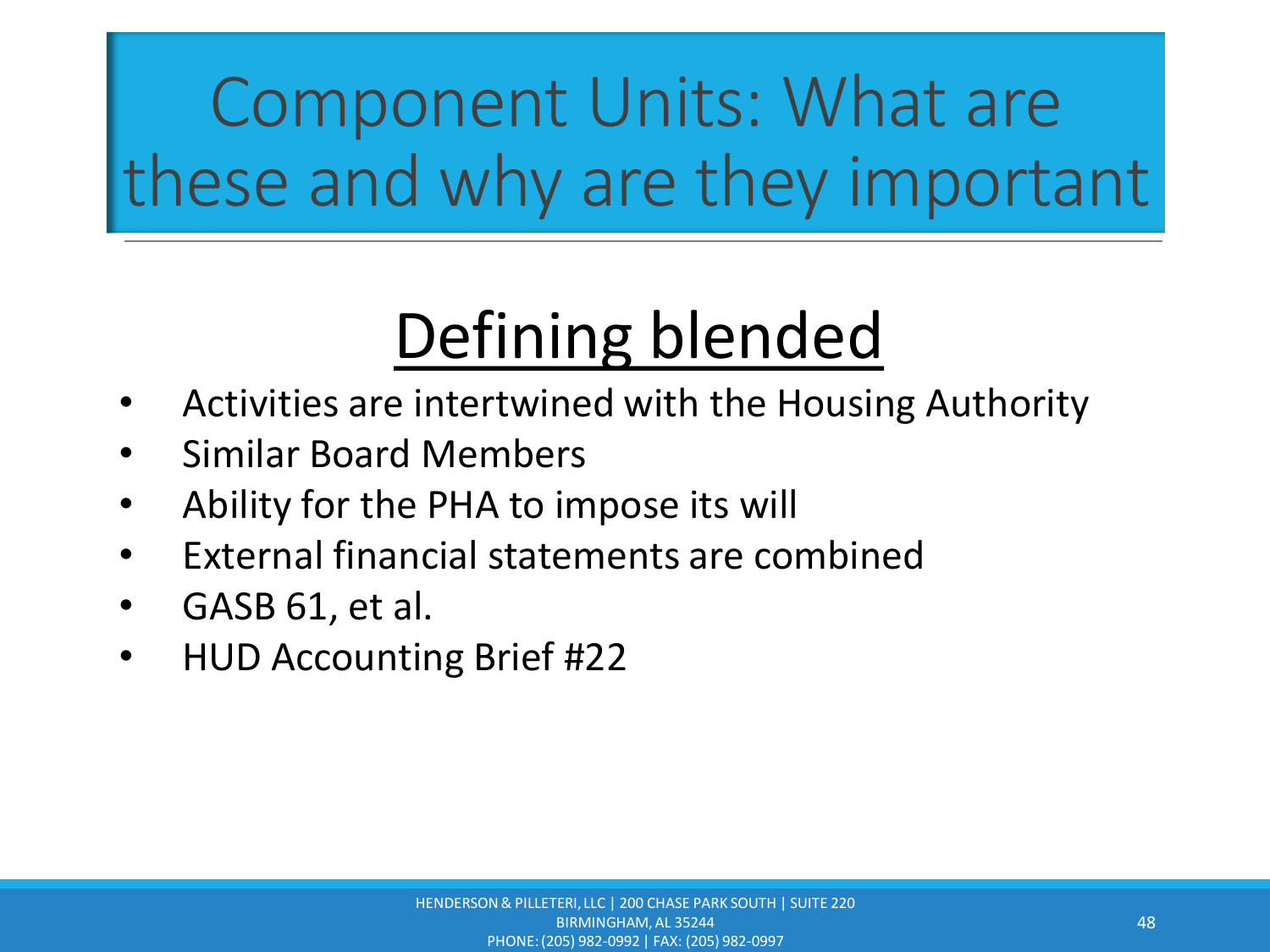### Defining discrete

- Separate columns in the financial statements
- Separate Board Members
- More conservative approach to reporting your Not-for-Profit
- GASB 61, et al.
- HUD Accounting Brief #22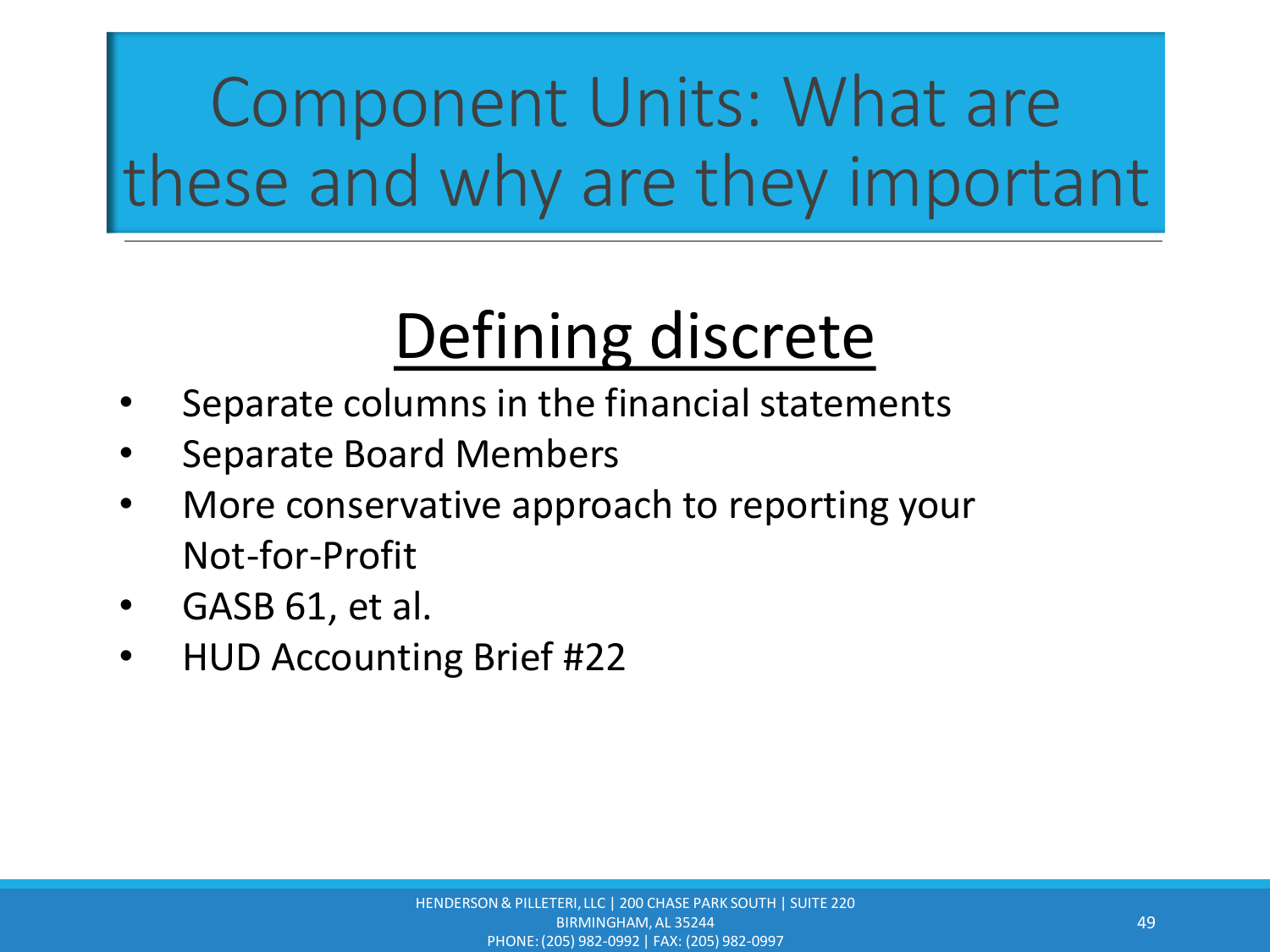### Affiliated Organizations

- Sometimes the component unit definition is not met
- Multiple housing authorities managed under one office, could be examples of affiliated organizations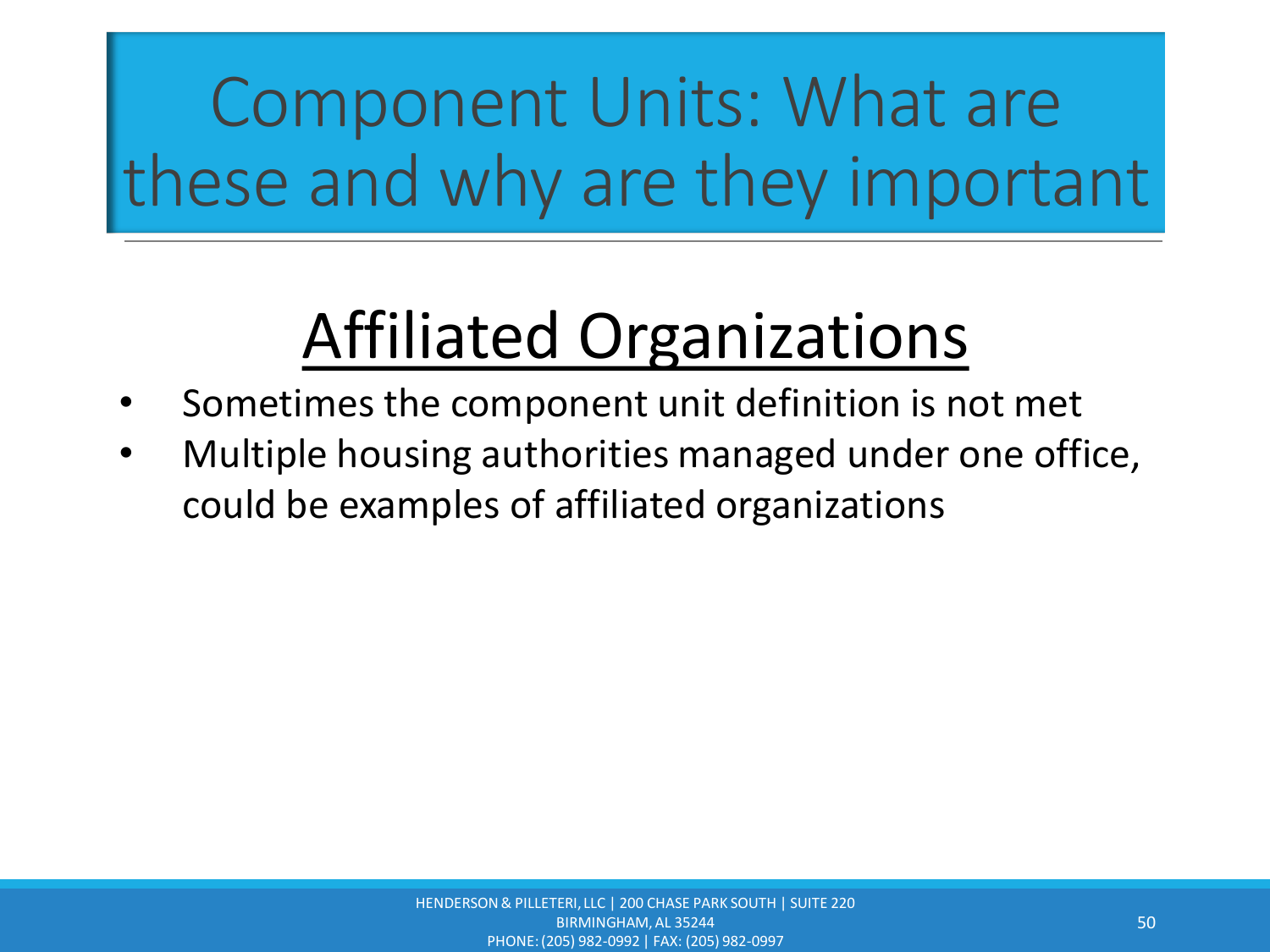### Misleading to exclude

- An entity with HUD "ties" may need to be separated in the PHA report
- In some cases, disclosing the limited partnerships' financial statements from a tax credit deal, may give the reader of the financial statements a better understanding
- Footnote disclosures are important in any case
- Very much of a gray area with the AICPA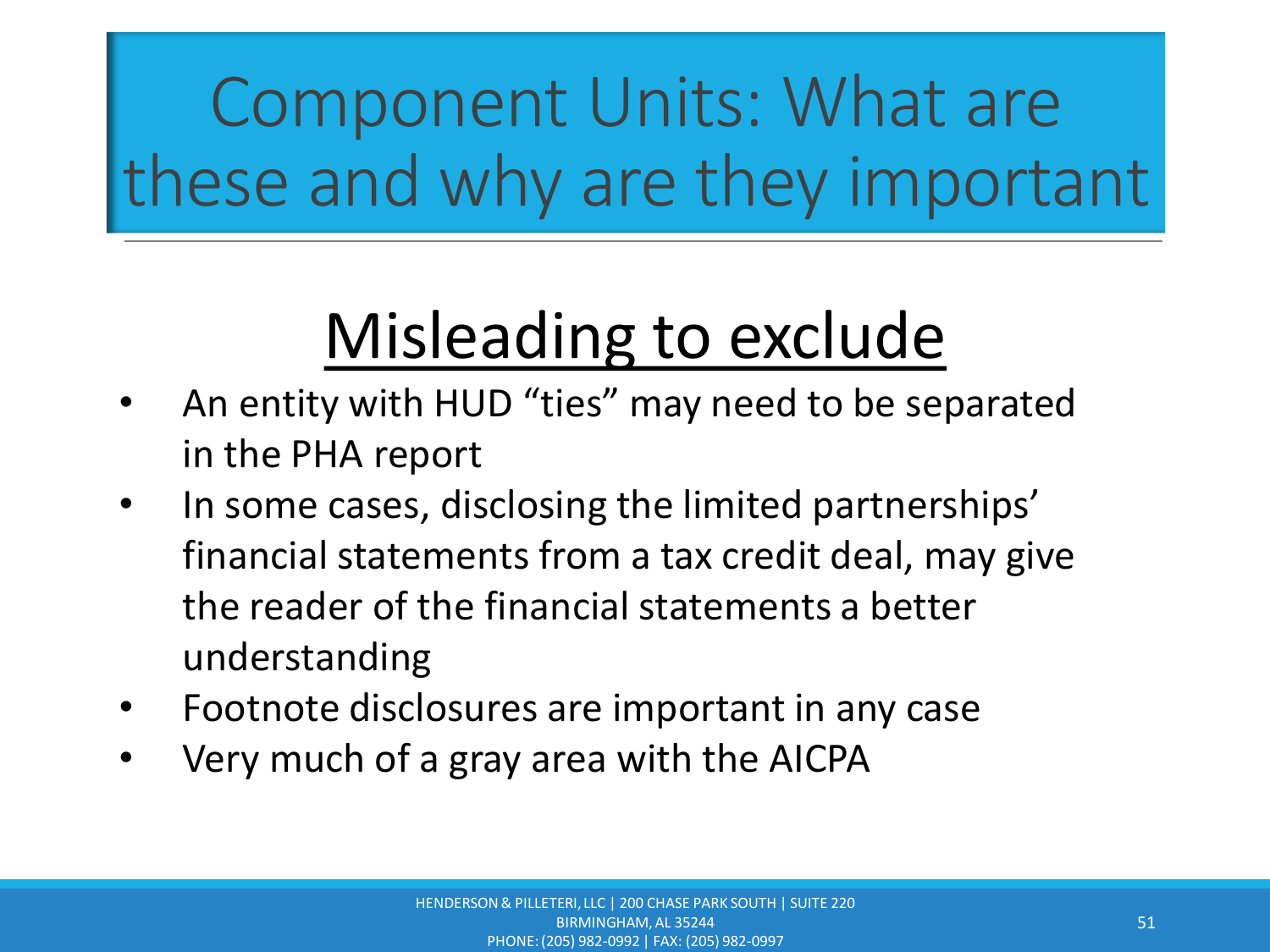## Tax Credit Entity Effect

- May make the financial statements more clear and "stronger"
- Year-end differences between a Limited Partnership and the PHA can be disclosed to lessen confusion and workload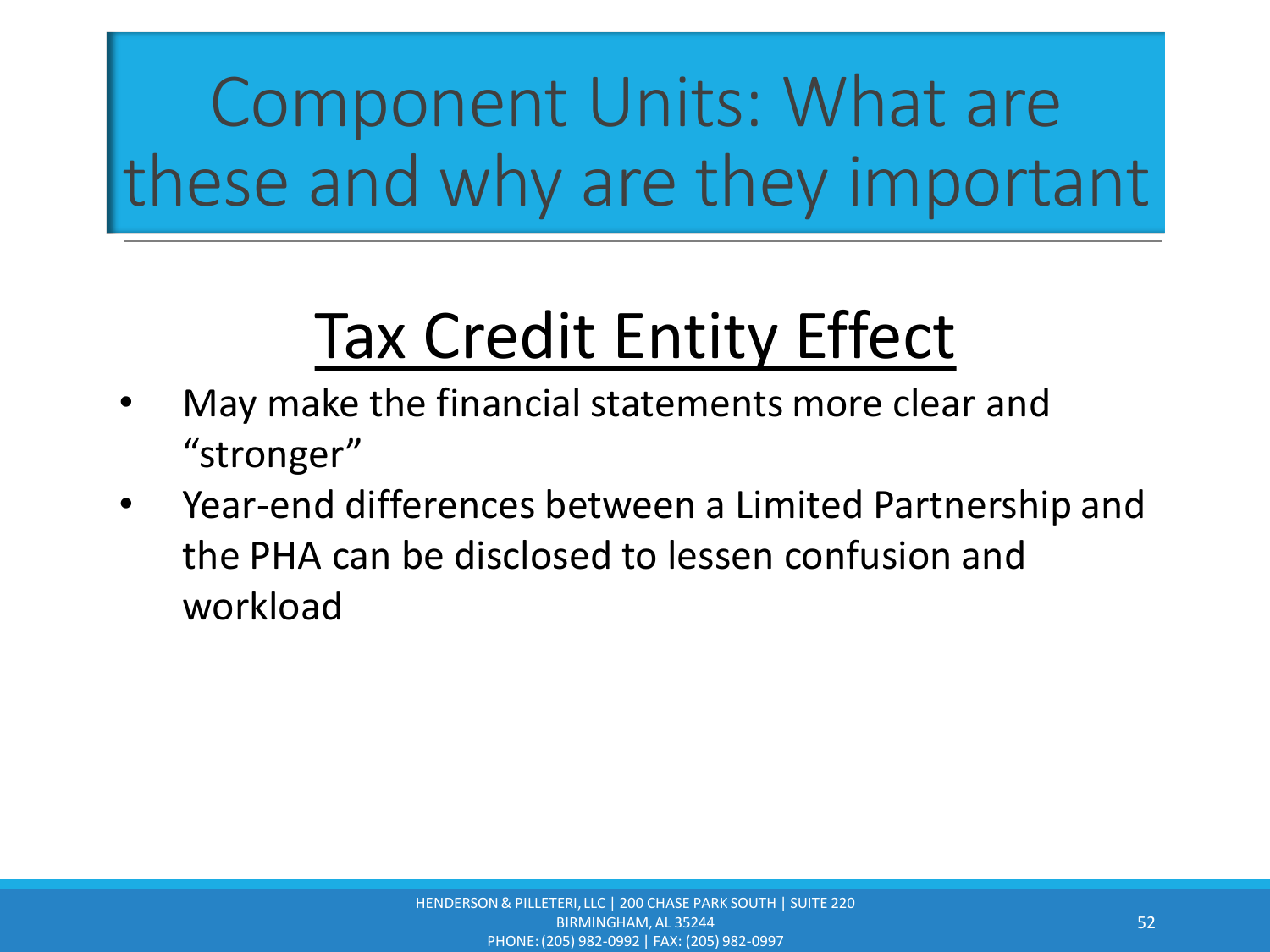### Component Auditors

- Sometimes different parts of the financial statements are audited by different auditors
- This matter must be disclosed in the audit opinion
- These auditors must communicate with each other
- AU-C 600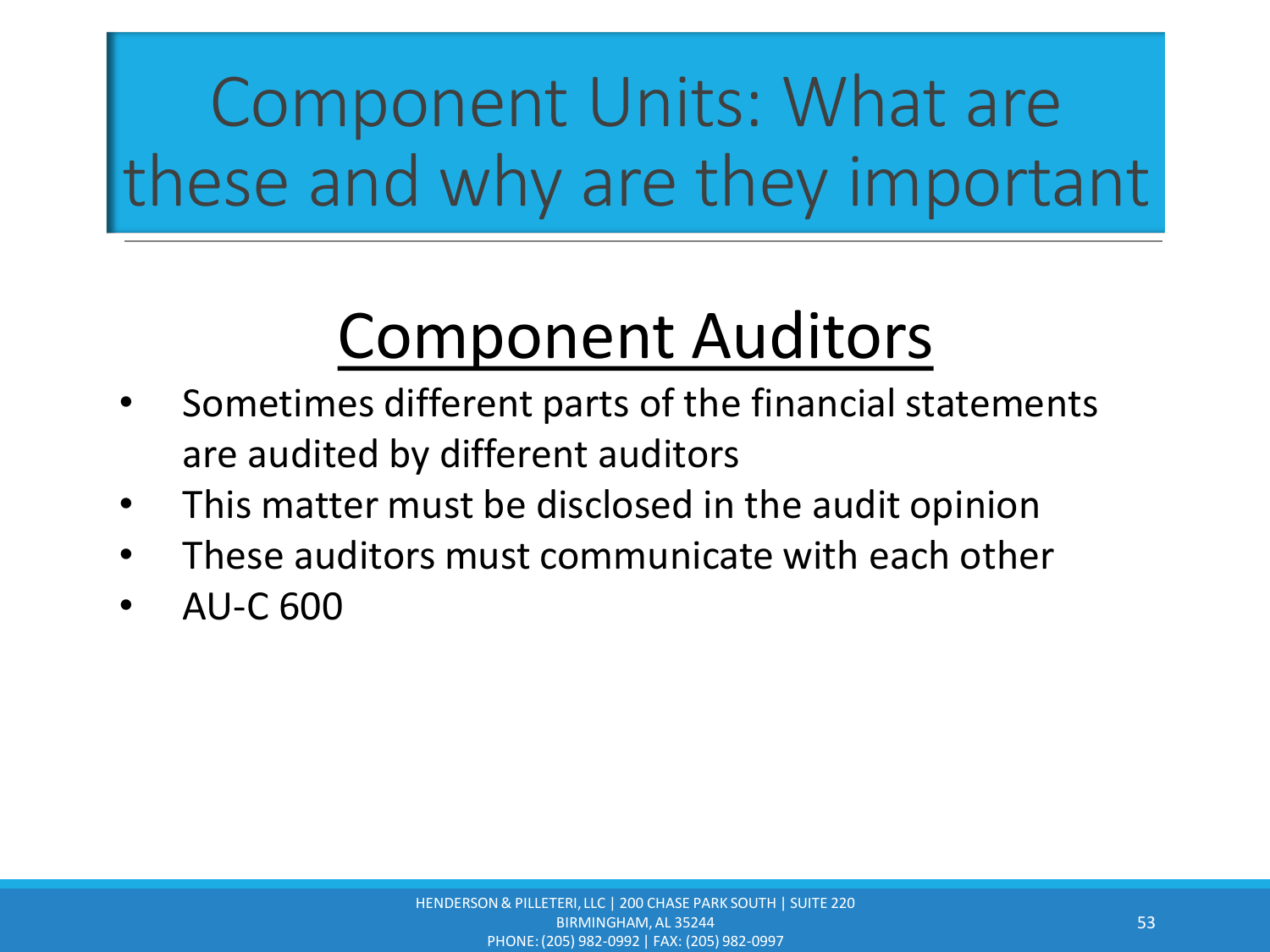HENDERSON & PILLETERI, LLC | 200 CHASE PARK SOUTH | SUITE 220 BIRMINGHAM, AL 35244 PHONE: (205) 982-0992 | FAX: (205) 982-0997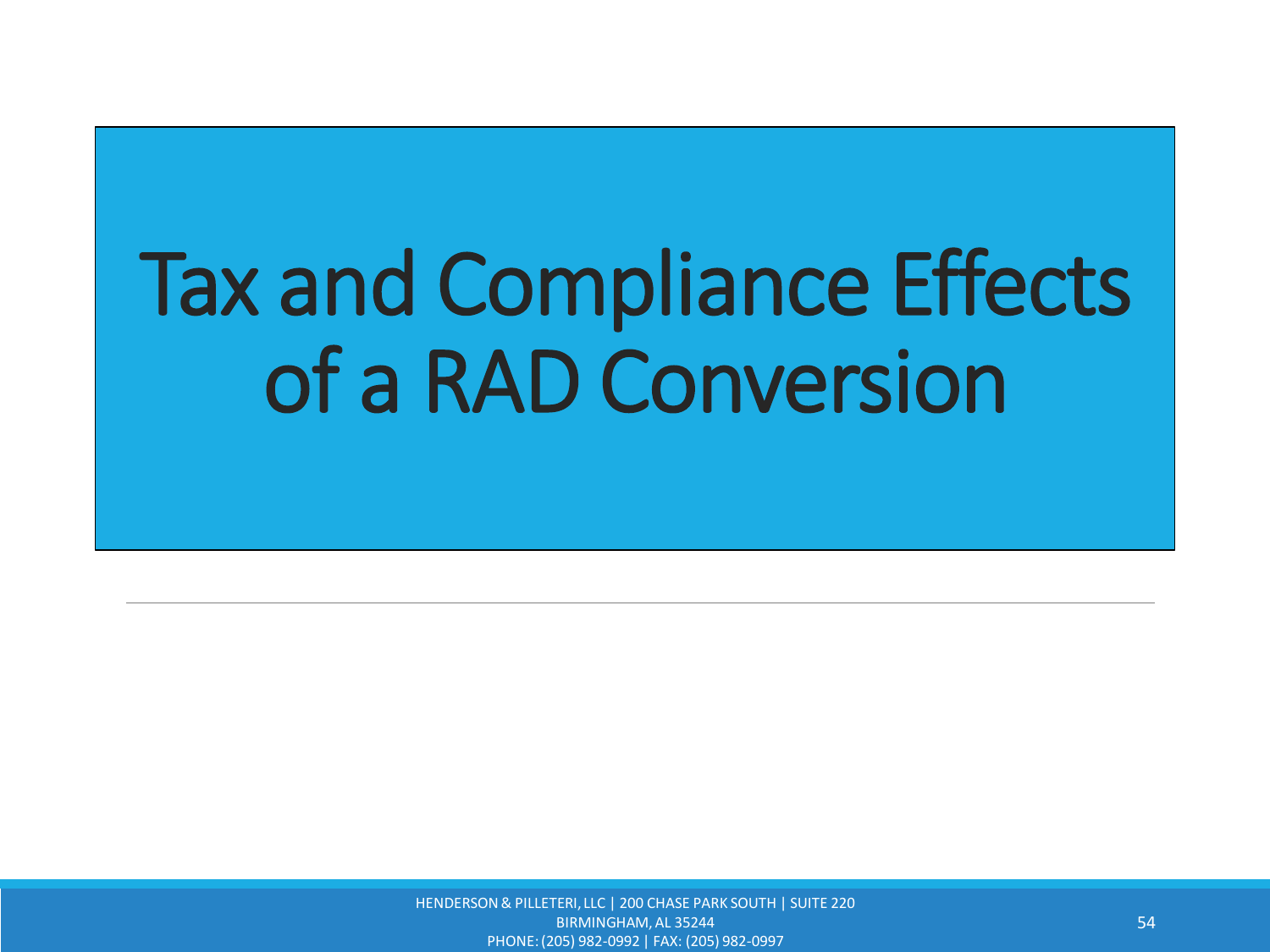## Not-for-Profit organization and Form 990

• If you have a not-for-profit incorporated, Form 990 or alternate must be filed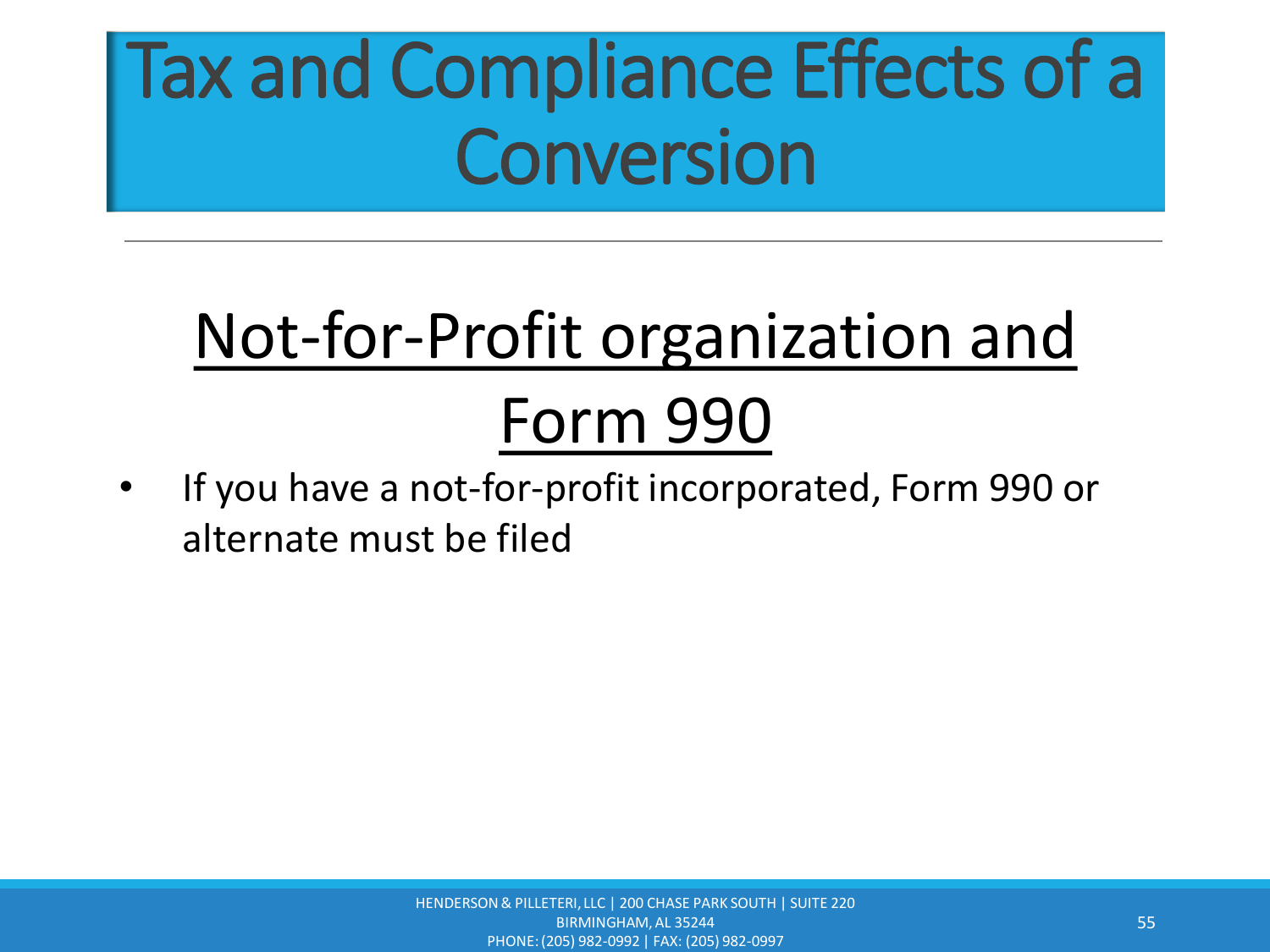#### Ensuring tax exempt status timely

If you have established a NFP for PBRA, and have transferred the property, you must ensure tax exempt status is completed or in progress, or the tax exempt advantages go away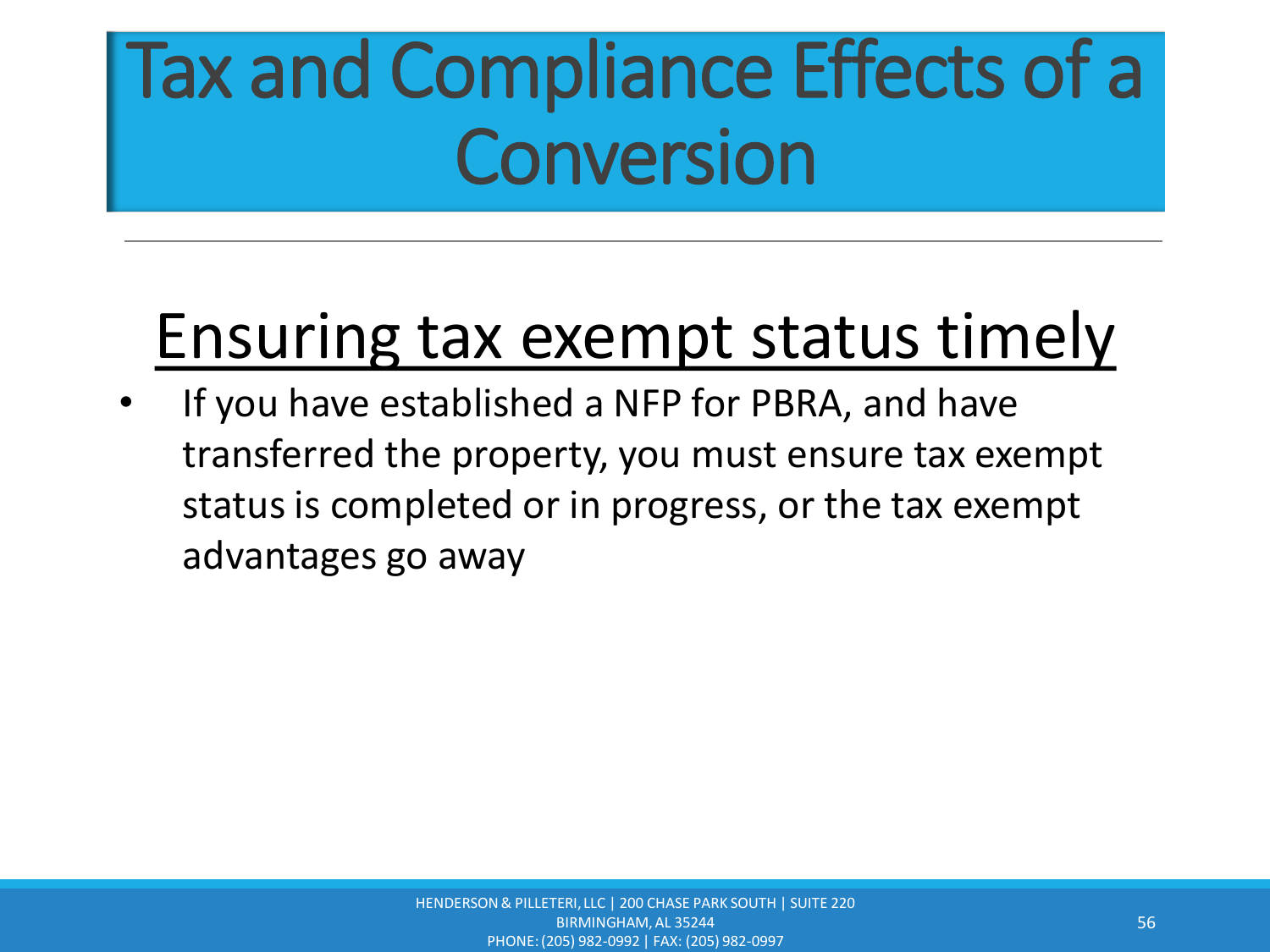## Limited Liability Corporation and Form 1120

If you have an incorporated Limited Liability Company (LLC), Form 1120 or alternate must be filed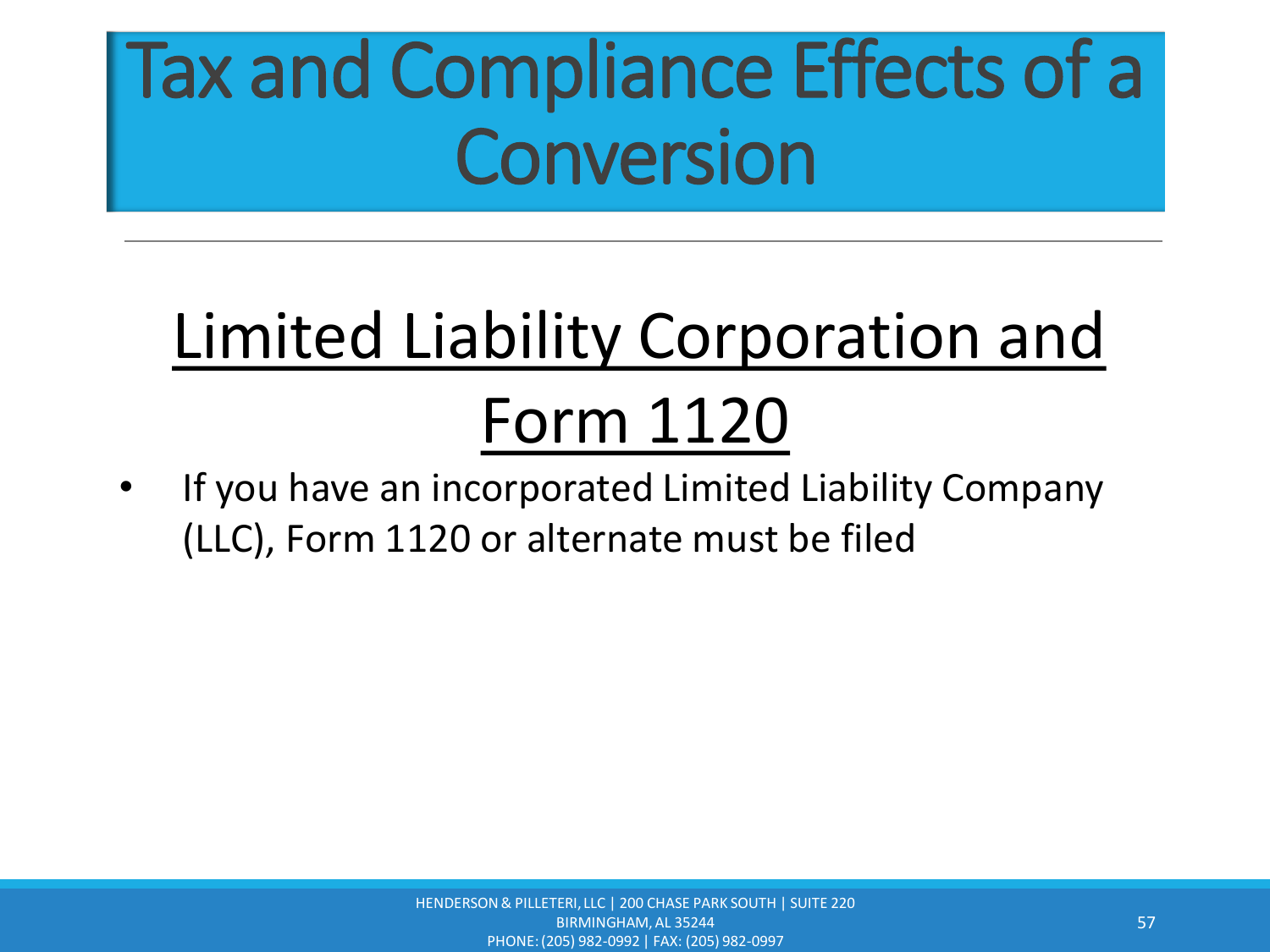## Considering both Multi-Family and LRPH effects

- The "Old" Public Housing may still have remaining requirements
- Still may have some Public Housing year-end reporting requirements
- Consider the auditors' knowledge of both sides in an auditor selection process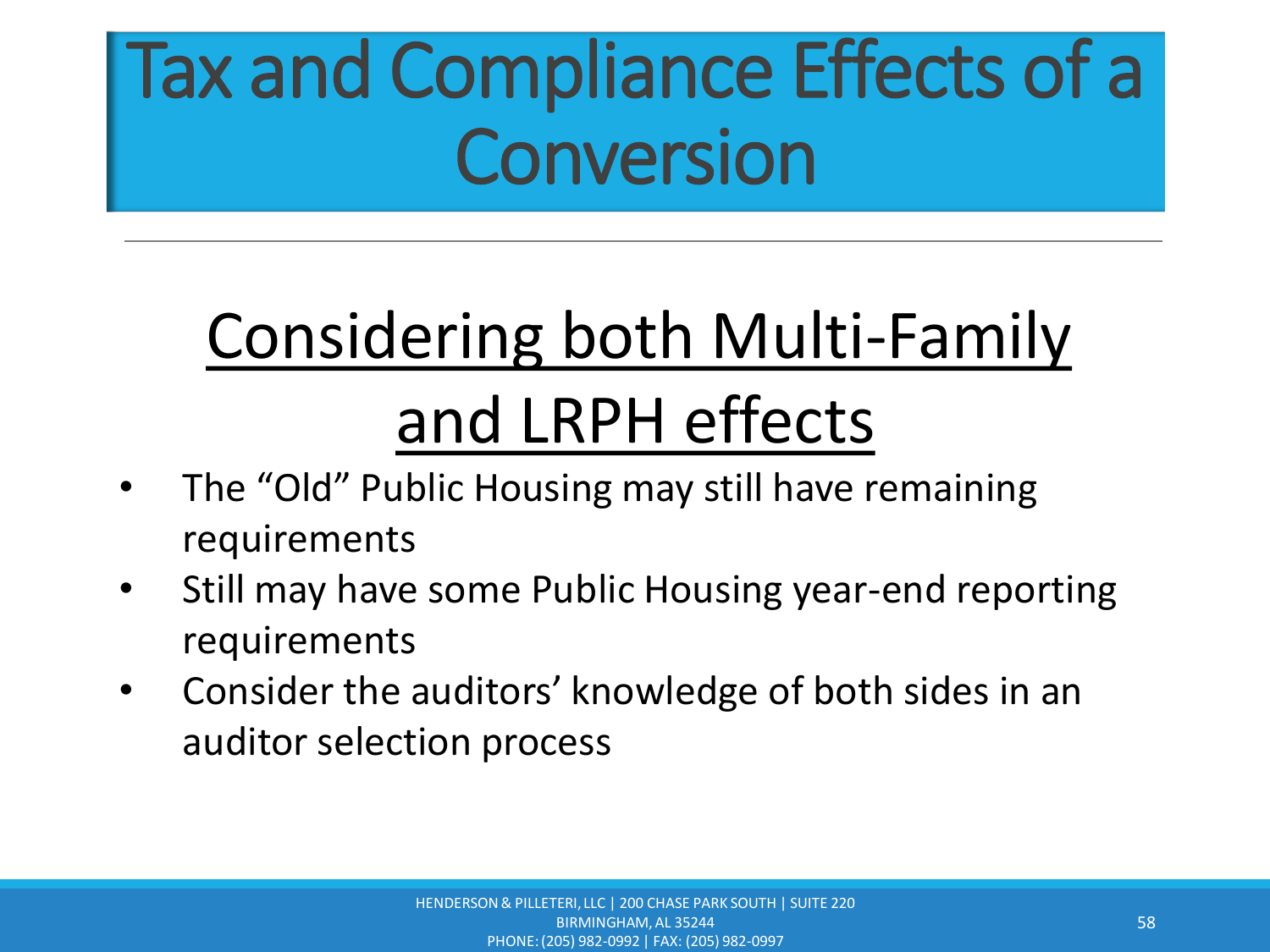#### Initial PHA



HENDERSON & PILLETERI, LLC | 200 CHASE PARK SOUTH | SUITE 220 BIRMINGHAM, AL 35244 PHONE: (205) 982-0992 | FAX: (205) 982-0997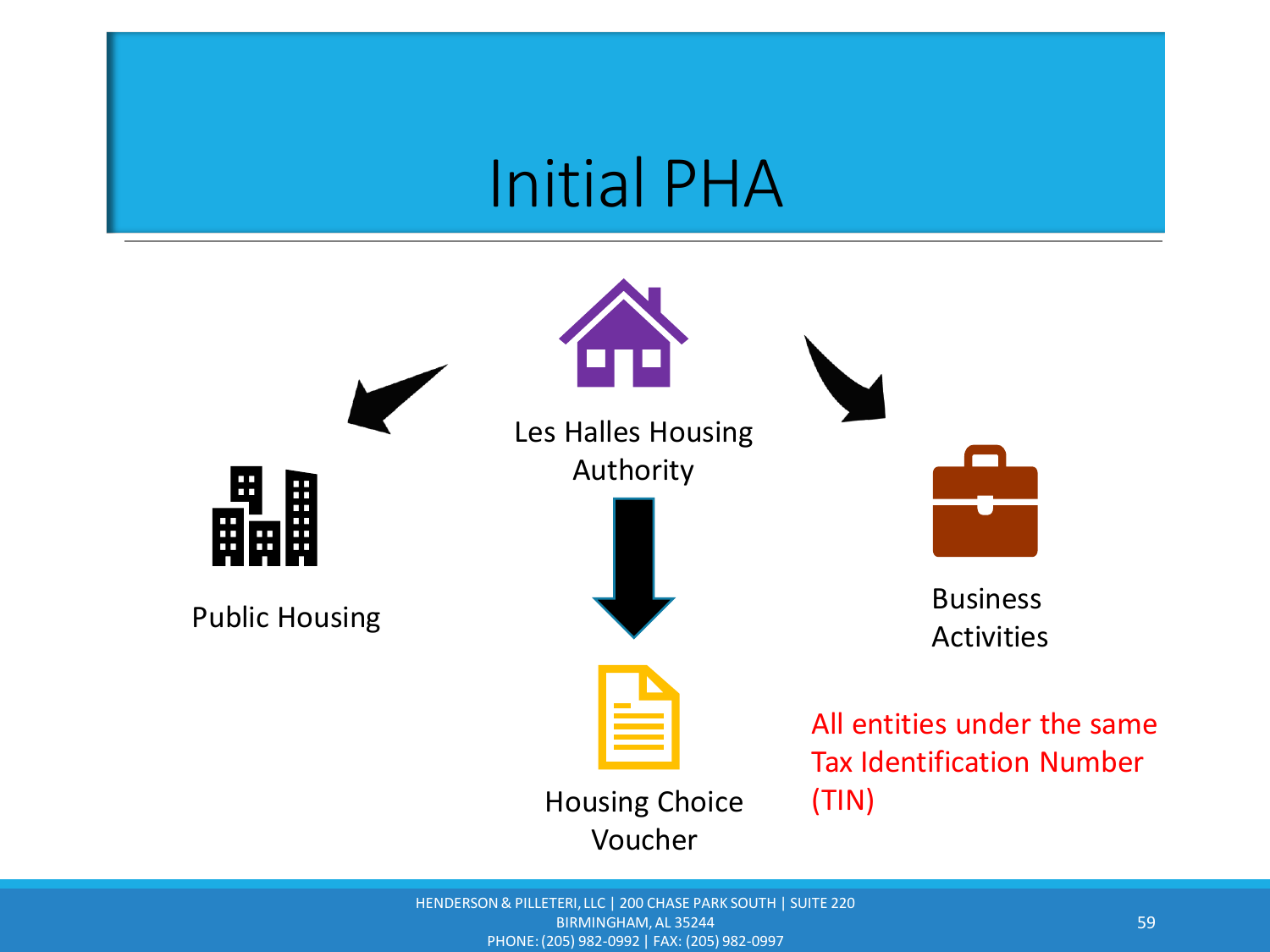#### Simple PBRA Conversion



BIRMINGHAM, AL 35244

PHONE: (205) 982-0992 | FAX: (205) 982-0997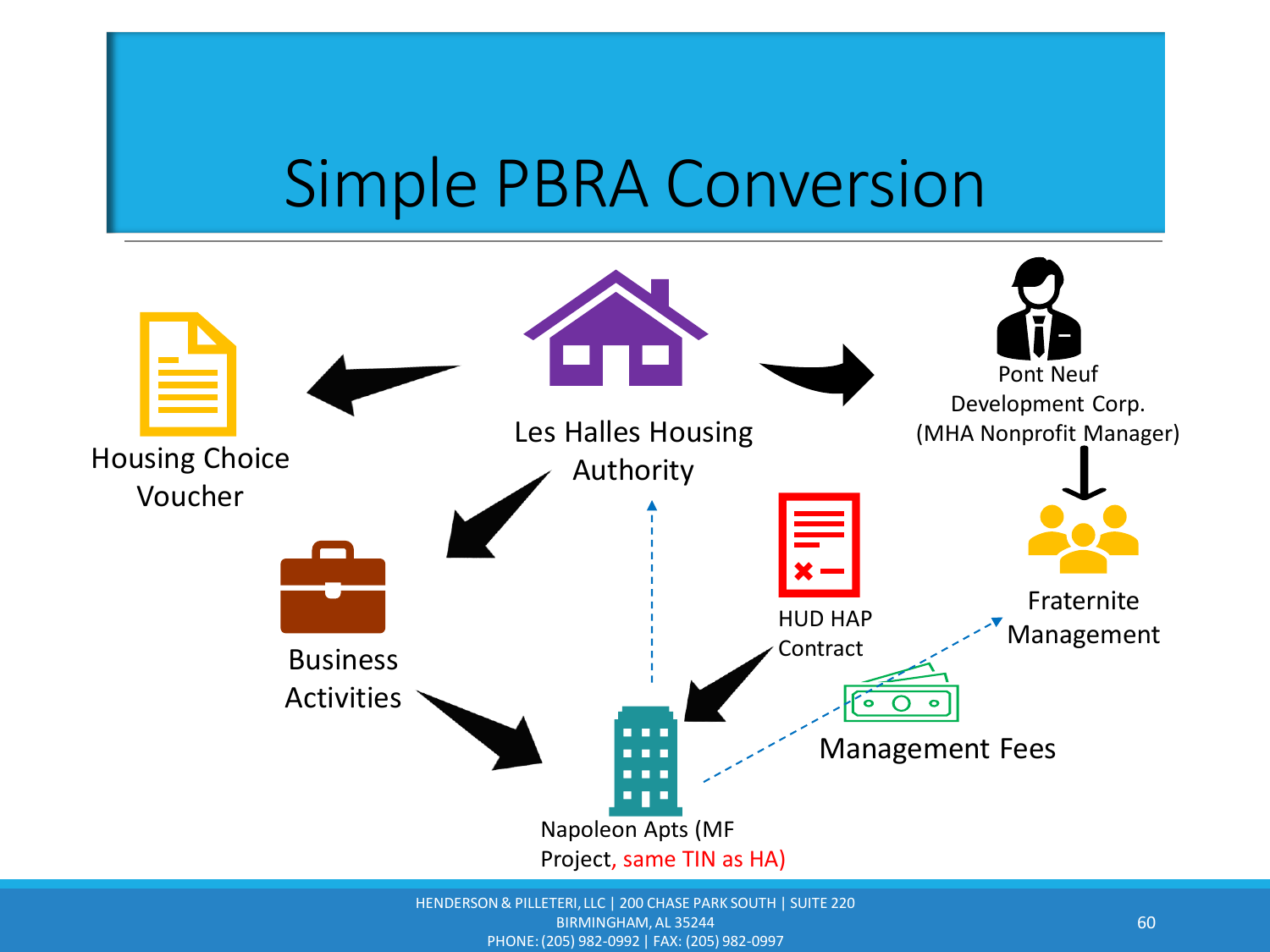### Simple PBRA Conversion, Type 2

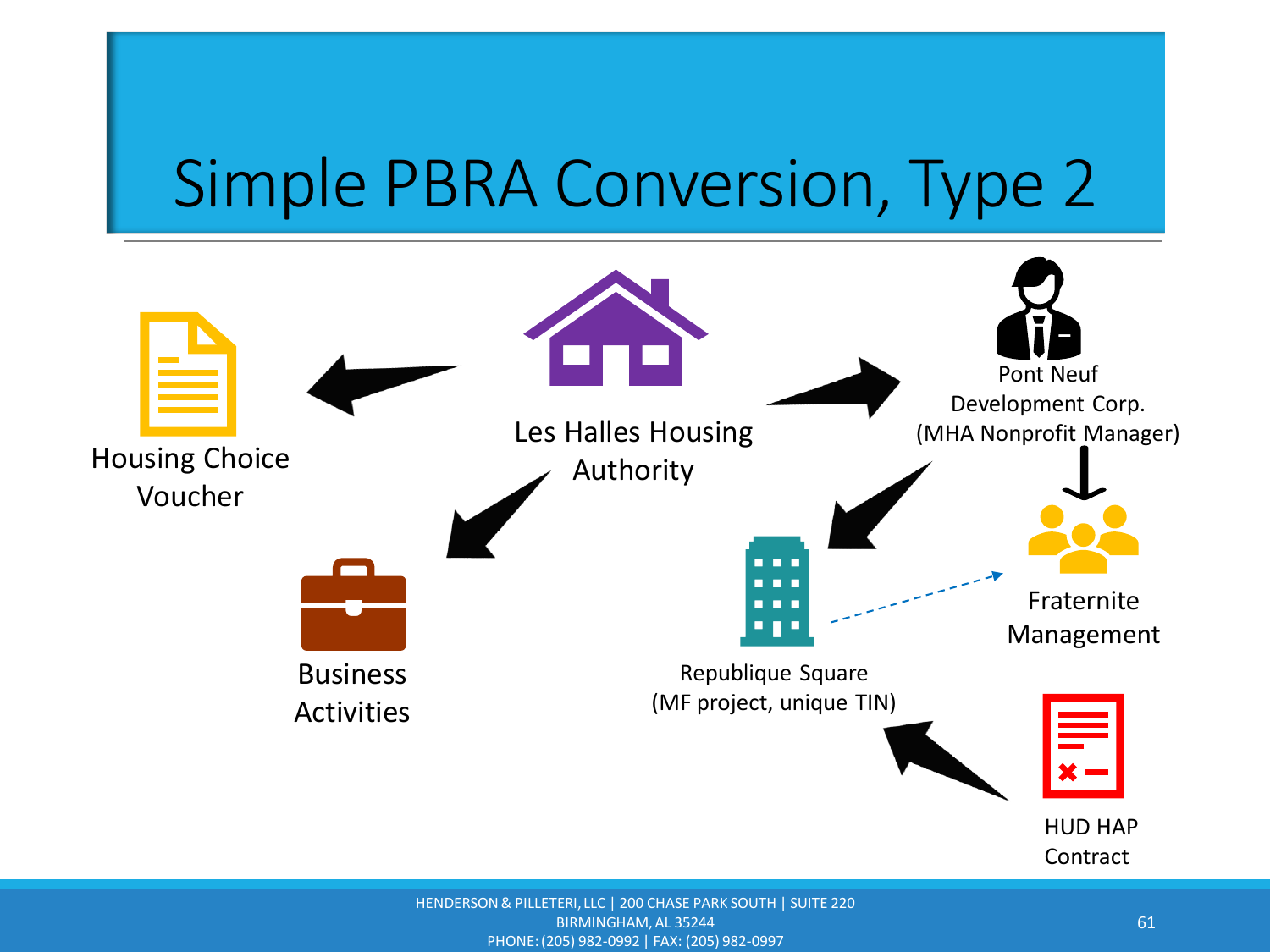## RAD Entities Audit and Accounting Issues

HENDERSON & PILLETERI, LLC | 200 CHASE PARK SOUTH | SUITE 220 BIRMINGHAM, AL 35244 PHONE: (205) 982-0992 | FAX: (205) 982-0997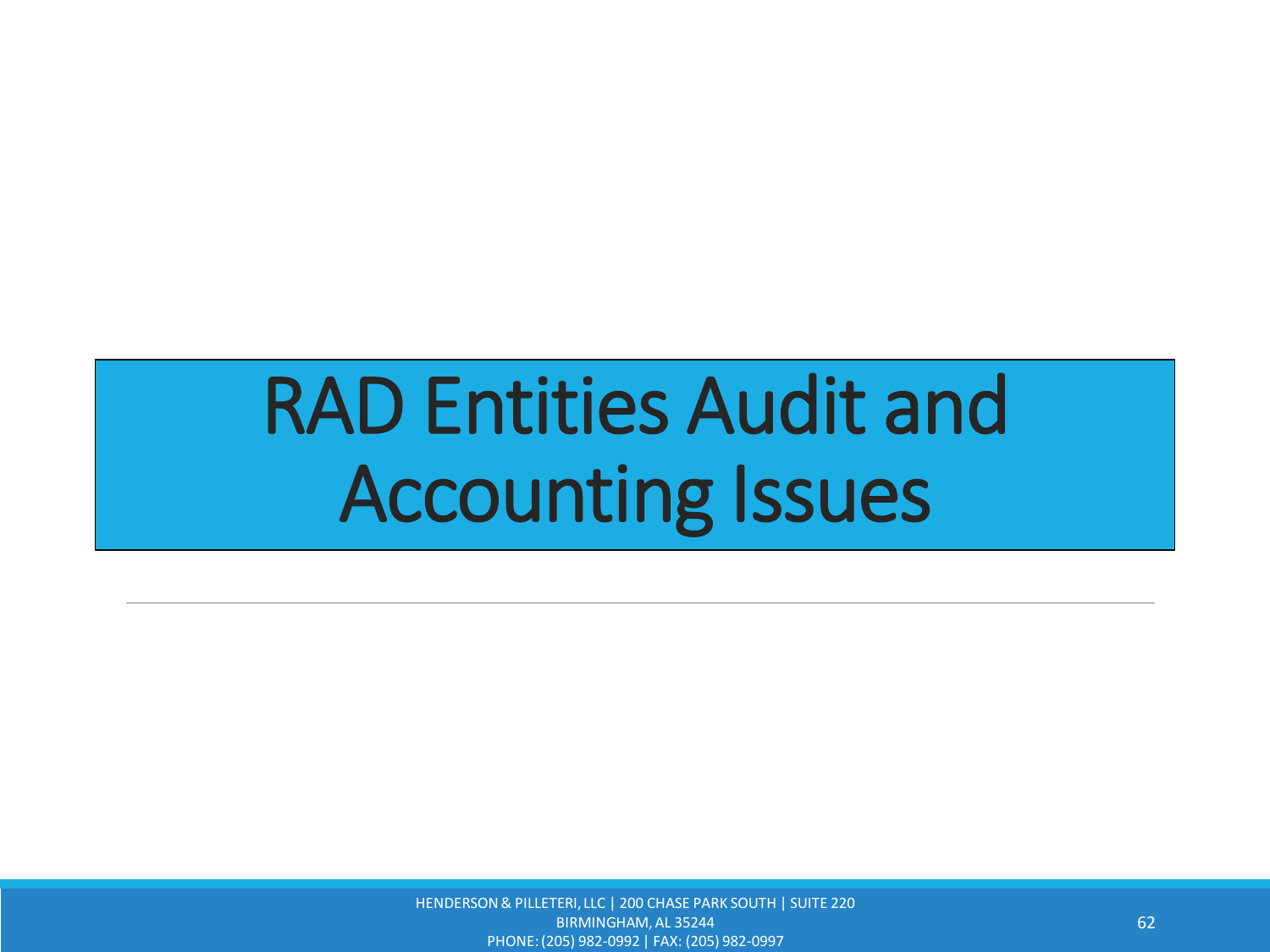## RAD Entities Audit and Accounting Issues

- Remain under Uniform Guidance, just a different Grant
- HUD Accounting Brief 22 is still Authoritative
- Surplus Cash is Fungible and Distributable to Owner after audit period
- If Other Entities created, same year-end is best
- Restricted versus Unrestricted Cash
- Knowledge of Entity Structure and Financials
- Reserve for Replacement Funds Authorization Form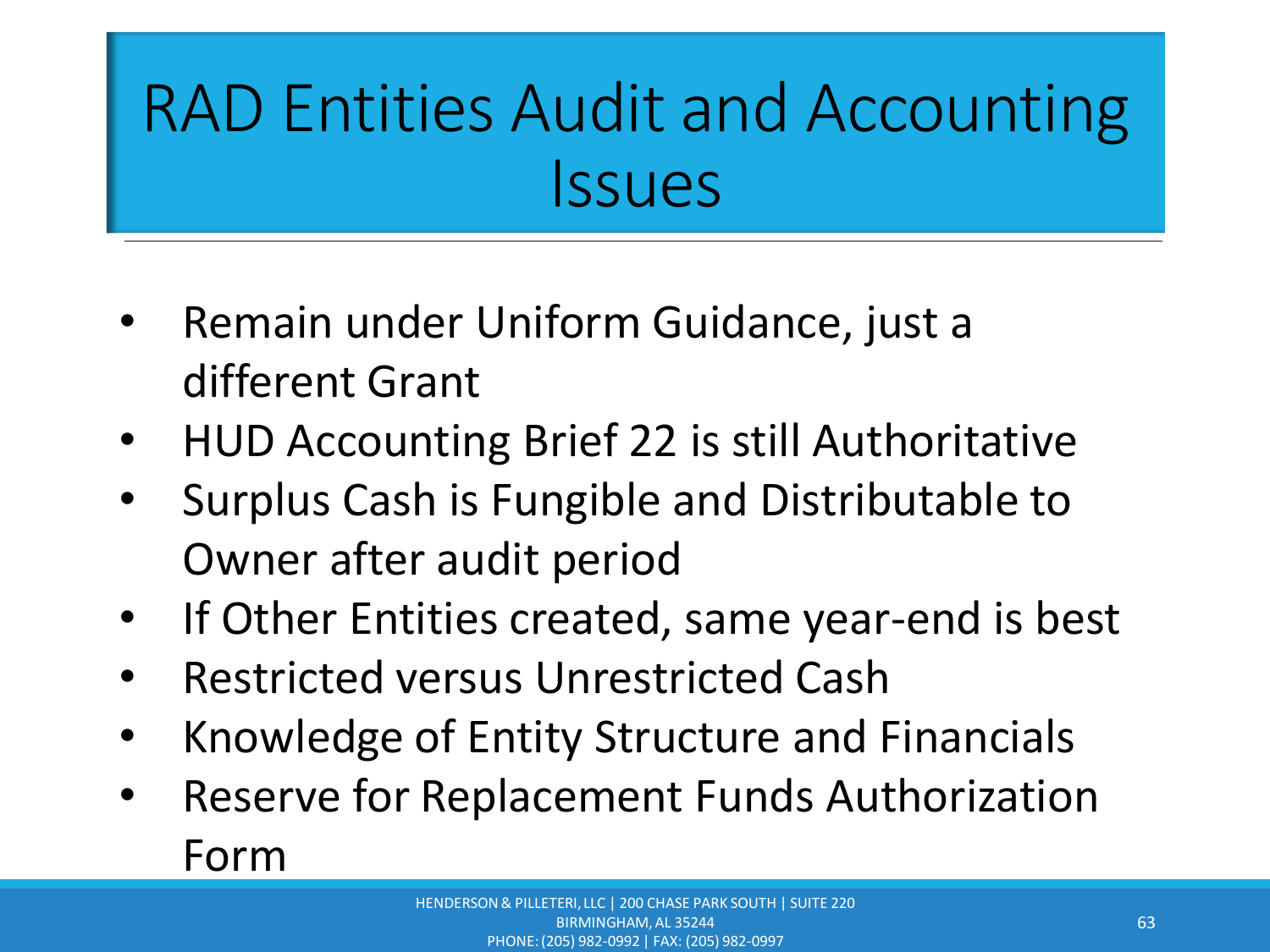### RAD Entities Audit and Accounting Issues (continued)

- Critical and Non-Critical Repairs overages
- Security Deposit Accounts Interest Bearing Accounts, include in Annual Financial Submission (AFS)
- PBRA Multi-Family Owner Certified AFS, at a minimum, must be submitted by 90 days after year-end
- Utilize the RAD Resource Desk to ensure information for Auditor is gathered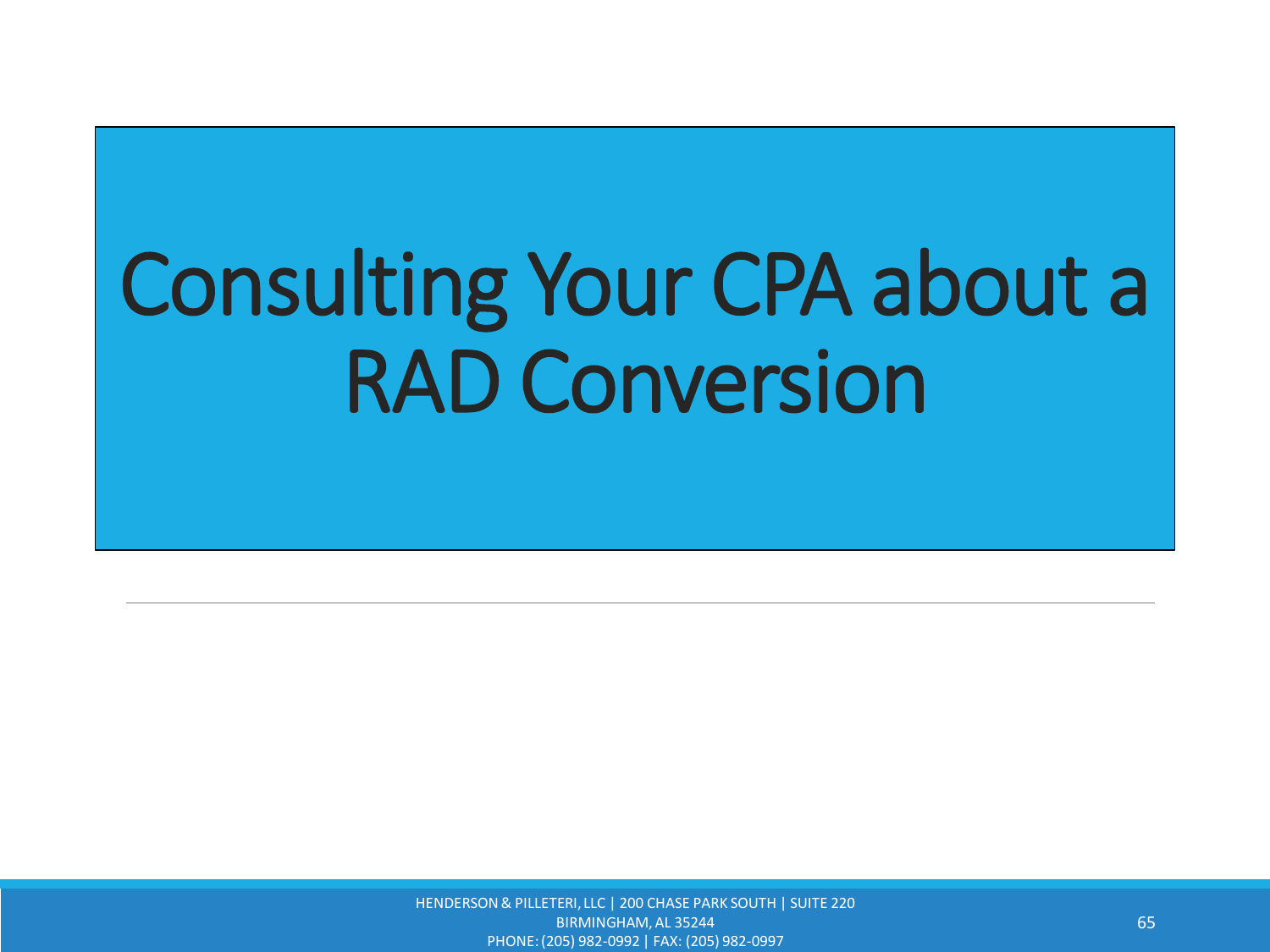### Your CPA needs to be at the table

- Assists in looking into the future from a financial standpoint
- Can foresee compliance issues coming in the future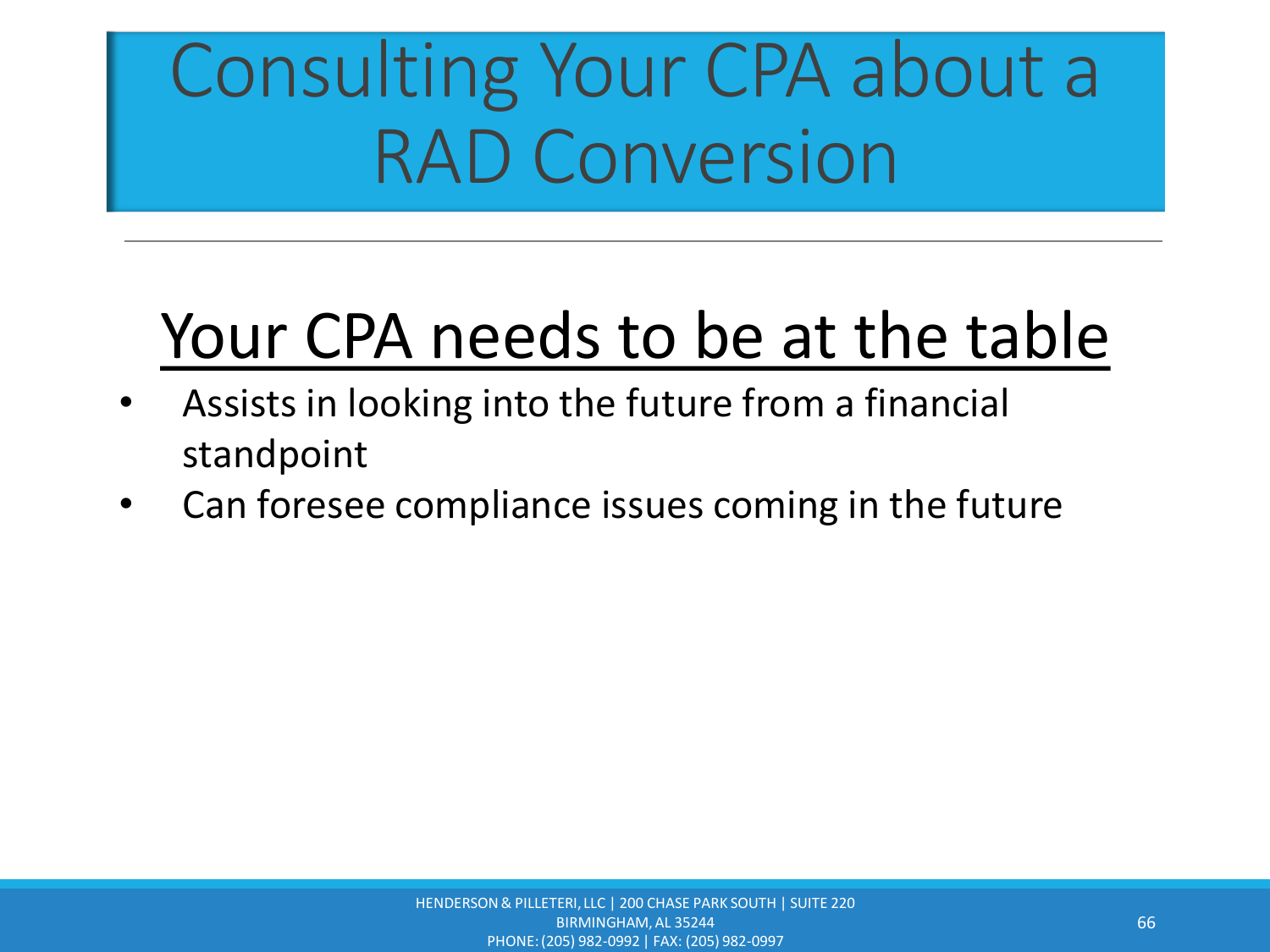### Keep your CPA in the loop early in the process

- Sometimes audit time is too late and problems could have been prevented
- Can assist with old to new effects you may not think applies (LRPH to Multifamily, for example)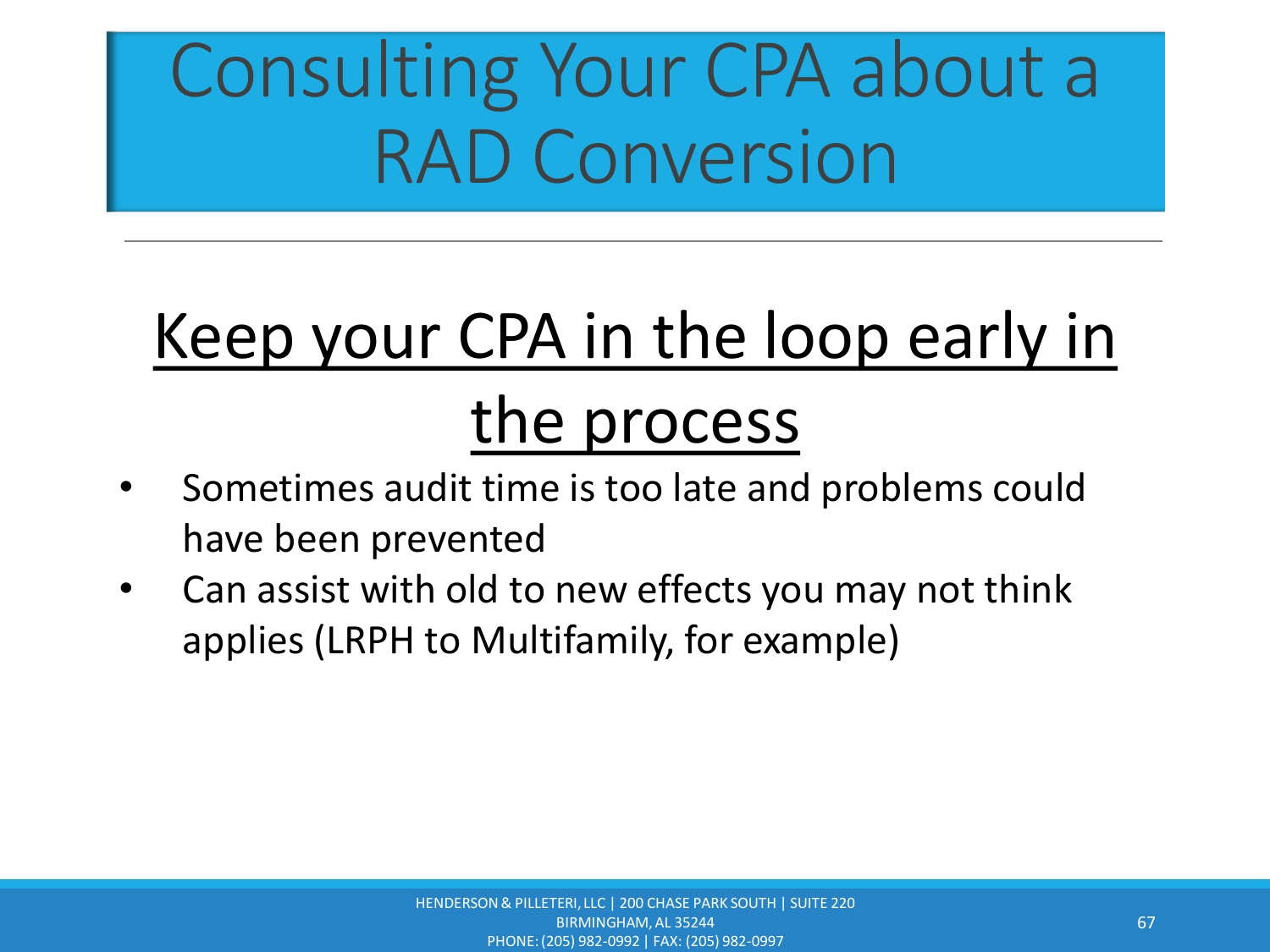## Keep your CPA informed as major

### decisions occur

- Financial advice may be coming from a non-financial professional
- Some decisions may have a larger financial and/or compliance effect than you realize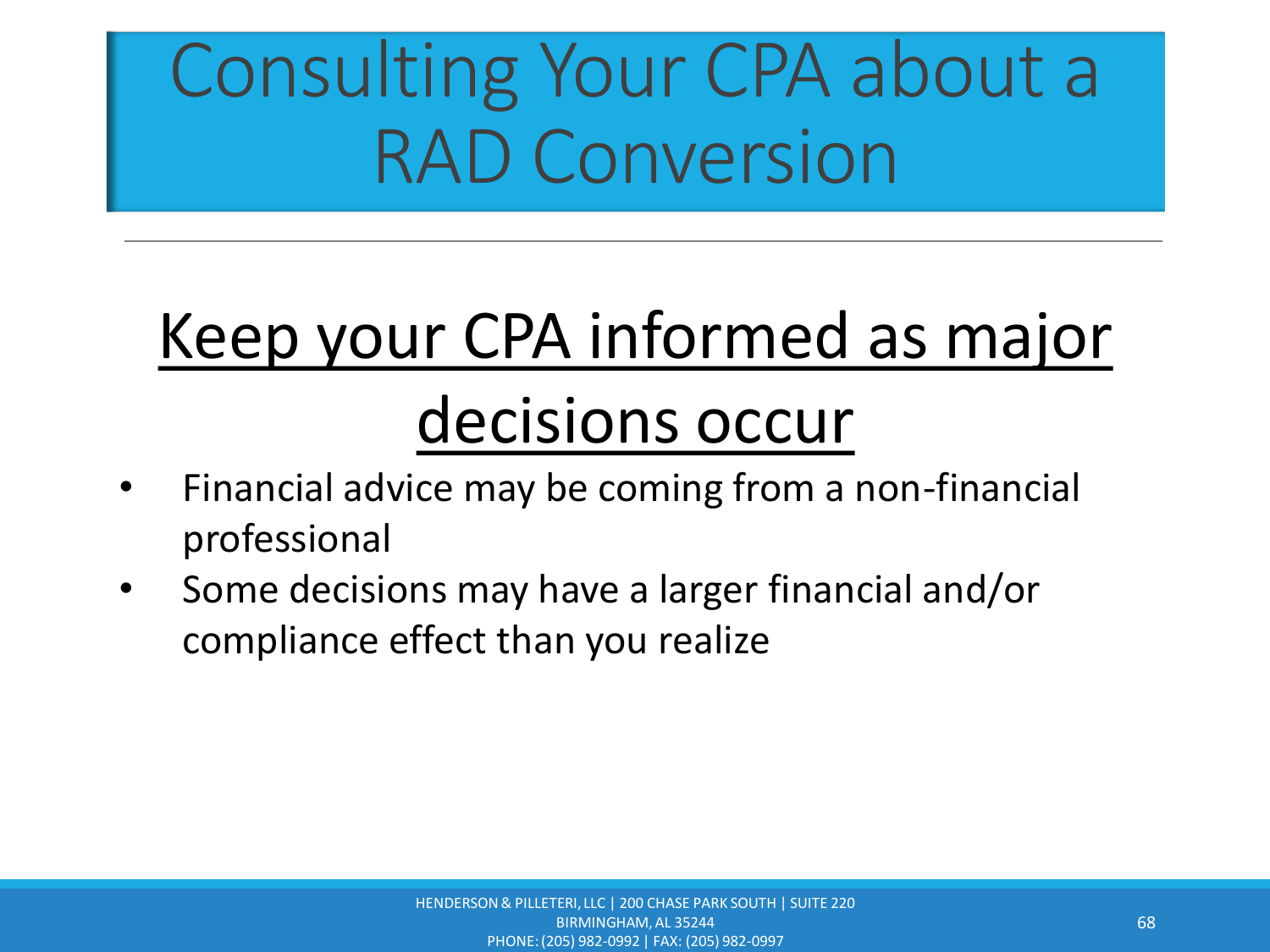## Consultants, Developers, and the Future

- Consultants and developers can be very wise in getting the deal done
- Do the consultants and developers understand the past
- Do the consultants and developers understand the future
- Now more than ever, references are obtainable because there is historical information